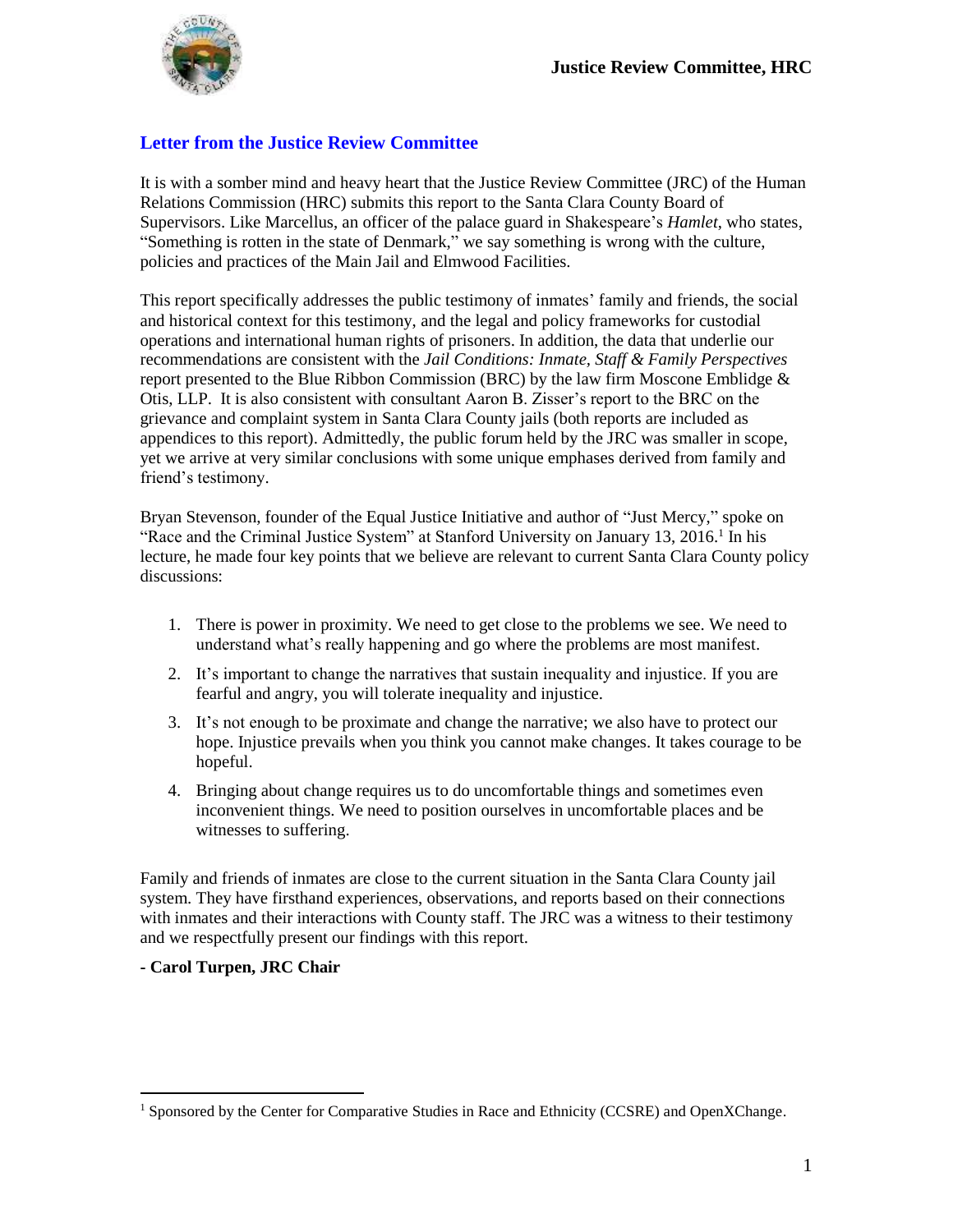

# **Table of Contents**

- **I. Introduction**
- **II. Social and Historical Context**
- **III. Data Analysis**
- **IV. Role of Human Rights**
- **V. Legal Framework**
- **VI. Recommendations**
- **VII. Conclusion**
- **VIII. Appendix**
	- **A) Santa Clara County Human Relations Commission,** *Public Forum for Family and Friends of Inmates***, transcript (2015).**
	- **B) Santa Clara County Sheriff's Office / Department of Corrections,** *Daily Jail Population Statistics* **(Feb. 19, 2016).**
	- **C) U.S. Department of Justice, National Institute of Corrections,** *Jail Standards and Inspection Programs: Resource and Implementation Guide* **(2007).**
	- **D) U.S. Department of Justice,** *Sheriff's Guide to Effective Jail Operations* **(2007).**
	- **E) U.N. Economic and Social Council, Commission on Crime Prevention and Criminal Justice,** *United Nations Standard Minimum Rules for the Treatment of Prisoners* **("Mandela Rules") (2015).**
	- **F) Office of the U.N. High Commissioner for Human Rights (OHCHR),** *Human Rights and Prisons: A Pocketbook of International Human Rights Standards for Prison Officials* **(2005).**
	- **G) Moscone Emblidge & Otis, LLP,** *Jail Conditions: Inmate, Staff and Family Perspectives – Report to Santa Clara County Blue Ribbon Commission* **(Feb. 20, 2016).**
	- **H) Zisser, Aaron B.,** *Blue Ribbon Commission Presentation on Complaint and Grievance Process* **(Feb. 20, 2016).**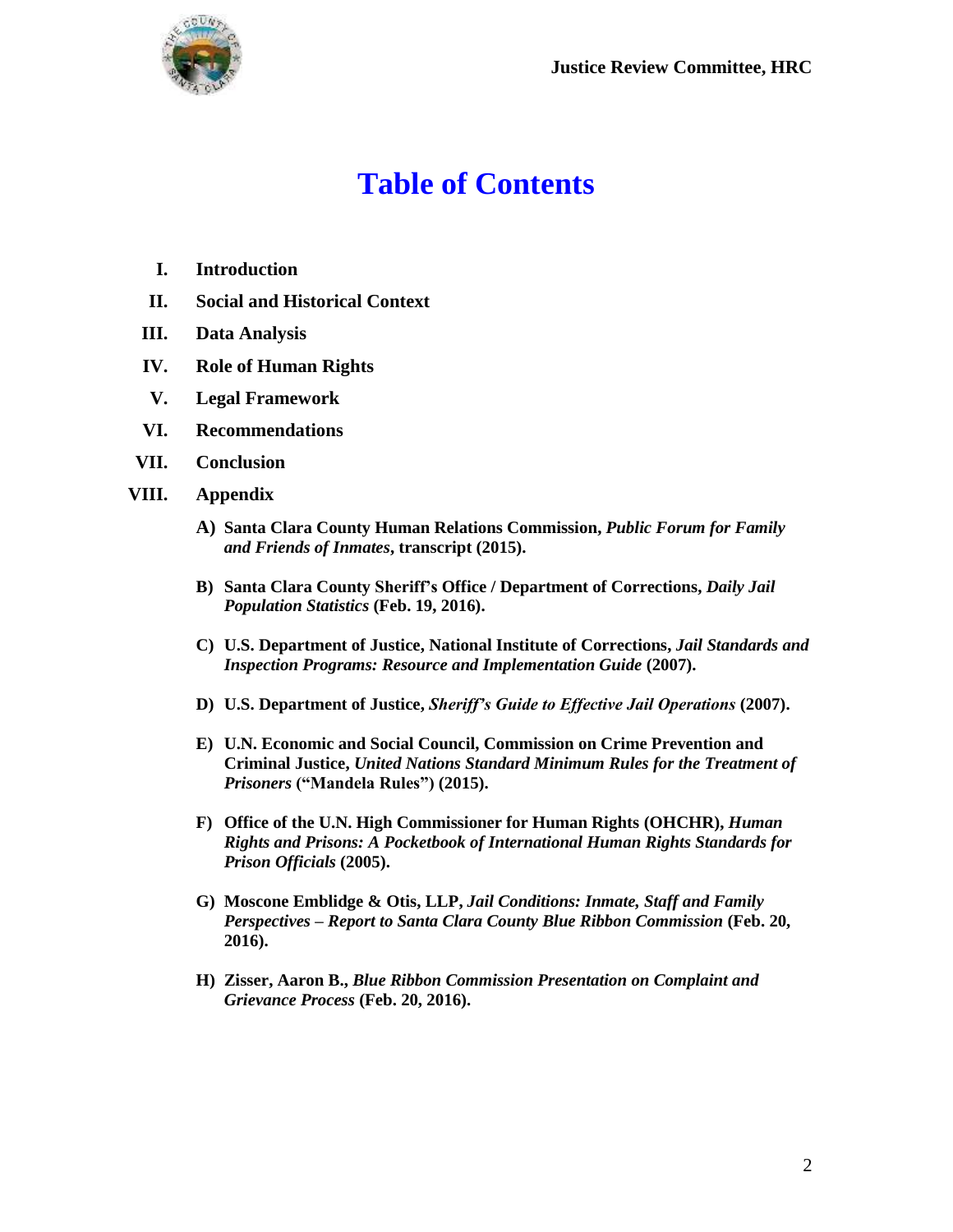

## **Santa Clara County Human Relations Commission Report on the "Public Forum for Family and Friends of Inmates"**

Presented to the Santa Clara County Board of Supervisors, via Justice and Safety Committee April 2016

#### **I. Introduction**

 $\overline{a}$ 

Section Authors: Carol Turpen, Richard Vierhus, Narendra Pathak, and Robert Chaykin Santa Clara County Human Relations Commission, Justice Review Committee

"When any part of the American family does not feel like it is being treated fairly, that's a problem for all of us."

- President Barack Obama, *Final Report of the President's Task Force on 21st Century Policing*, May 2015.<sup>2</sup>

We, the Santa Clara County (SCC) Human Relations Commission (HRC) concur with the notion that our justice systems must reflect the constitutional and human rights principle of equality under the law. In keeping with our mission, we formally submit the following report and recommendations to the SCC Board of Supervisors (BOS) for formal review. In addition, we plan to make the report available to the public through the HRC website and appropriate media channels in order to inform public debate about the future of the SCC jail system, currently under the supervision of the County Sheriff's Office.

The mission of the HRC is to (a) advise the BOS on issues that affect the human and civil rights of all County residents, and (b) advocate for and take positive action to eliminate prejudice and discrimination in the County. The 15-member Commission is appointed by the BOS to represent Supervisors' respective districts. The HRC works closely with the SCC Office of Human Relations (OHR) to hear community concerns and to build positive inter-group relations. Within the HRC, the Justice Review Committee (JRC) is a standing committee chartered to "review and make recommendations regarding human rights concerns involving relations between law enforcement or Department of Corrections and Santa Clara County community members or inmates."<sup>3</sup> Due to its subject matter, the "Public Forum for the Family and Friends of Inmates" and the following report fell under the primary responsibilities of the JRC.

The HRC also supports the work of the OHR Jail Observer Program (JOP), which provides a neutral, independent program for inmates, their families and friends, and Department of Corrections (DOC) officers to report rights abuses suffered by inmates and jail staff. Collaboration between the HRC, OHR, and JOP occurs under the terms and conditions of a Memorandum of Understanding (MOU) with the DOC.

Over the last 30 years, the reports received by the JOP have tended to fall under the following categories or themes:

Issues associated with the safety and physical conditions of jail facilities;

<sup>&</sup>lt;sup>2</sup> See full report here: [http://www.cops.usdoj.gov/pdf/taskforce/taskforce\\_finalreport.pdf.](http://www.cops.usdoj.gov/pdf/taskforce/taskforce_finalreport.pdf)

 $3$  For complete information on the HRC's mission, standing committees, membership, and meetings, see: [https://www.sccgov.org/sites/ohr/human%20relations%20commission/Pages/default.aspx.](https://www.sccgov.org/sites/ohr/human%20relations%20commission/Pages/default.aspx)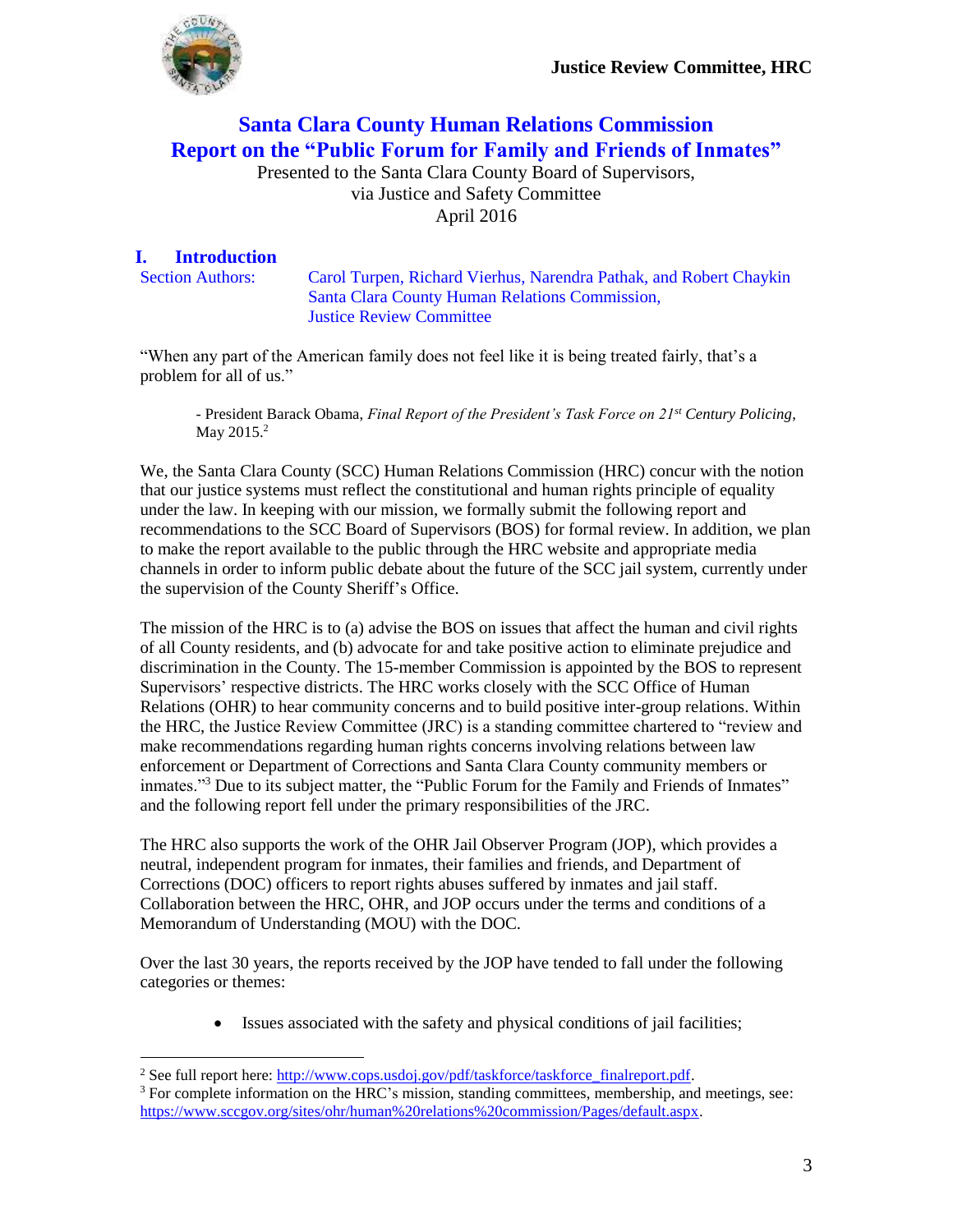

 $\overline{a}$ 

- Officers' treatment of pretrial detainees and inmates;
- Staffing and training concerns of DOC staff;
- Insufficient or denial of inmate medical care:
- Insufficient or denial of inmate mental health care;
- Inappropriate diet and nutrition for inmates;
- Restrictions on and barriers to inmates' freedom of religious practice;
- Insufficient or non-existent access to legal counsel;
- Inmates' access to a complaint/concern system;
- Timeliness of DOC response to inmates' complaints/concerns;
- Barriers to visitation for family and friends;
- DOC policies and procedures regarding inmate mail;
- Inmates' freedom to report complaints/concerns to the JOP.

#### **This report is presented in direct response to a disturbing pattern of public testimony and reports and private complaints regarding apparent abuses of inmates' rights at the Santa Clara County Main Jail and Elmwood Correctional Facility in 2014 and 2015.**

Concerns about treatment and conditions at the SCC jail facilities began well before the "Public Forum for Family and Friends of Inmates." Throughout 2014, the HRC and the JOP received a large number of complaints from inmates, their families and friends, and inmate advocates, as well as testimony from program staff and volunteers who work in the jails and community organizations like Silicon Valley DeBug, PACT, and Sacred Heart Community Service. These complaints were reported via telephone calls and emails to the JOP, in-person appointments with the JOP Coordinator, and public presentations to the HRC and JRC.

Many of the complaints received in 2014 concerned the DOC's visitation request system and insufficient and/or inappropriate physical accommodations during visits.<sup>4</sup> Following a series of meetings with inmates' families and friends and subsequent visits to jail facilities by JRC representatives and the JOP Coordinator, a meeting was scheduled between the HRC and DOC administration to discuss concerns regarding visitation. Although the DOC made an effort to address these visitation concerns, problems with the scheduling software and accommodation of face-to-face visits were not so easily resolved.

In addition to complaints regarding visitation, the JOP and JRC received consistent complaints about the physical conditions of the Main Jail facility, the inmate classification system, insufficient accommodation for and abuse of LGBTQ inmates and mentally ill inmates, the lack of responsiveness to inmates' complaints, insufficient medical and mental health care, and abusive treatment from correctional officers (COs). It soon became clear that the significant increase in these concerns demanded official notice and action.

During the 2014 HRC Winter Retreat, the JRC recommended that the HRC hold a public forum for inmates' families and friends as a step to address the troubling spike in complaints. The planning for this forum included consultation with the DOC administration. Upon receiving support from the DOC Chief of Corrections, the "Public Forum for Family and Friends of

<sup>4</sup> Current regulations provide that "inmates are allowed 30-minute visits a week (Sunday being the first day of the week, Saturday the last). Only one visit per day is allowed; two adult visitors per visit." See Santa Clara County Sheriff's Office, "Visiting an Inmate at Elmwood Complex (Men & Women)," [https://www.sccgov.org/sites/sheriff/pages/elmwood-visiting.aspx.](https://www.sccgov.org/sites/sheriff/pages/elmwood-visiting.aspx)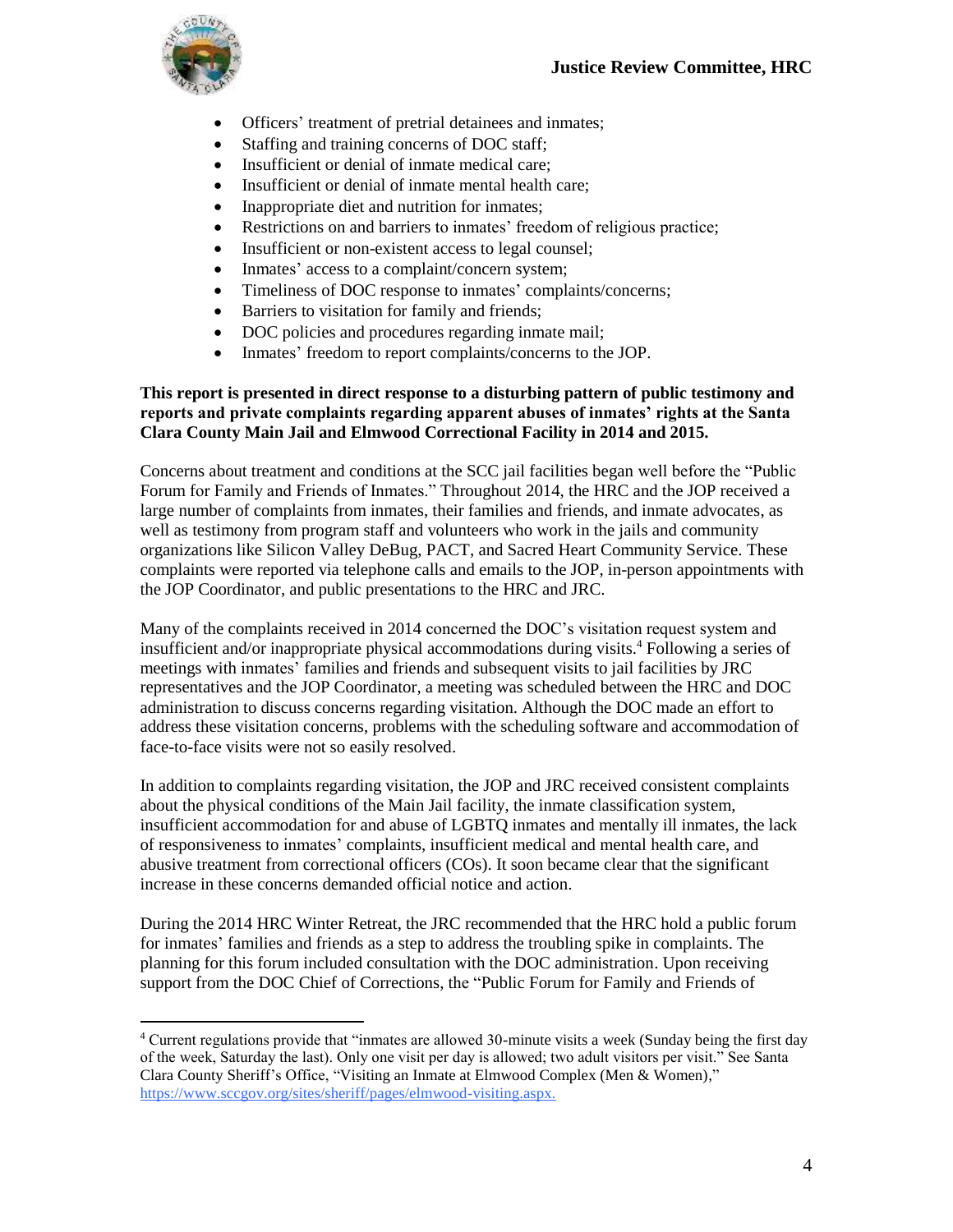

Inmates" (herein, the Forum) was approved as part of the HRC's 2015 work plan on April 9, 2015. The HRC's 2015 work plan was submitted to the Children, Seniors and Families Committee (CSFC) of the BOS on May 7, 2015, and then to the full BOS on June 23, 2015. Formal planning for the Forum began during the third quarter of FY2014, and public outreach began in January 2015 in collaboration with Silicon Valley DeBug, PACT, and Sacred Heart Community Service. As planning for the Forum continued, reports of rights abuses in the SCC jails reached a climax during the summer of 2015, when three inmates died while in custody within approximately one month—including Michael Tyree, a mentally ill inmate who was allegedly beaten to death by three COs now charged with his murder.

On November 10, 2015, the HRC hosted the "Public Forum for Family and Friends of Inmates" in the BOS Chambers to hear public testimony from inmates' family and friends about their experiences with the SCC jail system.<sup>5</sup> Written statements were also collected in hard copy and via electronic submission.

The HRC and JRC held the Forum and collected public testimonies out of concern for our community and our mission to inform the BOS and County policies, and with the following objectives: (1) Understand the experiences of family and friends in interacting with inmates and the SCC jail system, and understand how these experiences affect the rights and lives of inmates, their families, and their communities; and (2) document and examine the specific requests, suggestions, and solutions presented by the public.

**The report that follows represents a collaborative effort between the HRC and the San José State University Human Rights Program to present, analyze, and draw suitable policy recommendations from the collected testimonies of family and friends of inmates and their immediate communities.** 

In keeping with research standards on objectivity and appropriate institutional roles, Drs. Armaline and Kinney (SJSU Human Rights Program) provided the background research, legal framework, and primary qualitative data analysis for this report while in regular communication with the JRC. However, the report's justifications and final recommendations to the BOS are the exclusive work of the HRC.

In sum, this report provides:

- The *social and historical context* necessary to understand the impetus for the Forum and interpret the narratives under investigation.
- A detailed *qualitative analysis of collected testimonies* to identify and illustrate the most consistent themes in testimony narratives.
- The local, Constitutional, and international *legal frameworks* through which jail policies and practices should be interpreted and revisions applied under the law. This includes the application of *Constitutional and international human rights* standards.
- A list of *actionable recommendations* on how to revise and improve policies and practices in the SCC jail facilities according to an appropriate legal framework and the information gathered through collected testimonies.

<sup>5</sup> See outreach material here: [https://www.sccgov.org/sites/ohr/Documents/FriendsFamiliesOfInmates-](https://www.sccgov.org/sites/ohr/Documents/FriendsFamiliesOfInmates-Forum-111015.pdf)[Forum-111015.pdf.](https://www.sccgov.org/sites/ohr/Documents/FriendsFamiliesOfInmates-Forum-111015.pdf)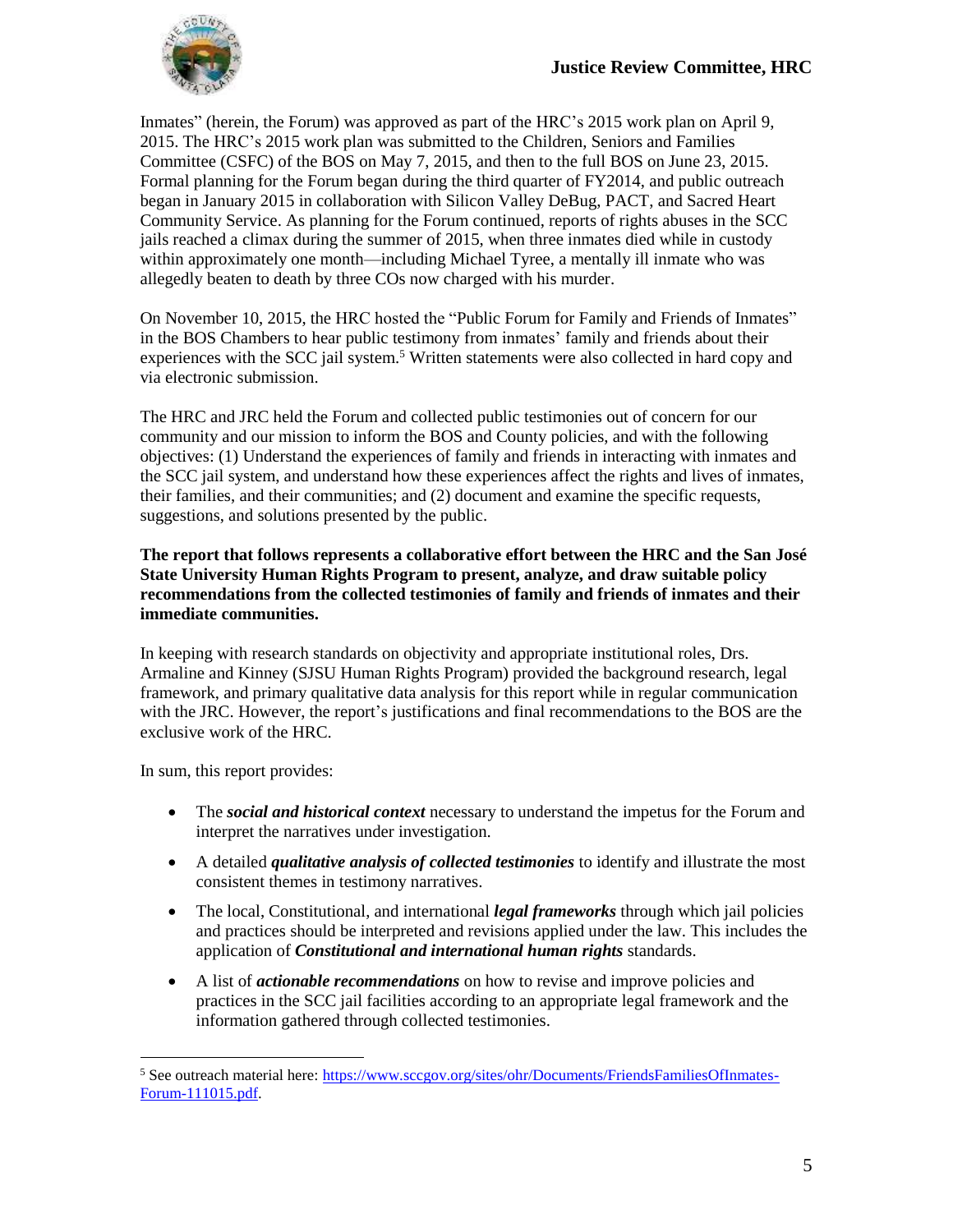

Above all, we hope this report will inform and mobilize immediate and long-term solutions to what amounts (from all available accounts) to a human rights crisis in our County jail facilities.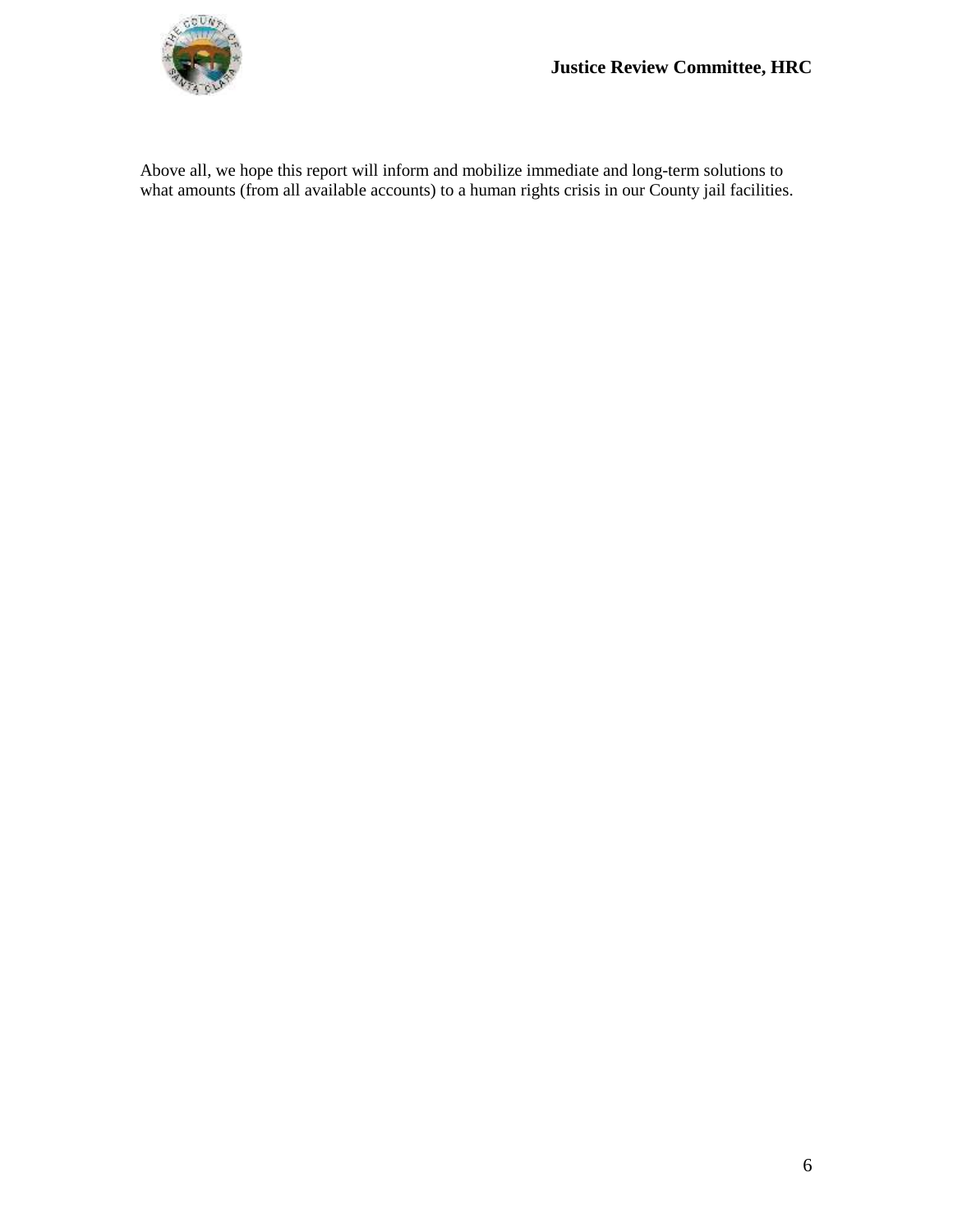

#### **II. Social and Historical Context**

Section Authors: William T. Armaline, Ph.D., and Edith Kinney, J.D., Ph.D. SJSU Human Rights Program, Department of Justice Studies,

#### **Why is this report necessary? How should it be understood in the appropriate social and historical contexts?**

#### *Three Deaths in 33 Days*

The SCC jail system, run by the SCC Sheriff's Office Custody Division, is the fifth largest jail system in California and one of the 20 largest systems in the nation.<sup>6</sup>

Although complaints about civil and human rights abuses in SCC jail facilities have been surfacing for some time,<sup>7</sup> public backlash and media scrutiny peaked following the apparent beating death of a mentally ill inmate, Michael Tyree, at the hands of three COs in the Main Jail on August 27, 2015. Tyree, 31, suffered from bipolar disorder and other complicating medical conditions, and was being held in the Main Jail on a charge of petty theft. Though he had been assigned to a mental health facility for treatment, Tyree remained at the Main Jail due to the lack of available bed space for mental health treatment in Santa Clara County.

Tyree's case is of particular concern for rights advocates because it highlights the disastrous effects of treating the mentally ill via the criminal justice system – a revolving door of arrestincarceration-release that undermines effective treatment at high cost to the individual as well as the community. According to a recent Treatment Advocacy Report, individuals with severe mental illness (less than 4% of the U.S. population) occupy one in five jail and prison beds throughout the nation. <sup>8</sup> Moreover, the SCC Sheriff reports that almost half of the inmates in SCC jails suffer from mental illness.<sup>9</sup> Not only are those with mental illness more likely to be arrested and held in jail; those with acute mental illness *are 16 times more likely to be killed by law enforcement*. 10

According to charges brought by the Santa Clara County District Attorney's office and to medical reports, Tyree was violently beaten by COs who entered his cell, and who then left him naked and bleeding for over an hour before medical attention was requested. Reports indicate that Tyree died over the course of approximately one hour due to internal lacerations to his spleen and liver; he also suffered bruises on his eye, chin, cheek, legs, back, and both hips, and a contusion behind his ear, all consistent with having been beaten on his head, legs, and body. The medical examiner found that 40% of Tyree's blood had leaked into the lining of his abdominal cavity, and that he had suffered a hemorrhage on the left side of his skull and a lacerated liver and spleen.<sup>11</sup> Three

<sup>6</sup> Se[e https://www.sccgov.org/sites/sheriff/Pages/custody.aspx.](https://www.sccgov.org/sites/sheriff/Pages/custody.aspx)

<sup>7</sup> Se[e http://www.mercurynews.com/crime-courts/ci\\_29282094/after-inmates-death-whats-really-going](http://www.mercurynews.com/crime-courts/ci_29282094/after-inmates-death-whats-really-going-inside-santa)[inside-santa.](http://www.mercurynews.com/crime-courts/ci_29282094/after-inmates-death-whats-really-going-inside-santa)

<sup>8</sup> See

[http://www.treatmentadvocacycenter.org/storage/documents/backgrounders/how%20many%20individuals](http://www.treatmentadvocacycenter.org/storage/documents/backgrounders/how%20many%20individuals%20with%20serious%20mental%20illness%20are%20in%20jails%20and%20prisons%20final.pdf) [%20with%20serious%20mental%20illness%20are%20in%20jails%20and%20prisons%20final.pdf.](http://www.treatmentadvocacycenter.org/storage/documents/backgrounders/how%20many%20individuals%20with%20serious%20mental%20illness%20are%20in%20jails%20and%20prisons%20final.pdf)

<sup>&</sup>lt;sup>9</sup> Se[e http://www.nbcbayarea.com/news/local/Text-Messages-Santa-Clara-County-Correctional-Deputies-](http://www.nbcbayarea.com/news/local/Text-Messages-Santa-Clara-County-Correctional-Deputies-Accused-of-Murdering-Inmate-328121321.html)[Accused-of-Murdering-Inmate-328121321.html.](http://www.nbcbayarea.com/news/local/Text-Messages-Santa-Clara-County-Correctional-Deputies-Accused-of-Murdering-Inmate-328121321.html)

<sup>&</sup>lt;sup>10</sup> See [http://www.telesurtv.net/english/news/US-Police-16-Times-More-Likely-to-Kill-Mentally-Ill-](http://www.telesurtv.net/english/news/US-Police-16-Times-More-Likely-to-Kill-Mentally-Ill-People-20151210-0037.html)[People-20151210-0037.html.](http://www.telesurtv.net/english/news/US-Police-16-Times-More-Likely-to-Kill-Mentally-Ill-People-20151210-0037.html)

<sup>&</sup>lt;sup>11</sup> See [http://www.mercurynews.com/breaking-news/ci\\_29361631/claims-detail-conscience-shocking](http://www.mercurynews.com/breaking-news/ci_29361631/claims-detail-conscience-shocking-abuse-against-mentally-ill?source=autofeed)[abuse-against-mentally-ill?source=autofeed#.](http://www.mercurynews.com/breaking-news/ci_29361631/claims-detail-conscience-shocking-abuse-against-mentally-ill?source=autofeed)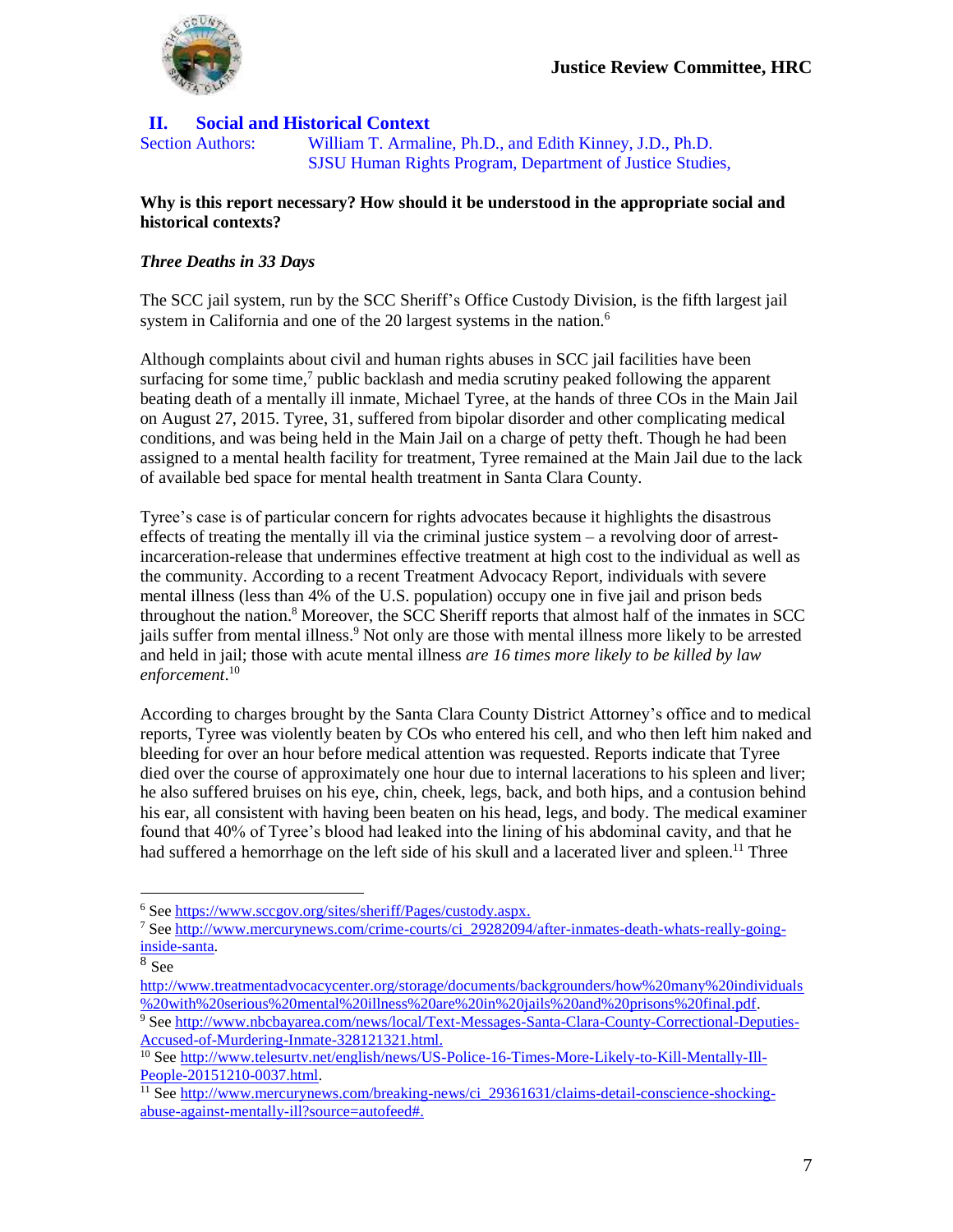

 $\overline{a}$ 

COs – Matthew Farris, 27, Jereh Lubrin, 28, and Rafael Rodriguez, 27 – currently face murder charges for Tyree's death, and have been released on \$1.5 million bail each. Charging documents allege that the three officers beat Tyree to death in his cell during evening inspections, after he refused to take medications distributed by jail nursing staff.<sup>12</sup>

Days later, on August 31, 2015, a female inmate at Elmwood Jail died "of natural causes" while in custody. Weeks later, on September 28, a 33-year-old male inmate was found dead in his cell in the Main Jail facility. Investigations are still underway to determine whether or not his death was related to two cell extractions on September 21 and 22 that involved the use of pepper spray, less-lethal plastic projectiles, and ultimately forceful, hands-on extraction from his cell.<sup>13</sup>

In response to repeated complaints about SCC jail conditions, the in-custody deaths of three inmates in just 33 days, and the massive public outcry that followed, the BOS formed a Blue Ribbon Commission (BRC) to assess jail custody operations and recommend improvements.<sup>14</sup>

A series of investigative reports by the San Jose Mercury News also detailed the events leading to the creation of the BRC and the HRC's "Public Forum for the Family and Friends of Inmates," and provided additional insights based on interviews with current and former inmates and jail staff.<sup>15</sup> These investigations found that beating, coercion, intimidation, and denial of services to jail inmates—including inmates suffering from physical and mental illness—were commonplace:

Inmates have a name... for a group of correctional officers on the night shift that included the three charged with murder in Tyree's death and beating a second inmate earlier that same summer night. They call them "the Wrecking Crew."… Guards have been accused of using force when inmates are mentally ill, handcuffed or shackled at the waist or feet. And those who complain say they often are ignored and sometimes retaliated against.

In one case, inmates described in written complaints how they urged the cellmate of a beating victim to leave a puddle of blood on the floor as evidence for Internal Affairs. "I left a five-minute recording," said inmate Jose Perez, who witnessed the beating. "I thought they would come the next day because it was serious. But nothing. No response. Nobody came."…

A letter to this newspaper signed by 41 inmates said deputies constantly threaten inmates "that filing grievances will result in 'a war we cannot win.'" Inmate Daniel Reyes said in a legal claim that several guards pounded his head on a table and smashed him repeatedly against a wall after guards found a chewing gum wrapper stuffed in the lock of his cell, to which his cellmate later confessed….

The only thing surprising about what happened to Tyree, inmates and community activists say, is that his beating was fatal. "When a dead body happens, you can't hide that," inmate Francisco Marmolejo said. "But when they beat someone up, no one cares."

As discussed in the data analysis section below, the narratives collected during the HRC's "Public Forum for the Family and Friends of Inmates" closely match the investigative reports described above, as well as other reports by County officials and outside legal consultants. In particular, the

<sup>&</sup>lt;sup>12</sup> See [http://www.dailymail.co.uk/news/article-3226911/Three-prison-guards-charged-murder-mentally-ill](http://www.dailymail.co.uk/news/article-3226911/Three-prison-guards-charged-murder-mentally-ill-man-naked-beaten-death-cell.html#ixzz3yHHuBFfq)[man-naked-beaten-death-cell.html#ixzz3yHHuBFfq.](http://www.dailymail.co.uk/news/article-3226911/Three-prison-guards-charged-murder-mentally-ill-man-naked-beaten-death-cell.html#ixzz3yHHuBFfq)

<sup>&</sup>lt;sup>13</sup> See [http://www.sfgate.com/crime/article/Another-Santa-Clara-County-jail-inmate-death-6537985.php.](http://www.sfgate.com/crime/article/Another-Santa-Clara-County-jail-inmate-death-6537985.php)

<sup>14</sup> See [https://www.sccgov.org/sites/opa/nr/Pages/Blue-Ribbon-Commission-Set-to-Evaluate-Custody-](https://www.sccgov.org/sites/opa/nr/Pages/Blue-Ribbon-Commission-Set-to-Evaluate-Custody-Operations-.aspx)[Operations-.aspx.](https://www.sccgov.org/sites/opa/nr/Pages/Blue-Ribbon-Commission-Set-to-Evaluate-Custody-Operations-.aspx)

<sup>&</sup>lt;sup>15</sup> See [http://www.mercurynews.com/crime-courts/ci\\_29282094/after-inmates-death-whats-really-going](http://www.mercurynews.com/crime-courts/ci_29282094/after-inmates-death-whats-really-going-inside-santa)[inside-santa.](http://www.mercurynews.com/crime-courts/ci_29282094/after-inmates-death-whats-really-going-inside-santa)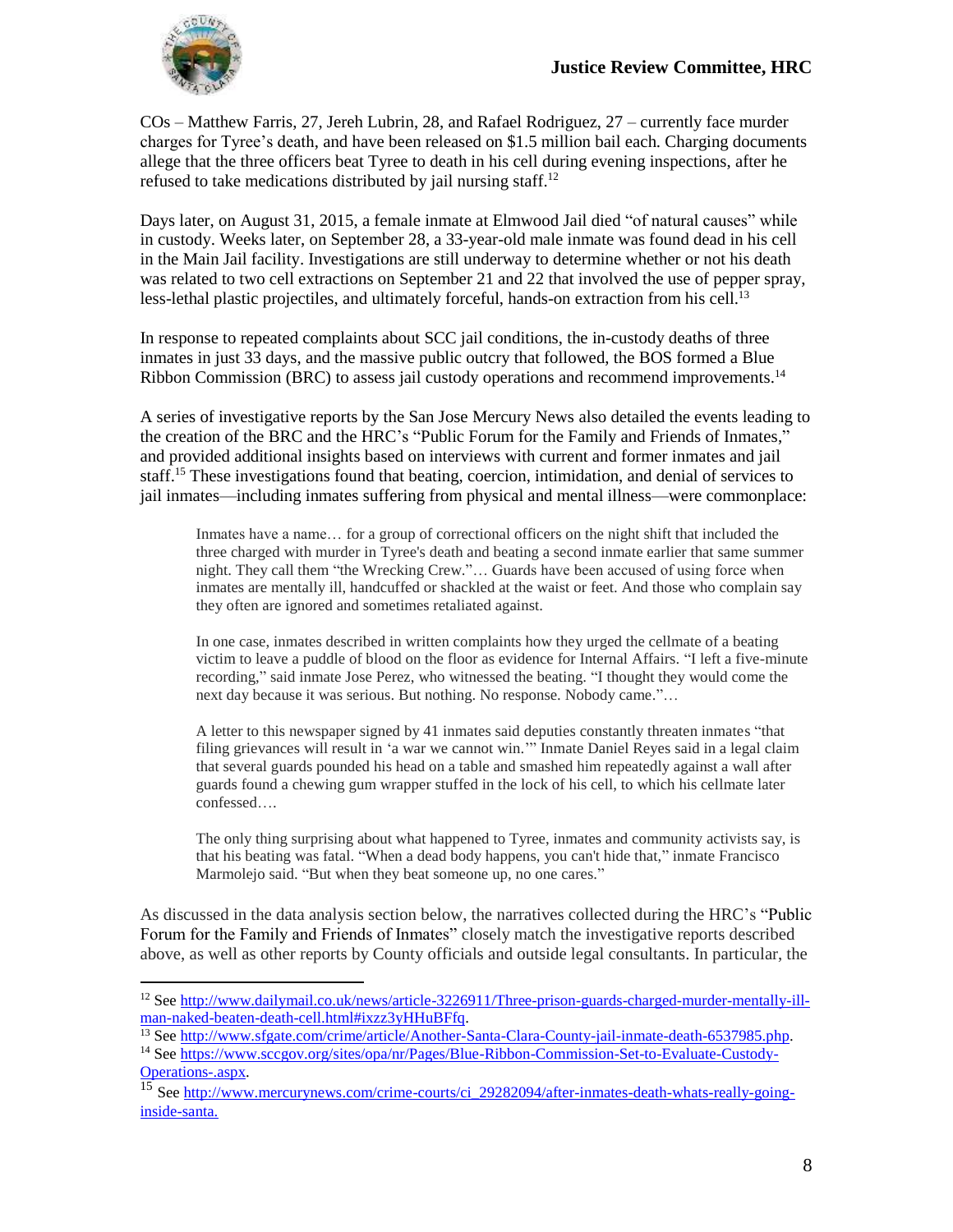

HRC's findings are consistent with the findings of:<sup>16</sup>

- a) *Jail Conditions: Inmate, Staff and Family Perspectives Report to Santa Clara County Blue Ribbon Commission*, by Moscone Emblidge & Otis, LLP;
- b) *Blue Ribbon Commission Presentation on Complaint and Grievance Process*, by Aaron B. Zisser;
- c) Investigative reports by the San Jose Mercury News; and
- d) Reports by the Santa Clara County District Attorney and civil rights attorneys.

The consistency between the Forum testimony, the San Jose Mercury News investigations, and other official reports strengthens the validity of each data set.

**Specifically, this report finds that violent coercion and denial of appropriate medical and mental health care are commonplace in SCC jail facilities**, and that abuse by correctional officers tends to occur during evening/overnight hours and during cell extractions. Indeed, in December 2015, the Sheriff reported that COs on one particular night shift (the "D-Shift" on Wednesday through Saturday nights) were named in 43% of the use-of-force complaints filed by inmates during the year.

We present the following, still-emergent, stories of investigations and litigation from San Francisco and L.A. Counties to illustrate the larger human rights crisis in California's jails and prisons, and to provide the broader social and legal contexts in which to evaluate reports of excessive force and misconduct in Santa Clara County's jail facilities.

#### *Racist, Violent Text Messages Among Correctional Officers*

In the spring of 2015, multiple investigations exposed brutally racist, violent, and homophobic text messages exchanged among at least seven San Francisco police officers and their supervising sergeant. These officers narrowly escaped criminal charges in December 2015, due to expiration of the applicable statute of limitations (evidence from 2011-2012 was held for two years before any actions were taken). 17

Similarly, in Santa Clara County, during an investigation of the Sheriff's Office's handling of the jail system that began prior to the three inmates' deaths in August and September 2015, **investigators uncovered hundreds of violently racist, sexist, and homophobic text messages sent among at least a dozen jail COs, including the head of the correctional officers' union and at least one of the officers charged in Michael Tyree's murder. These text messages appeared to condone and confirm the occurrence of violence, discrimination, and abuse toward inmates.**

According to investigative reports by the San Jose Mercury News:

The first group of messages, which surfaced in an ongoing investigation that began well before three guards were charged this fall with the beating death of an inmate, vilify blacks and, to a lesser degree, Latinos, Vietnamese and Jews. In one text, an officer wrote to his colleagues, "We

<sup>&</sup>lt;sup>16</sup> See Appendix for full BRC reports.

<sup>17</sup> See [http://abc7news.com/news/sf-judge-7-sfpd-officers-cant-be-punished-for-racist-text](http://abc7news.com/news/sf-judge-7-sfpd-officers-cant-be-punished-for-racist-text-messages/1131589/)[messages/1131589/.](http://abc7news.com/news/sf-judge-7-sfpd-officers-cant-be-punished-for-racist-text-messages/1131589/) As an additional note, the SFPD is now under federal review as a result of these text messages, particularly as they relate to the fatal shooting of a 26-year-old African American man, Mario Woods. See [http://www.latimes.com/local/lanow/la-me-ln-sfpd-federal-review-20160201-story.html.](http://www.latimes.com/local/lanow/la-me-ln-sfpd-federal-review-20160201-story.html)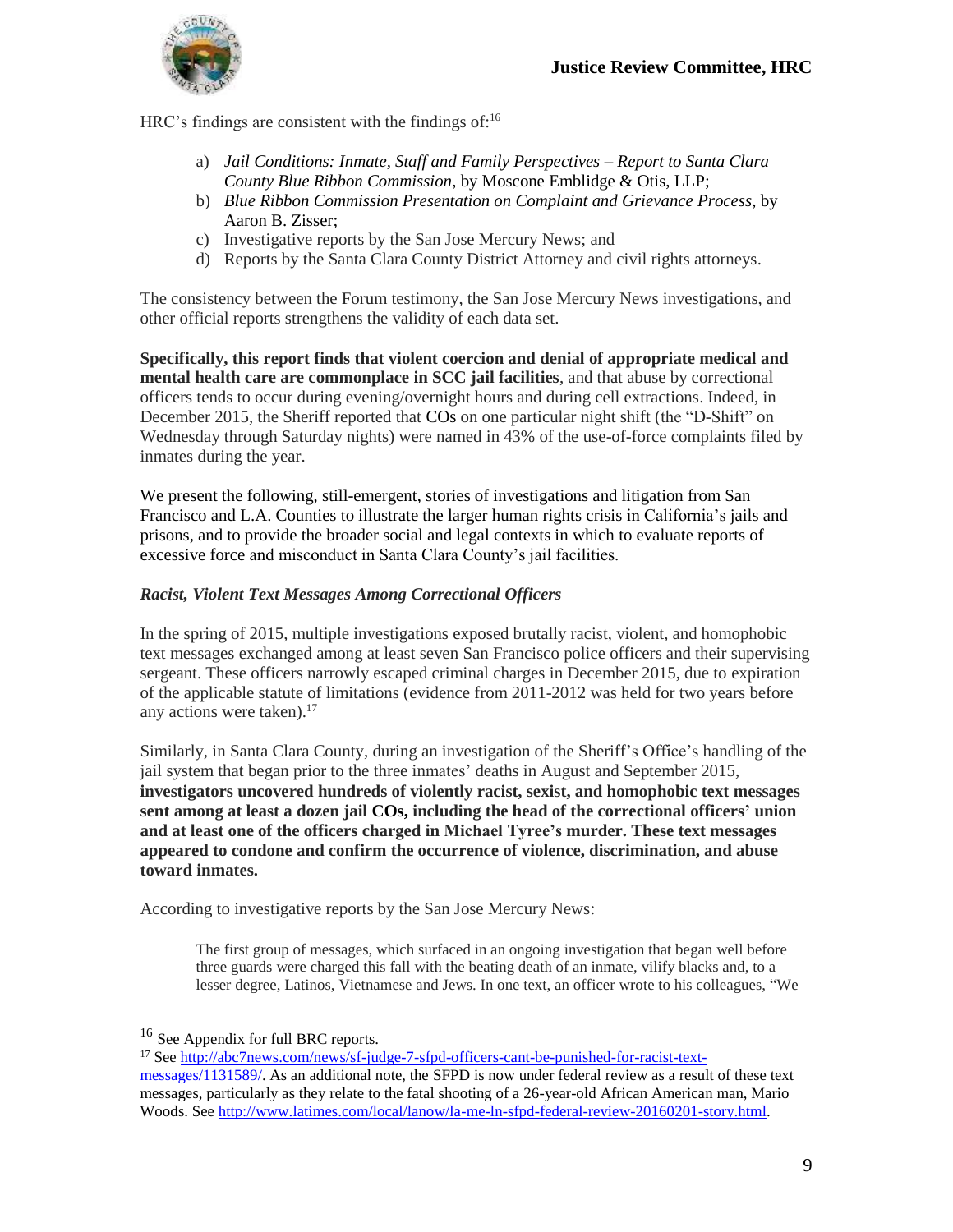

 $\overline{a}$ 

could hang a n----r in Haiti for about 75 bucks tops."

Lance Scimeca, the head of the correctional officers union, is among the guards who sent and received many objectionable texts. In one message, he referred to a "k--e," using an ethnic slur against Jews and suggesting that lampshades be made from his "hide."

By and large, the texts don't urge fellow guards to commit violent acts, but some do appear to applaud violence, particularly against blacks. "Cops have already killed 550 people in 2015," one guard texted to a group of guards that did not include Scimeca, prompting another to respond, "If they're black, it doesn't count."<sup>18</sup>

These text messages appear to provide further verification that an intolerant and intimidating subculture existed within SCC jails, and that COs engaged in racism, violence, and abuse within the jail facilities. Although the final findings and recommendations from the BRC and other investigations of these text messages have not yet been released, the evidence uncovered thus far provides some necessary context for the narratives and testimony presented in this report.

#### *Disturbing Patterns Across California: Abuse in San Francisco and L.A. County Jails*

Cities and counties across California are currently struggling to address crises in their local jails. Dilapidated, unsafe, and unsanitary jail facilities, longer jail sentences, and overcrowding have created deteriorating conditions for inmates, pretrial detainees, jail staff, and visitors to the jail. Lack of available mental health and behavioral health treatment within the community has also drastically increased the number of people with mental illness and addiction issues in jails throughout the state.

Several lawsuits and federal investigations of jails and detention facilities across California reveal a disturbing pattern of abuse, violence, and unconstitutionally deficient conditions that echo the testimony and incidents reported during the "Public Forum for Family and Friends of Inmates" in Santa Clara County. Recent incidents of abuse and violence by COs in San Francisco and L.A. County jails highlights how poor jail conditions can lead to human rights abuses, civil rights lawsuits, and federal investigations.

In the spring of 2015, an investigation by the San Francisco Public Defender's Office found that a deputy sheriff and several COs at San Francisco's main county jail had arranged "gladiator-style" jailhouse fights between inmates for officers' entertainment. Officers placed bets on the fights, promising hamburgers to the winners and threatening sexual violence, forced sodomy, beatings, pepper spray, Taser assaults, and transfer to dangerous housing units if inmates refused to fight. Inmates injured in these fights were threatened so that they would not request medical assistance or treatment.<sup>19</sup> San Francisco County Sheriff Ross Mirkarimi subsequently requested that the U.S. Department of Justice (DOJ) and the FBI conduct federal investigations into the scandal. The Sheriff also announced a program to require sheriff's deputies working as COs in San Francisco

<sup>&</sup>lt;sup>18</sup> See [http://www.mercurynews.com/breaking-news/ci\\_29200016/racist-texts-at-center-probe-dozen-santa](http://www.mercurynews.com/breaking-news/ci_29200016/racist-texts-at-center-probe-dozen-santa-clara)[clara.](http://www.mercurynews.com/breaking-news/ci_29200016/racist-texts-at-center-probe-dozen-santa-clara) 

<sup>19</sup> See "S.F. jail inmates forced to fight, public defender says," *SFGate*, March 26, 2015, [http://www.sfgate.com/crime/article/S-F-jail-inmates-forced-to-fight-Adachi-says-6161221.php,](http://www.sfgate.com/crime/article/S-F-jail-inmates-forced-to-fight-Adachi-says-6161221.php) and "San Francisco jail inmates allegedly forced into 'gladiator-style' fights," *The Guardian*, March 27, 2015, [http://www.theguardian.com/us-news/2015/mar/27/san-francisco-prison-guards-forced-inmates-game-of](http://www.theguardian.com/us-news/2015/mar/27/san-francisco-prison-guards-forced-inmates-game-of-thrones-style-fights)[thrones-style-fights.](http://www.theguardian.com/us-news/2015/mar/27/san-francisco-prison-guards-forced-inmates-game-of-thrones-style-fights)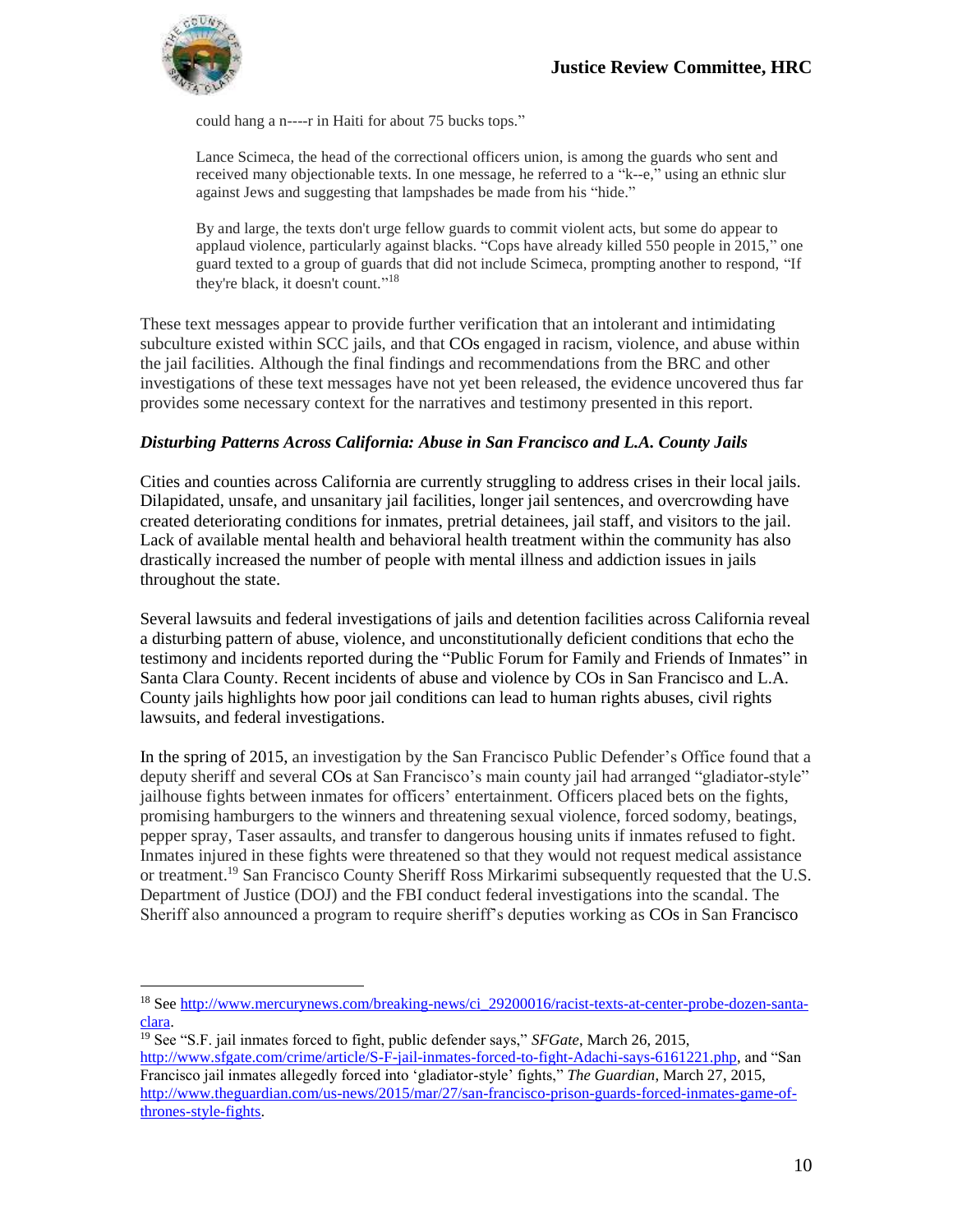

 $\overline{a}$ 

County Jail to wear body cameras.<sup>20</sup> The incidents of abuse also led to legal claims against San Francisco City and County by jail inmates accusing the S.F. Sheriff's Department of cruel and unusual punishment, intentional infliction of emotional distress, and civil rights violations. In addition, inmates' complaints revealed that one of the "ringleaders" of the "fight club"—Deputy Scott Neu—had a history of sexually abusing inmates. The city paid \$97,500 to settle lawsuits brought by a female inmate and two trans\* inmates who accused Neu of sexually assaulting them in 2005 and 2006.<sup>21</sup> These lawsuits revealed a climate of abuse, fear, and sexually- and raciallycharged behavior by COs in the San Francisco jail, as well as official tolerance of such abuse and retaliation that contributed to a climate of impunity.

Similar institutional and personnel problems plague the L.A. County jail system, which has been monitored and investigated multiple times by federal officials for over 13 years due to poor confinement conditions, physical abuse and intimidation of inmates, and mistreatment of mentally ill inmates. As noted in a 2014 report by the Treatment Advocacy Center, "There are more seriously mentally ill individuals in the Los Angeles County Jail, Chicago's Cook County Jail, or New York's Riker's Island Jail than in any psychiatric hospital in the United States."<sup>22</sup>

According to ongoing investigative reports by the L.A. Times, "In the last two years, federal prosecutors have charged 10 deputies in three separate cases with crimes stemming from alleged assaults on inmates or jail visitors. The first of the cases to go to trial centered on the beating of [Gabriel] Carrillo."<sup>23</sup>

In February 2011, Gabriel Carrillo was beaten, pepper sprayed, and had his nose broken while he was handcuffed, in what he described as an unprovoked and excessive use of force by L.A. County Jail COs. The officers claimed that Carrillo attacked them and temporarily escaped scrutiny. However, after the L.A. District Attorney's office rejected Carrillo's claims of abuse, the U.S. Attorney's Office won convictions against five of the accused deputies in 2015 for beating and pepper spraying Carrillo without cause.

Troubling revelations about abuse, corruption, and incompetence within the L.A. County Sheriff's Department—specifically in its jail operations—have also resulted in staff turnover and legal scrutiny at the highest levels. L.A. County Sheriff Lee Baca recently stepped down after 48 years with the department amidst abuse and misconduct in the department – most recently as federal prosecutors announced charges against 18 current and former deputies accused of beating inmates and visitors to the jail and of obstructing an FBI investigation.<sup>24</sup>

In order to gather information on the L.A. County jail system following reports of corruption and abuse in 2011, the FBI "enlisted Anthony Brown, an inmate in the Men's Central Jail, to collect information on allegedly abusive and corrupt deputies." Sheriff's deputies – and now former Undersheriff Paul Tanaka – face obstruction of justice charges for moving Mr. Brown to

<sup>20</sup> See "SF Sheriff: Deputy implicated in inmate fight club to be fired," *Bay City News*, May 1, 2015, [http://abc7news.com/news/sf-sheriff-deputy-implicated-in-inmate-fight-club-to-be-fired/690493/.](http://abc7news.com/news/sf-sheriff-deputy-implicated-in-inmate-fight-club-to-be-fired/690493/) <sup>21</sup> See Ho, "Former SF Inmates file claim that deputies forced them to fight," *SFGate*, July 31, 2015,

[http://www.sfgate.com/crime/article/Former-S-F-inmates-file-claim-that-deputies-6417960.php.](http://www.sfgate.com/crime/article/Former-S-F-inmates-file-claim-that-deputies-6417960.php)  $\overline{^{22}}$  See full report here:

[http://www.treatmentadvocacycenter.org/storage/documents/backgrounders/how%20many%20individuals](http://www.treatmentadvocacycenter.org/storage/documents/backgrounders/how%20many%20individuals%20with%20serious%20mental%20illness%20are%20in%20jails%20and%20prisons%20final.pdf) [%20with%20serious%20mental%20illness%20are%20in%20jails%20and%20prisons%20final.pdf.](http://www.treatmentadvocacycenter.org/storage/documents/backgrounders/how%20many%20individuals%20with%20serious%20mental%20illness%20are%20in%20jails%20and%20prisons%20final.pdf)

<sup>&</sup>lt;sup>23</sup> See [http://www.latimes.com/local/countygovernment/la-me-da-jail-abuse-20151226-story.html.](http://www.latimes.com/local/countygovernment/la-me-da-jail-abuse-20151226-story.html)

<sup>&</sup>lt;sup>24</sup> See [http://articles.latimes.com/2013/dec/10/local/la-me-sheriff-arrests-20131210.](http://articles.latimes.com/2013/dec/10/local/la-me-sheriff-arrests-20131210)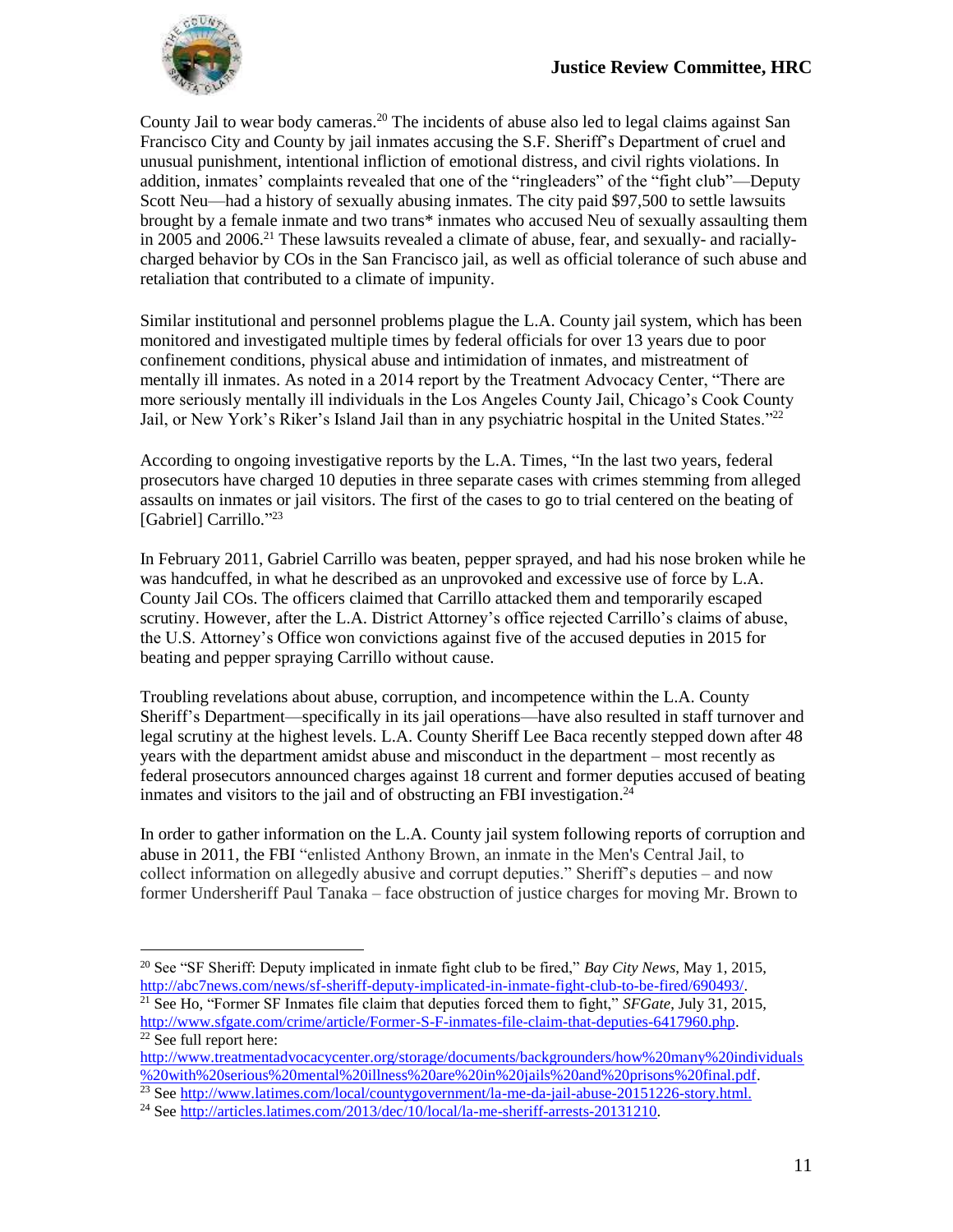

another facility under an alias, while placing at least 13 deputies on duty to watch him "around the clock."<sup>25</sup>

The new L.A. County Sheriff, Jim McDonnell, who previously served as LAPD Assistant Chief and Long Beach Chief of Police, is now attempting to reform the L.A. County jail system, while former Undersheriff Paul Tanaka awaits trial on charges of obstruction of justice and several deputies have already faced charges.

The L.A. Times editorial board recently commented on Sheriff McDonnell's efforts:

He has jails that are outdated, poorly designed and ill-suited to the task of properly treating thousands of inmates, many of whom are sick or addicted and might be more effectively housed and treated elsewhere. Replacement costs are shockingly high, and critics — including this page — have argued that [his plans show too little commitment](http://www.latimes.com/opinion/editorials/la-ed-0828-jail-20150828-story.html) to non-custodial alternatives.<sup>26</sup>

Even under McDonnell's leadership, stories of abuse and questionable practices continue to emerge from the L.A. County jail system. Last December, the L.A. Times reported on the abusive use of "potty watch" practices by jail deputies, including as a written, required policy at one of the L.A. County jail facilities. "Potty watch," also known as contraband watch, is when inmates are shackled to the wall, partly or fully naked, for extended periods of time, while officers watch for contraband potentially concealed in the rectum to be excreted. In addition to the allegations regarding "potty watch" practices, the L.A. County jails have remained under media and public scrutiny for various abuses, including when "10 employees were relieved of duty after an inmate was handcuffed without food for 32 hours at the jail system's Inmate Reception Center" last July.<sup>27</sup>

#### **These stories illustrate the current human rights crisis unfolding in jails and prisons throughout California, and the broader social and legal contexts in which reports of abuse and misconduct in Santa Clara County's jail facilities will be evaluated.**

Echoing the reports of abuse and misconduct in other jails around the state, the narratives of abuse, harm, and indifference to inmates' health, safety, and humanity presented in this report are not only credible, but also have been further verified by other official investigations and legal proceedings that occurred subsequent to the Forum.

From a scholarly perspective, the testimonials from family, friends, religious leaders, and advocates of people detained and imprisoned in SCC jail facilities are unfortunately not an outlier, but rather are symptomatic of widespread patterns of systemic violence and rights abuses in U.S. jails and prisons. From a community perspective, these narratives of abuse and neglect of individuals detained or serving time in our local jail facilities highlight the negative social and economic impacts of incarceration on the partners, children, and parents of people held in our jails.

### **Why talk to the "family and friends" of inmates?**

 $\overline{a}$ 

To understand the full effects of SCC jail policies and practices, it would be insufficient to limit

<sup>&</sup>lt;sup>25</sup> See [http://www.latimes.com/local/lanow/la-me-ln-at-heart-of-sheriff-s-scandal-was-top-secret-operation](http://www.latimes.com/local/lanow/la-me-ln-at-heart-of-sheriff-s-scandal-was-top-secret-operation-pandora-s-box-20160210-story.html)[pandora-s-box-20160210-story.html.](http://www.latimes.com/local/lanow/la-me-ln-at-heart-of-sheriff-s-scandal-was-top-secret-operation-pandora-s-box-20160210-story.html)

<sup>&</sup>lt;sup>26</sup> See [http://www.latimes.com/opinion/editorials/la-ed-0110-sheriff-20160109-story.html.](http://www.latimes.com/opinion/editorials/la-ed-0110-sheriff-20160109-story.html)

<sup>&</sup>lt;sup>27</sup> See [http://www.latimes.com/local/countygovernment/la-me-sheriff-handcuffs-20151229-story.html.](http://www.latimes.com/local/countygovernment/la-me-sheriff-handcuffs-20151229-story.html)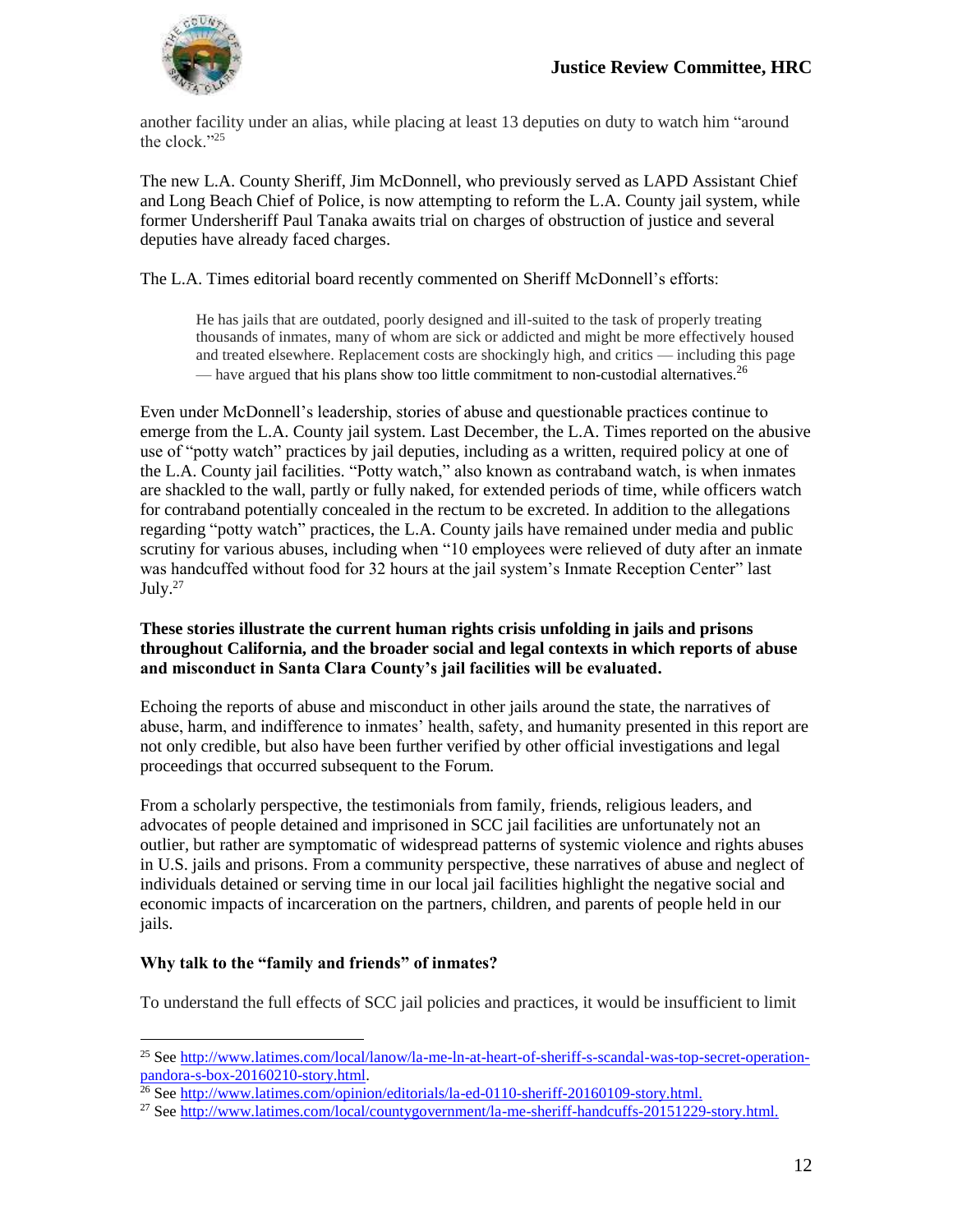

 $\overline{a}$ 

our analysis to the experiences of those who are incarcerated. **From scholars to the highest levels of government, it is widely recognized that the far-reaching, systematic negative impacts of incarceration on the families and communities of those imprisoned are equally critical. In order to make recommendations that will truly improve policies and practices in our County jail systems, the collateral effects of incarceration on these broader communities must be taken into consideration.** Furthermore, families and friends typically serve as the only advocates for incarcerated individuals, outside of their legal counsel. Thus, any attempt to gather testimony on the experience of inmates—who are by definition limited in their ability to communicate their experiences with those "on the outside"—without speaking to their closest advocates who represent their interests would be highly questionable from a methodological perspective.

#### *Effects of Incarceration on the Family and Community*

In July 2015, President Obama became the first sitting U.S. President to visit a federal prison and speak directly to inmates when he visited El Reno Federal Penitentiary in Oklahoma. One of the primary concerns he raised in conversations with inmates and criminal justice professionals was the need for reforms to "keep families intact," due to the negative impacts of incarceration on the children and families of those imprisoned. <sup>28</sup> In the same week, President Obama spoke to the NAACP's national convention in Philadelphia about the race and class disparities that define our prison system. He recognized that criminal justice in the U.S. is "particularly skewed by race and by wealth, a source of inequity that has ripple effects on families and on communities and ultimately on our nation." Indeed, the highest levels of government now recognize that (1) the poor and people of color are disproportionately targeted for and burdened by arrest and incarceration; and (2) as a result, their families and communities become destabilized and survival in these communities becomes more precarious.<sup>29</sup>

For years, scholars and investigative journalists have demonstrated that the criminal justice system targets and punishes the poor and people of color—African Americans in particular—at alarmingly disproportionate rates. As a result, poor families, families of color, and their communities suffer the collateral effects of incarceration at similarly disparate rates.

In March of 2014, the Ella Baker Center for Human Rights, Forward Together, and Research Action Design launched a national study on the effects of incarceration on inmates' families and communities. Pointing to a lack of available quantitative and qualitative data on the subject, they conducted interviews, focus groups, and surveys with those impacted by incarceration in 14 states. In their report, titled *Who Pays? The True Cost of Incarceration on Families*, they found the following effects of incarceration on families and communities:

- "People with convictions are saddled with copious fees, fines, and debt at the same time that their economic opportunities are diminished, resulting in a lack of economic stability and mobility."
- "Many families lose income when a family member is removed from household wage earning and struggle to meet basic needs while paying fees, supporting their loved one financially, and bearing the costs of keeping in touch."

 $^{28}$  For video coverage of President Obama's visit to El Reno Federal Penitentiary, see coverage by HBO and Vice News here: [http://www.vice.com/read/fixing-the-system-prisons-obama-shane-smith-hbo.](http://www.vice.com/read/fixing-the-system-prisons-obama-shane-smith-hbo) <sup>29</sup> See [https://chronicleofsocialchange.org/news-2/calling-for-reform-president-obama-notes-the-impact-of](https://chronicleofsocialchange.org/news-2/calling-for-reform-president-obama-notes-the-impact-of-incarceration-on-families/11424)[incarceration-on-families/11424.](https://chronicleofsocialchange.org/news-2/calling-for-reform-president-obama-notes-the-impact-of-incarceration-on-families/11424)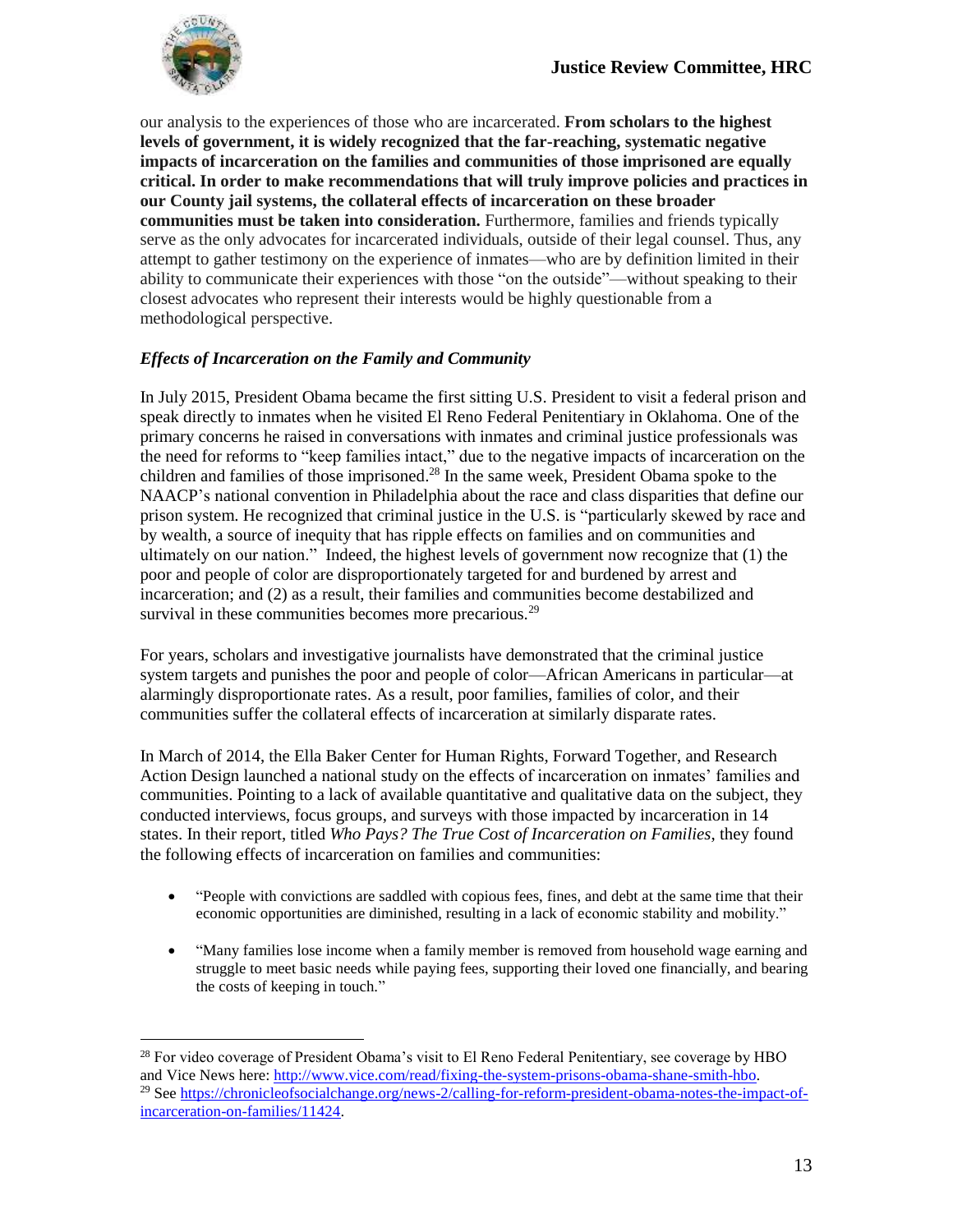

- "Women bear the brunt of the costs—both financial and emotional—of their loved one's incarceration."
- "… Families incur large sums of debt due to their experience with incarceration."
- "Despite their often-limited resources, families are the primary resource for housing, employment, and health needs of their formerly incarcerated loved ones, filling the gaps left by diminishing budgets for reentry services."
- "Incarceration damages familial relationships and stability by separating people from their support systems, disrupting continuity of families, and causing lifelong health impacts that impede families from thriving."
- "The stigma, isolation, and trauma associated with incarceration have direct impacts across families and communities." 30

Further, the report found that all of these burdens are disproportionately shouldered by people of color and the poor, and noted that, "Almost one in every four women and two of five Black women are related to someone who is incarcerated... [and] about two-thirds of those in jail report incomes below the poverty line."<sup>31</sup>

In a recent article titled "Incarceration in Fragile Families," Christopher Wildeman and respected prison expert Bruce Western summarize their findings on the broad effects of mass incarceration as a policy solution, and how mass incarceration contributes to the disenfranchisement of poor communities and communities of color:

As incarceration rates have soared, poor women and children have been left to deal with the separation, visitation, and return of their progeny, partners, and parents. A burgeoning research literature shows that incarceration, on average, impairs health and diminishes the earnings of adult men, many of whom are fathers. Incarceration also elevates the risk of divorce and separation, diminishes the financial resources and well-being of wives and girlfriends left behind, and is linked to increases in children's aggression, behavioral problems, and social marginalization.

By further reducing the well-being of fragile families, mass imprisonment lays the ground work for a vicious cycle in which the criminal justice system does not diminish—and may even increase—addiction, abuse, and crime.<sup>32</sup>

Wildeman and Western join other criminologists in making the argument that incarceration particularly when applied systematically to particular populations—destabilizes households and neighborhoods to such an extent that social problems and various forms of "crime" are actually exacerbated, ironically in the name of "public safety" and "crime reduction."

The research presented above illustrates the critical importance of taking into consideration the experiences of inmates' family, friends, and broader communities in order to improve incarceration policies and conditions. Moreover, this research strengthens the validity of the testimonies received during the "Public Forum for Family and Friends of Inmates" and analyzed in the subsequent section of this report, which appear to mirror the research findings. Forum

<sup>30</sup> See full report here: [http://ellabakercenter.org/sites/default/files/downloads/who-pays.pdf.](http://ellabakercenter.org/sites/default/files/downloads/who-pays.pdf)

<sup>31</sup> See full report at page 13.

 $32$  See article at page 158; full text available at: [http://www.futureofchildren.org/futureofchildren/publications/docs/20\\_02\\_08.pdf.](http://www.futureofchildren.org/futureofchildren/publications/docs/20_02_08.pdf)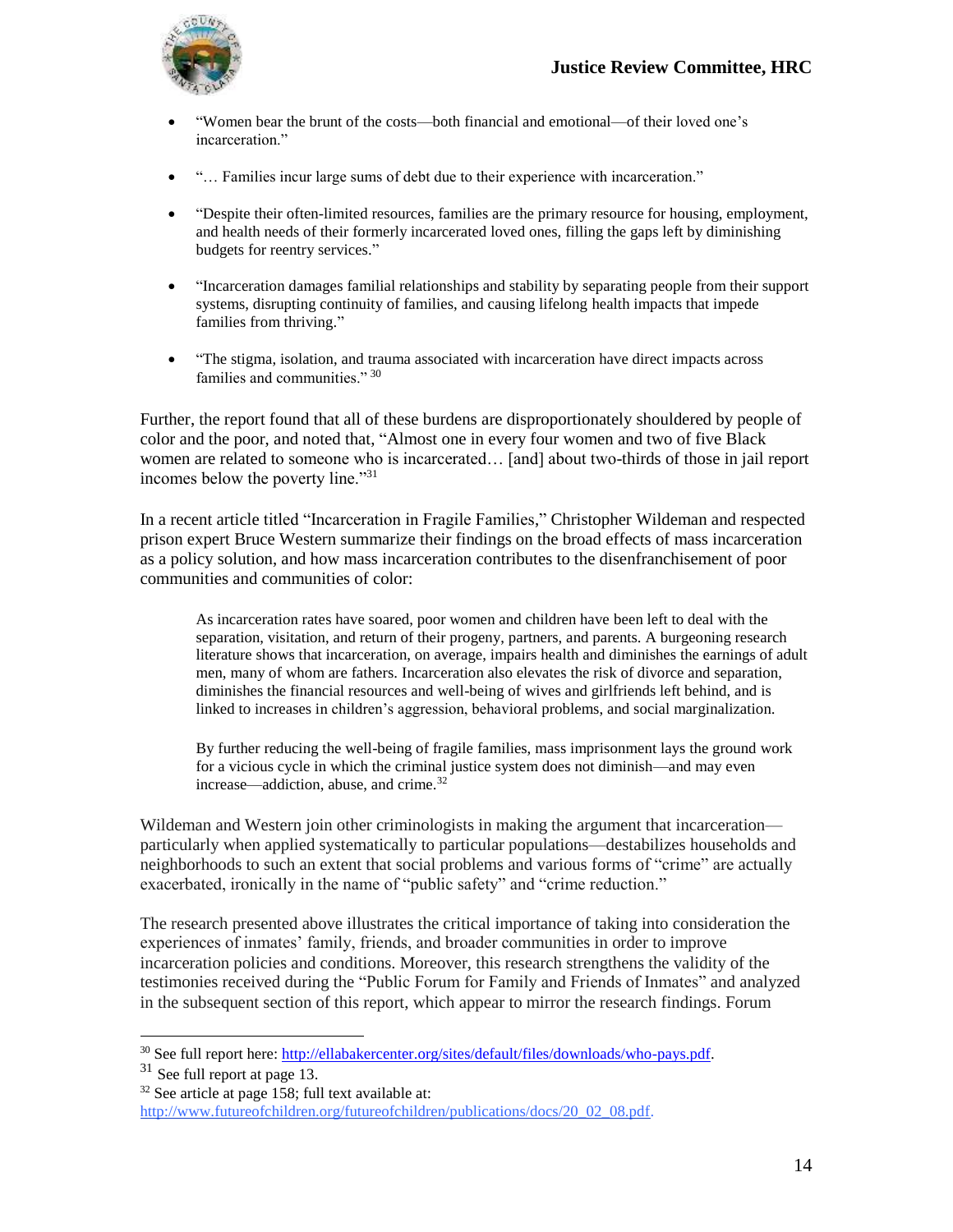

participants reported the same hardships found in national studies, including shouldering considerable economic burdens, suffering the anxiety of watching powerlessly as loved ones are abused or mistreated, and attempting to heal spousal and parental bonds all-but-broken by incarceration.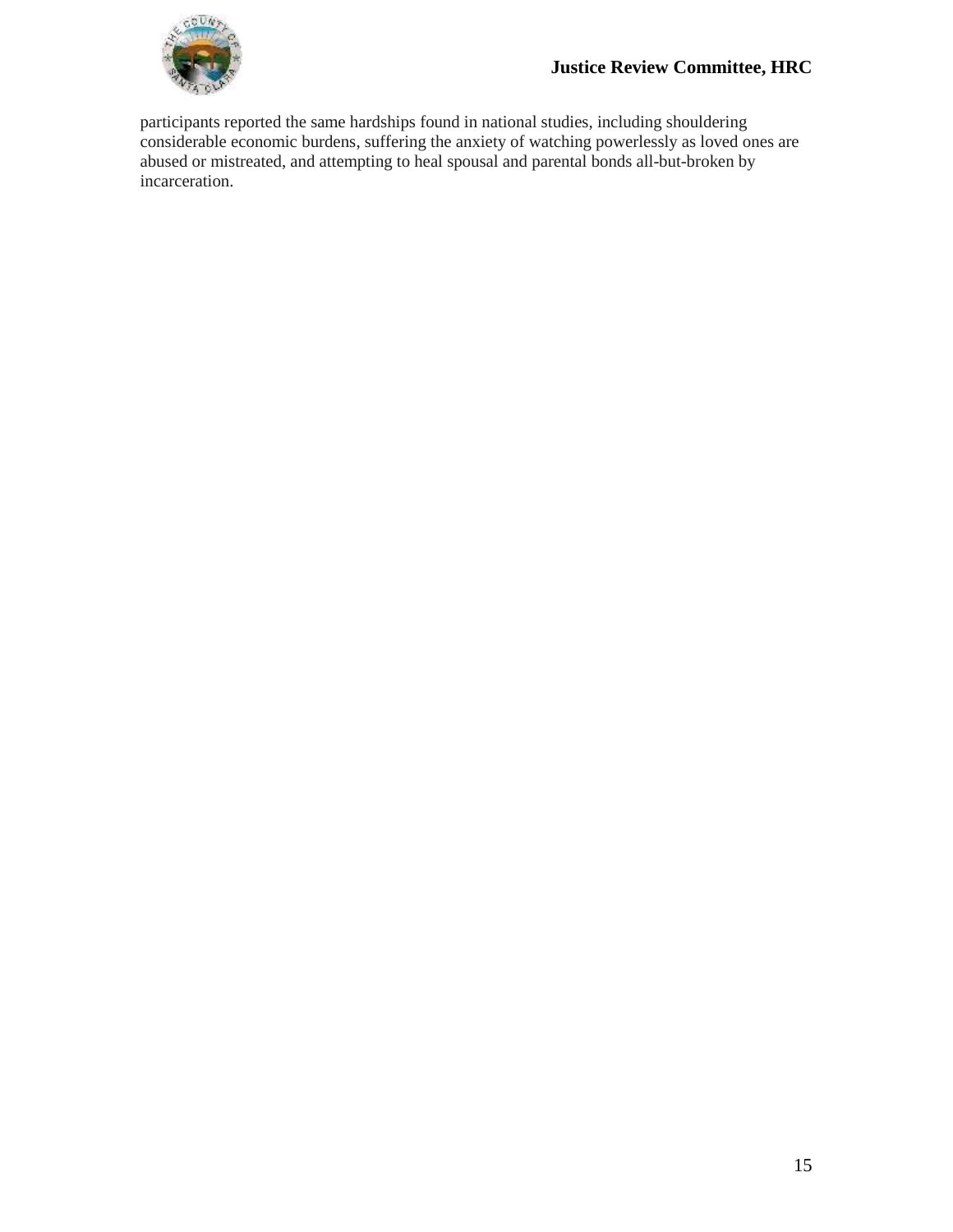

#### **III. Data Analysis: Testimonies of SCC family and friends of inmates, including those who spoke on behalf of inmates**

Section Authors: William T. Armaline, Ph.D., and Edith Kinney, J.D., Ph.D. SJSU Human Rights Program, Department of Justice Studies Carol Turpen, Richard Vierhus, and Narendra Pathak SCC Human Relations Commission, Justice Review Committee

The following data analysis is based on 35 oral and written testimonies of family, friends, and advocates of inmates. Testimonies were presented at the "Public Forum for Family and Friends of Inmates" and via written and electronic submission, and are also viewed and analyzed in the context of the 2014 Jail Observer Program's annual report. Although many of these testimonies were publicly presented, the identities of individual participants will remain anonymous in this report in order to preserve individual confidentiality and comply with standard qualitative methodological practice.

These testimonies illustrate what we believe is a civil and human rights crisis in the SCC jail system. Further, as previously noted, these testimonies mirror findings from other official, commission, and investigative reports in Santa Clara, San Francisco, and Los Angeles Counties. The most consistent and concerning themes that emerged from these testimonies included abuse of inmates by COs, inhumane living conditions, denial or absence of appropriate medical and psychiatric care, and general obstruction of contact between inmates and their families and friends. Degrading and abusive conditions and practices appear to be relatively commonplace in the jails, which produce great anxiety and fear for inmates and their families who struggle against an apparent environment of intimidation and violence.

In what follows, we present "primary" and "secondary" themes that emerged from the sum total of participants' testimonies. Primary themes are those that appeared with consistency (reported in at least half of submitted testimonies), and which present a considerable rights concern. Secondary themes are those that were mentioned by less than a majority of participants but still appeared with some regularity, and which also represent a considerable rights concern. Each theme is illustrated through direct quotes and paraphrased summaries of testimonies that best represent participants' individual and collective voices.

#### **PRIMARY THEMES**

#### *Inadequate Physical Living Conditions*

Participants consistently described what they believed were inadequate physical conditions inside the SCC jail facilities. Participants described everything from deteriorating buildings to the lack or denial of basic needs, including food, clothes, heat/shelter, and potable running water.

The mother of one inmate commented at length on conditions in the Main Jail:

Main Jail South, as you know it is a very difficult place to live. I just saw my loved one over there. He is freezing. They are given a thermal. The air conditioning is on…. They live with cockroaches, water problems, and limited hot water. It's an old decrepit building. But in the meantime, people are living in these conditions and something needs to happen to keep them safe. And the staff, too, shouldn't have to work in such decrepit conditions…. [My son] is on lockdown 22, 23, 24 hours a day. He gets out three hours a week to go to the yard. He's taken out to shower.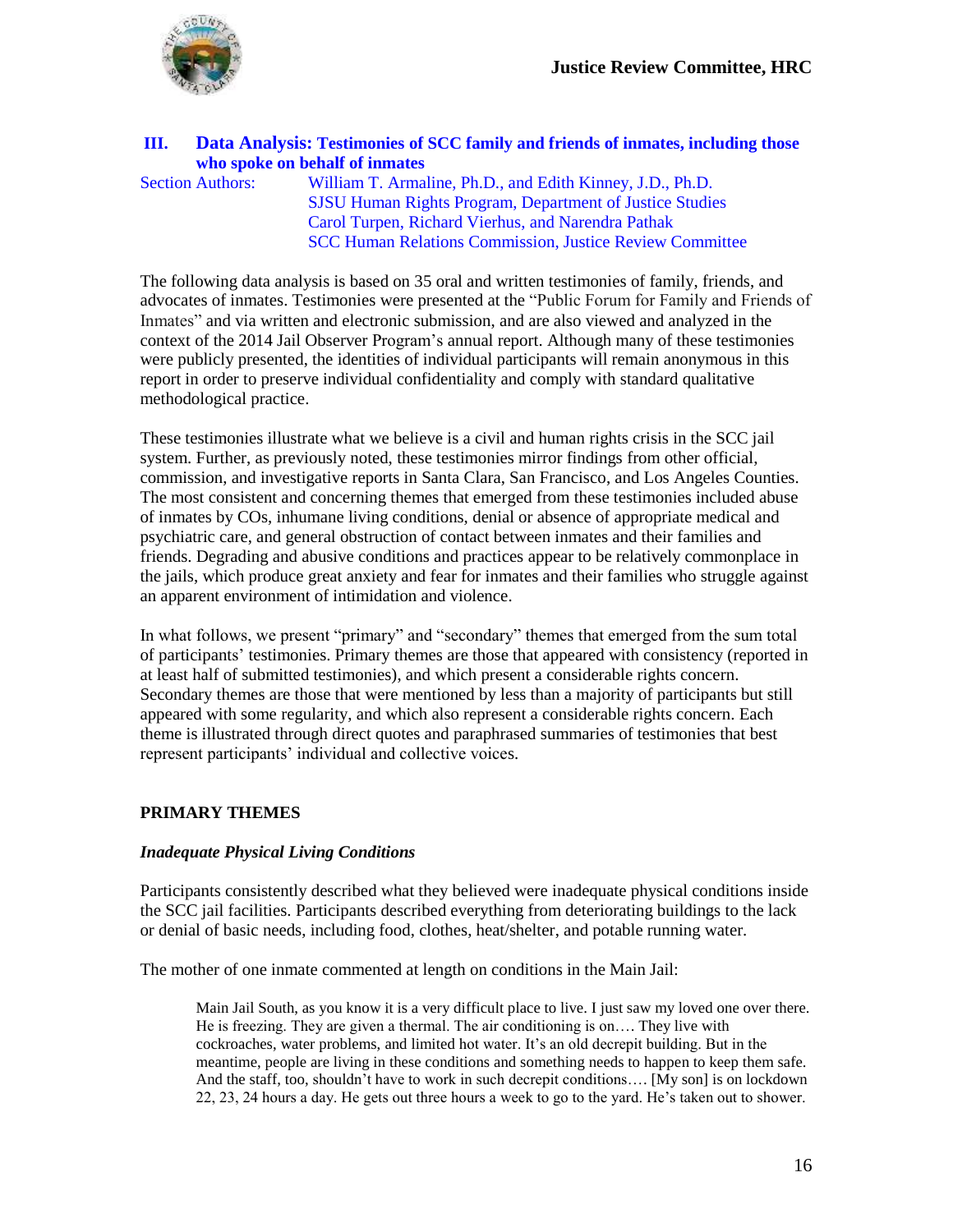

There's no programming.

Her observations match those of several others, who repeatedly described themselves (while incarcerated in SCC jails) or their detained loved ones going without proper clothing or heat. In addition, this mother was among the many participants who complained about the widespread use of solitary confinement or "lockdown" as a social control mechanism. Similarly, the mother of another inmate indicated that her son had not seen sunlight for seven months, since his "yard time" simply took place in another cell, rather than outdoors as intended and required.

Many participants who testified about inadequate physical conditions also described the complete lack of privacy that inmates have. For instance, participants criticized the fact that bathing areas are open to view, health care is often given without any physical privacy, and inmates often face discipline or retaliation for any attempt to create temporary cover (such as by blocking doors and windows) while undressed or bathing.

Some testimony described physical conditions, and neglect of those conditions by jail staff, that arguably amounted to "cruel and unusual punishment" (i.e. torture) under both Constitutional (Eighth Amendment) and international human rights (CAT, ICCPR) standards. Indeed, perhaps the most shocking and disturbing testimony collected in the entire data set involved the conditions of confinement and treatment of one young woman while she was in custody awaiting trial for a vandalism charge. We include the testimony below – which was presented at the Forum by a legal representative for the woman— at some length to illustrate the severity of reported conditions inside the jail, and to show how these conditions, along with abusive treatment, may amount to considerable rights violations.

On January 15th, 2015, [she] was booked into the Elmwood Jail on charges of vandalism. On January  $16<sup>th</sup>$ , [she] was transferred to the Main Jail in downtown San Jose, placed in Cell 13 in a single cell on Floor 8-A, where inmates seem to have mental health issues. On arrival, [she] was stripped of her clothing, placed in Cell 13 naked, no blanket, no toothbrush, no soap, no eating utensils, and no access to shower.

On January  $17<sup>th</sup>$ , a toilet overflowed and flooded the cell. There was nearly an inch of water and fecal matter covering the entire cell, and [she] remained in Cell 13 for two more days. During this time, because the water had been turned off to stop the flooding for three days, [she] had no access to clean, running water, and had to resort to drinking water from the toilet…. During this time in Cell 13, [she] developed severe diarrhea, had no functional toilet, [was] severely dehydrated, and experienced what she believed to be a fever in excess of 100 degrees. She was naked, cold, alone, and denied medical attention….

On January  $21^{st}$ , [she] was removed from the flooded Cell 13 and placed in another cell and given jail-issued clothing and underwear. Because of the chronic and severe diarrhea, [she] quickly ran out of toilet paper. Over the next approximately 18 hours, she requested toilet paper 50 times.

According to the testimony, the treatment of this particular detainee escalated to include direct sexual harassment and severe physical abuse:

Furthermore, guards periodically taunted [her] through making lewd, crude, and obscene comments about her—and I quote—"male genitalia." These verbal assaults were persistent and aggressive, causing [her] to be in constant fear she was going to be raped.... On January 27<sup>th</sup>, [a correctional officer] came to the jail cell with a pair of underwear which she threw in the cell. [The officer] entered the jail cell and grabbed her by the hair along with two other deputies…. Upon entering Cell 13, the three officers threw [her] on the floor, slammed [her] face against the floor.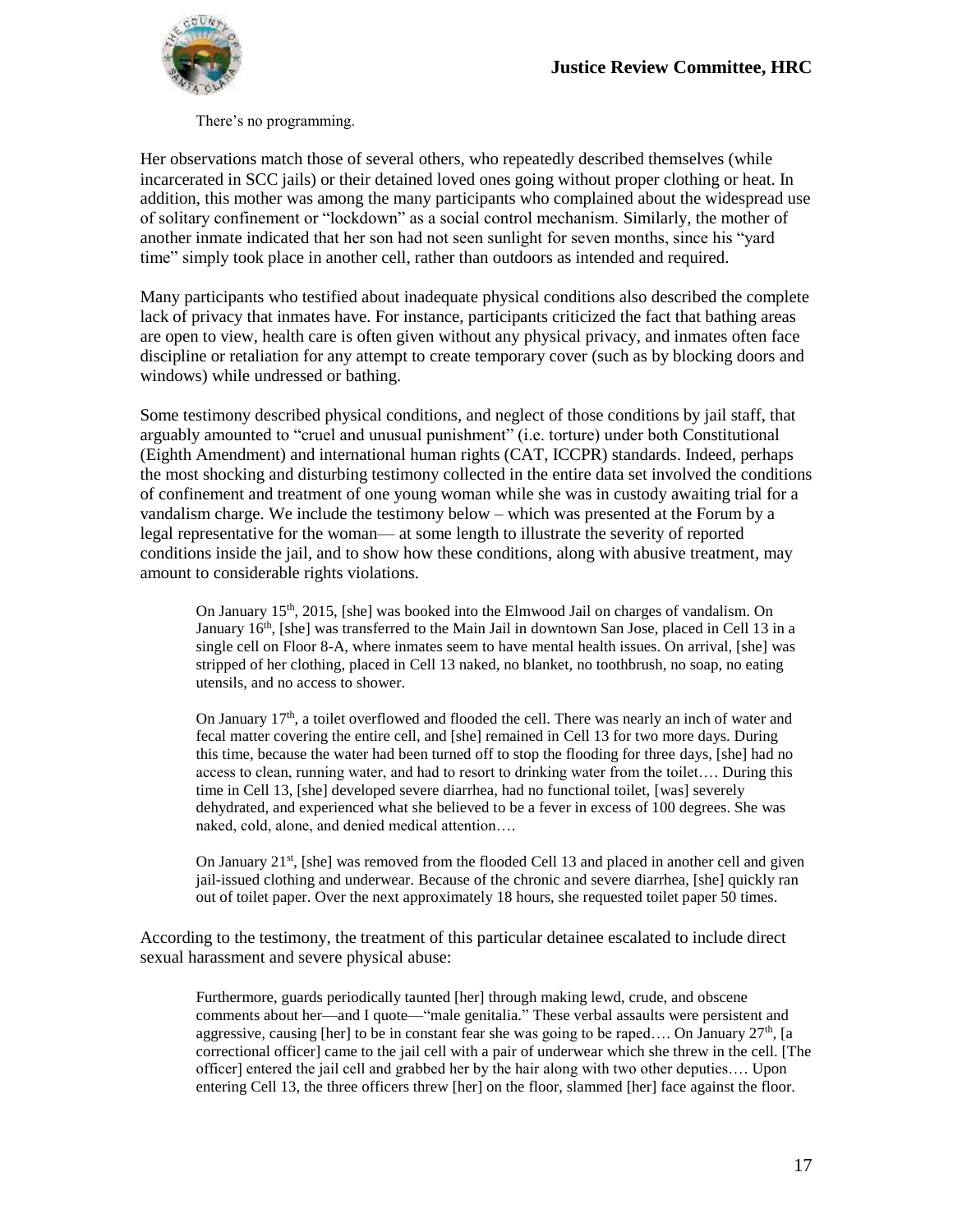

The only thing [she] remembers at the end of the attack is the [first correctional officer] saying, "I hope that hurt, bitch."

[She] has no idea how long she was unconscious and laying on the floor. She was left naked from the waist down, bloody, with two severely swollen and blackened eyes, possible broken nose, swollen and bruised elbow, enlarging of organs, bruising on her arms, legs, and torso with a severe head injury.... [She] repeatedly requested medical attention and was not seen by medical staff for a period of five days.

Following the legal advocate's testimony above, the woman's sister repeated this story and presented pictures reportedly taken five days after the alleged assault, when the inmate was finally able to speak with medical staff. The pictures displayed the young woman's face and various body parts swollen and covered in bruises. The woman's sister also reported that partitions were intentionally placed in front of the woman's cell throughout the period of abuse so that no one could see her physical state or the conditions of the cell.

In sum, this particular detainee was allegedly held in brutally degrading and dangerous conditions for days at a time, sexually harassed, severely physically abused, and denied medical treatment *all without having been convicted of a crime* (she was only charged and awaiting trial). This was the most extreme description of inadequate and manifestly inhumane physical conditions inside the jail facilities among all the collected testimony. However, stories of physical abuse—beatings by COs during evening shifts and cell extractions in particular—were repeatedly mentioned in testimony, and were described by some participants as "routine."

#### *Violent Abuse by Correctional Officers*

Reports of violence committed by jail COs were also prevalent in the submitted testimony, as was the anxiety inmates' family and friends experienced over the perceived physical safety of their loved ones. Reports of violence by COs illustrated specific patterns of conduct:

- Violent abuse often took place during evening shifts and during cell extractions, when an inmate is forcefully removed from a cell by several COs.
- In every case of violence described, more than one CO was involved (violence was committed in groups).
- Testimonies about violent abuse tended to include beatings and pepper spraying of inmates, at times while the inmate was handcuffed. In addition, several testimonies described inmates being choked with a towel by COs.

We note the consistency of these descriptions – just as we noted the incidents from other jail facilities in San Francisco and L.A. Counties – in order to demonstrate the credibility of the submitted testimony. A current inmate, whose written testimony was read by his family during the Forum, illustrated all of these common patterns in his narrative. He described a cell extraction that followed his attempt to protest what he and others thought were unfair practices:

When it was my turn [for extraction], the door opened. I immediately laid down so as to demonstrate submission; that didn't work. I was met with a multitude of kicks and punches. I was eye gouged. I was maced first. My face was slammed forward, and then my head was forced back and held so the next person had a better angle. My legs/ankle were stomped on. When I was cuffed, the clamps were squeezed so tight—tight enough to cut right through my skin. I was told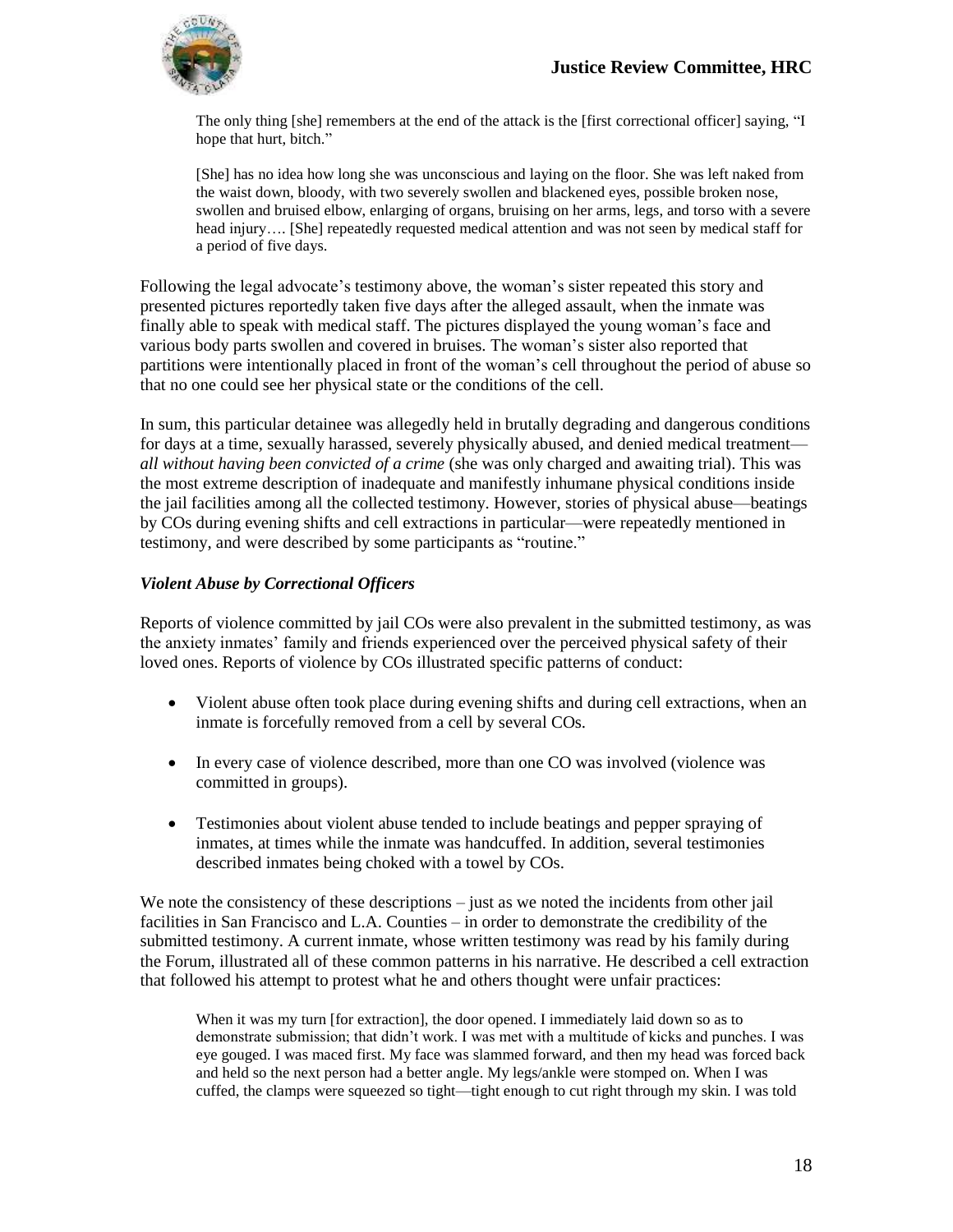

they weren't made for comfort. I was strangled with a towel…. My cellmate also said he was strangled the same way.

He continued: "…[T]his is routine."

The mother of another inmate described the similarly violent cell extraction of her son:

He was beaten and extracted from his cell…. Twelve cops came in, and they took turns like he was an animal…. And my son has been locked up eight years, has never had any altercations with officers, was considered a role model inmate, has not been to trial for eight years…. In the meantime, when they beat him like he was an animal, kicked my son with their steel-toe boots while they all laugh, and choke my son with a towel, and say[] to the other inmates, "Look at [the inmate] screaming like a bitch." Excuse my French—but is that human?

Reports of violent abuse during cell extractions were fairly consistent, even in their descriptions of seemingly unique practices like choking inmates with a towel. From a qualitative methodological perspective, it would seem oddly coincidental for this description to be falsely included in multiple testimonies, thus suggesting the credibility of these reports.

Another trend in the descriptions of physical abuse was the delay or denial of medical attention afterwards. The mother of one 18-year-old inmate testified about him being beaten by COs and then denied medical attention:

On April  $4<sup>th</sup>$ , [2015], he was brutally beaten. As a result, his teeth were broken, his eye was really hurt, and his lip was also ripped and he lost two teeth. They created a false report and falsely accused him of resisting the confrontation—in the confrontation. When he tried to also do a claim regarding the injuries and the incident, the officials did not want to take it because they didn't want to be involved or be seen as involved in the incident. When he went to the dentist, he was given Tylenol and told everything was fine. However, he's still in pain and sometimes he [can] barely eat and [has] not been able to do anything else regarding the care of his teeth or medical care.

Indeed, the physical abuse of inmates seems to be exacerbated by the failure to provide adequate medical and/or psychiatric care. A current inmate's father described what he believed to be the connections between the physical abuse of his son and the failure to recognize and treat his medical and psychiatric needs:

He got diagnosed in the jail with psychosis, which is from [radiation therapies as a child]. So his bad behavior was from that and we never got a diagnosis. So he was in and out of juvenile hall, in and out of jail. The last time he was here, he was beat up by the correctional officers. He's about five-foot-two—five-four? I don't know what he said or what, but they got him, picked him up, and threw him against a bed or bunk and he fell down and I don't know if he passes out or what…. The last time he was beat up, they—his finger [was] smashed down and his head was split open. He was taken to Valley Medical. The COs beat him up. I know a lot of his bad behavior is from his mental health issue. And instead of treating him with mental health issues, he was just beat up….

We discuss the denial of medical and psychiatric care as a separate theme below. However, we preface the point here to demonstrate the connection between the presence of violence and the absence of appropriate medical care in the jail facilities. This should also be understood as overlapping Constitutional and human rights violations, both in the arbitrary abuse and physical punishment of detainees without due process, and in the denial of adequate health care.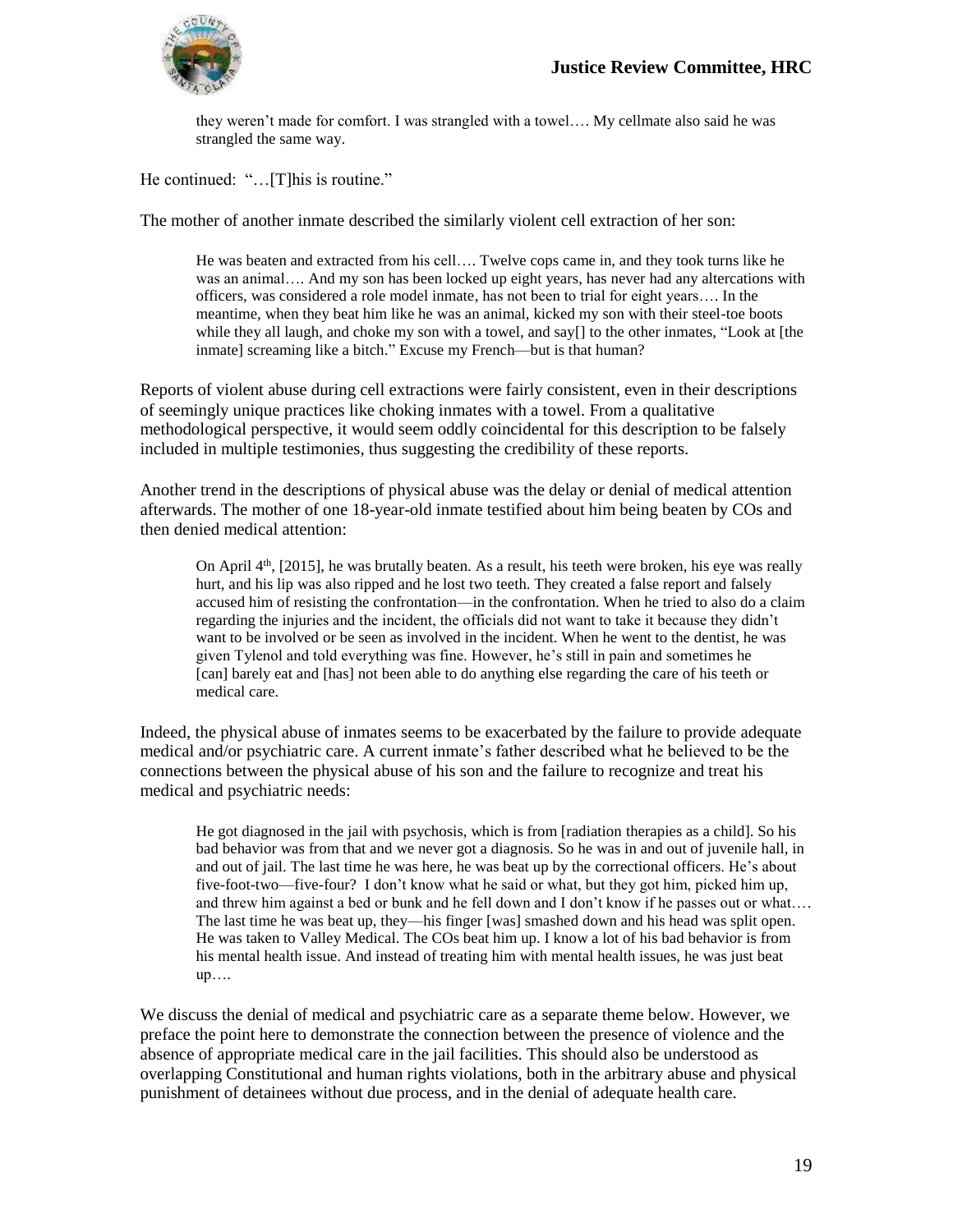

As a final point here, we illustrate that the violent abuse of inmates appears to have a consistent, adverse effect on their families. Parents, siblings, and children of jail inmates consistently testified about their feelings of anxiety and helplessness in the face of what they described as abusive treatment of their detained loved ones. Moreover, the anxiety and family strain described in their collected testimonies mirrored the observations and findings of the Ella Baker Center's 2014 report on the effects of incarceration on inmates' families, discussed above.

- We're not allowed to hit our kids and beat our kids. If we do that, we go to jail. Domestic violence, that's what it's called. And that what these officers are doing.
- I'm 17, speaking on behalf of my brother in jail…. When I hear of people being murdered and tortured, it's horrible…. I don't think it's fair for moms, dads, brothers, sisters to worry if their relative is going to be okay or they're going to get hurt… we should learn and find and find ways to stop it.
- $\bullet$  [My husband] was beaten by  $COs$ .... It's just horrible, the things that I hear. My children are scared. I'm afraid I'm going to see him with my children there visiting and they beat him.
- I'm here on behalf of my son…. On April 14, he was brutally beaten… as a result, I live in fear and I cannot rest if I do not receive a call from him. [I'm] always thinking about what's going to happen to him.

The family members of jail inmates reported that their anxieties were exacerbated by the fact that they had little or no confidence in the ability or intention of the SCC jails to provide their loved ones with appropriate health care, or to allow them access to see or advocate for their loved ones themselves. These two themes follow here.

#### *Denial or Absence of Appropriate Medical and Psychiatric Care*

The denial or absence of appropriate medical and/or psychiatric care was another dominant theme among all the submitted testimony. Participants described the denial of medical services, denial of necessary medications, failure to recognize and appropriately address mental illness, and delayed or inappropriate provision of medical care when required by medical necessity or requested by an inmate.

During the Forum, one mother testified on behalf of her son, whose symptoms from Hepatitis C are becoming more severe due to his reportedly being denied treatment:

He's using some borrowed glasses taped at the sides that are not his prescription. He was given a court order in June to be taken to Valley Medical Center for an eye exam, and he has yet to go. He can't see his documents. He has frequent headaches, and there seems to be a big debate about who will pay to get his eye exams.

Many of the testimonies described the pursuit of medical attention as a daunting task for inmates, and written complaints consistently focused on the jails' lack of response to inmates' medical requests and seemingly arbitrary cancellation of inmates' medical appointments. In addition, inmates with chronic health conditions reported similar difficulties obtaining necessary medications. One former jail inmate of advanced age described his struggle to get necessary medications for his chronic heart condition:

I just came in for a case that never got a conviction, and I was almost killed in jail for them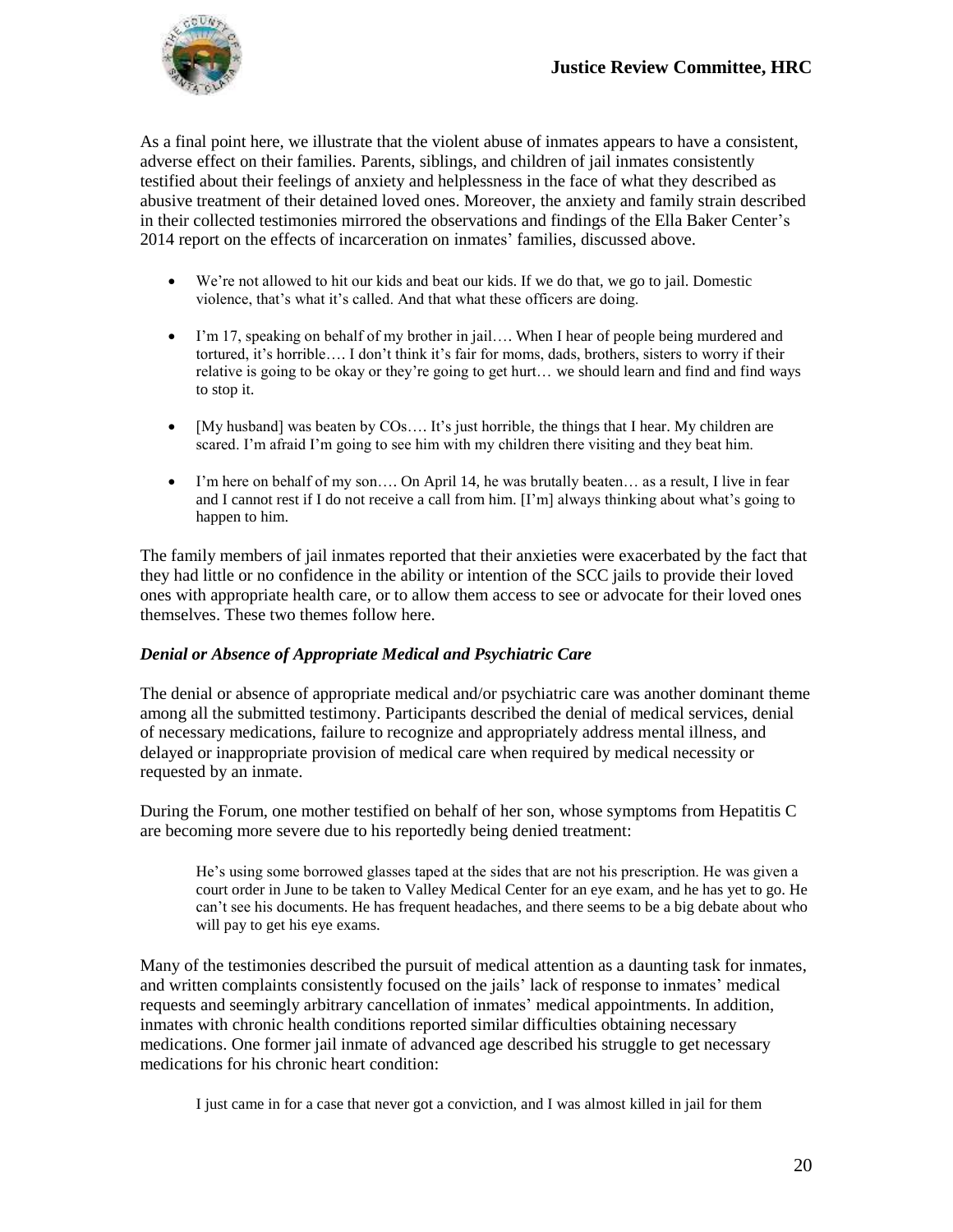

withholding my medical. I have a heart condition, and they withheld all of my meds for six days… and I wasn't allowed access to the phone for six days, no medical, no medical treatment, no nothing.

Another inmate's father described the denial of appropriate medication and medical care for his son, who suffers from health problems from a previous surgery:

When he was younger, he had a brain tumor removed. He had a metal plate and a shunt and he had migraine headaches. All the nurses tell him just to take Tylenol and get some rest. He needs medical care, and he hasn't got it since he's been there, three years.

The denial of necessary medications and appropriate care for chronically ill inmates presents a severe—and potentially fatal—threat. Such cases demonstrate why the provision of basic health care in custody is a Constitutional requirement—so that detention doesn't amount to a death sentence. This is particularly important in the context of pretrial detention, when suspects are presumably detained to *ensure* their appearance in court and have not been convicted of any crime for which they can be punished.

Inmates and their advocates also described the lack of appropriate psychiatric care—specifically for depression, anxiety, and post-traumatic stress disorder. A local pastor testified about the consistency of undetected and unaddressed mental illness in the County jails, which raises a further concern about how inmates' medical records are handled:

On more than one occasion, I raised the issue of depression and anxiety. And always, I'm told first time I thought this can't be true, but I've heard it enough to think it must be. [Inmates] won't ask for any medical attention for those kind of issues, because they say that the DA uses it against them. The records are not kept private – that they are subpoenaed or just gone through and any kind of prescription record is subject to show up in court. I just left Elmwood and spent 30 minutes with a young man, 22, sobbing. Just—that's all he could get out. He's a pretrial detainee who cannot make bail. He will not ask for help, because he's too afraid. So this must be a HIPAA violation; it must be.

Finally, inmates and their families protested the lack of dedicated, private space for inmates to consult with and receive treatment from medical staff. Participants described incidents of medical care and sensitive medical consultations taking place "in the open," with little regard for inmates' privacy or discretion. The mother of one current inmate described his traumatic experience from being examined in public:

My son, one week before he got arrested, he got surgery right in the back of the cheeks and right in the middle [pointing to her back-side]. Until now, he's still bleeding. He went to the nurse down there, and the nurse wants my son to pull his pants down in front of everybody and bend over in front of everybody. And then my son—and my son cried. You know, until this point, one year until now… that's still bleeding.

The provision of basic medical and psychiatric care in correctional facilities is absolutely required by regulation and by Constitutional and international law. The collected testimony indicates that this basic care is often absent or denied in SCC jails. In addition, it appears that the SCC jails lack or fail to employ sufficient resources to ensure even minimum standards for private medical examinations, consultations, and general care.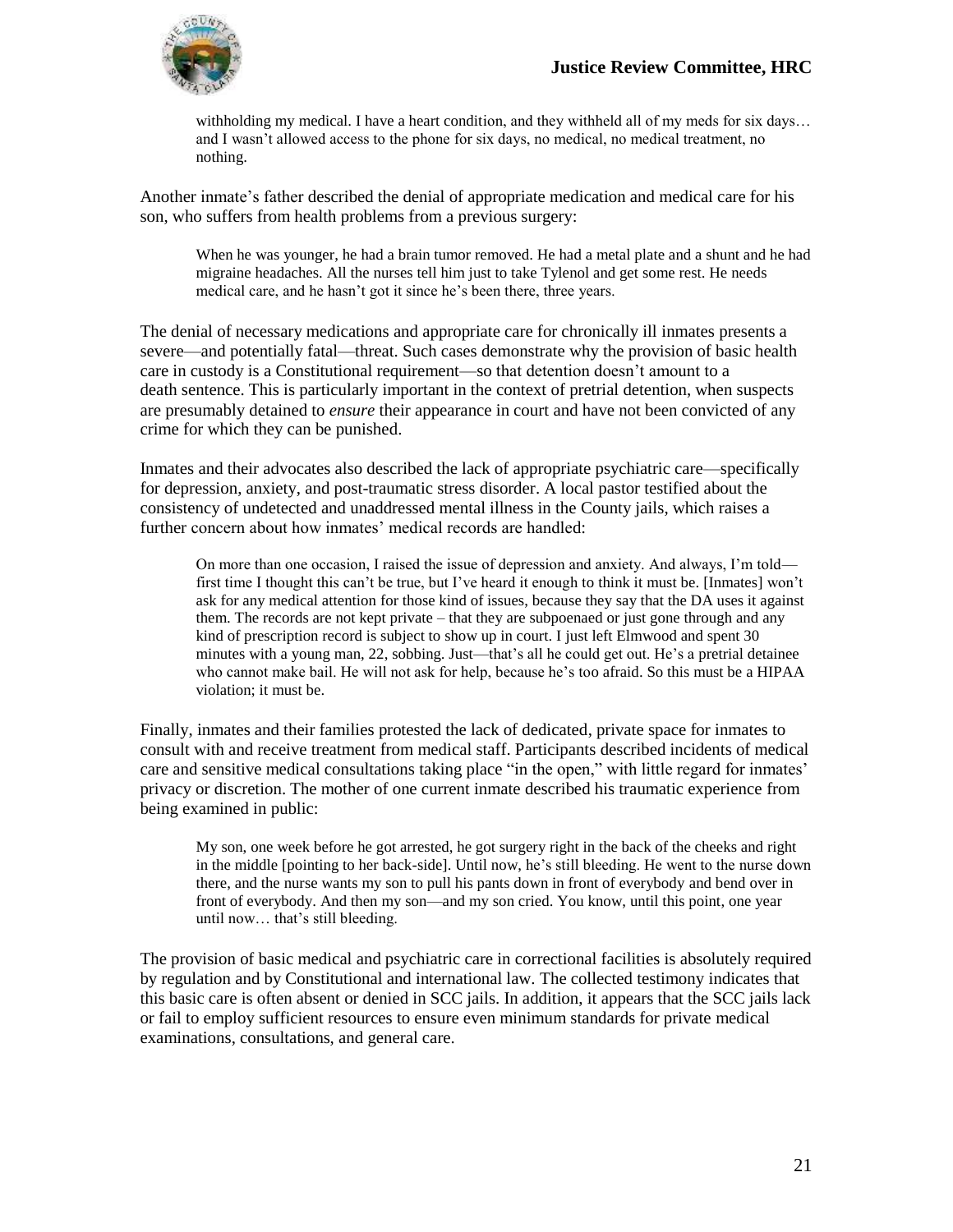

#### *Obstruction of Contact Between Inmates and their Families/Friends*

The families and friends of SCC jail inmates consistently reported two barriers to visiting and communicating with their detained loved ones, both of which are consistent with the abovedescribed research on the impact of incarceration on families. These barriers are (1) the financial cost of supporting, visiting, and communicating with loved ones in jail; and (2) the intimidation, poor treatment, and stigmatization of visitors to the jails.

According to participants, the financial burdens included the cost of bail, phone calls, lost wages, child-care, travel, parking, and commissary purchases:

- I'm a therapist at Elmwood…. I have a client who hasn't spoken to her family for 33 months, because they can't afford money on her books [commissary or "inmate welfare fund" account]. My understanding is that \$25 gets you three phone calls. She has three envelopes until 2018.
- My boyfriend has been [in the Main Jail] for about three and a half years…. We spend about \$150, \$200 on phone bills monthly. And we can barely – we manage because we're struggling.
- It's extremely expensive for families to have someone incarcerated…. This is the wrong population to expect to come up with money to fund the inmate welfare fund. So we have, you know, very high costs for phones.... There's parking fees. If you're not in and out in a certain time, you have a \$40 ticket.
- Profiting off inmates in any way is unconscionable…. That's one recommendation you can make is, like, going with the free phone call idea.

As noted, these narratives collected during the public Forum match previous research on the effects of incarceration on the families and communities of incarcerated individuals. These effects include the direct financial costs of incarceration (phone calls, commissary goods, travel, and parking fees—often at well above market rates), as well as the indirect costs caused by the loss of an adult in the household (lost income, lost benefits, need for child care). Consistent with the research findings, the testimonies of inmates and their families and friends described economic hardships that were exacerbated by the detention of their loved ones.

In addition to financial costs, the friends and families of SCC jail inmates reported stigma and poor treatment as another barrier to regular visits with their loved ones. Overall, participants described being treated "as criminals," and described the general attitude of disrespect from COs and jail staff toward inmates and their visitors:

When you come and visit your son, and they treat you the same as [if] we are criminals too, as soon as you walk in those doors.

Another mother spoke of her treatment when visiting her son:

I've heard more about people's union contracts than I ever want to hear again while sitting in these lobbies…. I don't want to be waved to a counter like this [waves hands]. I don't want to be hollered at. I don't want mothers with young children to be told if their kid isn't quiet, they have to leave.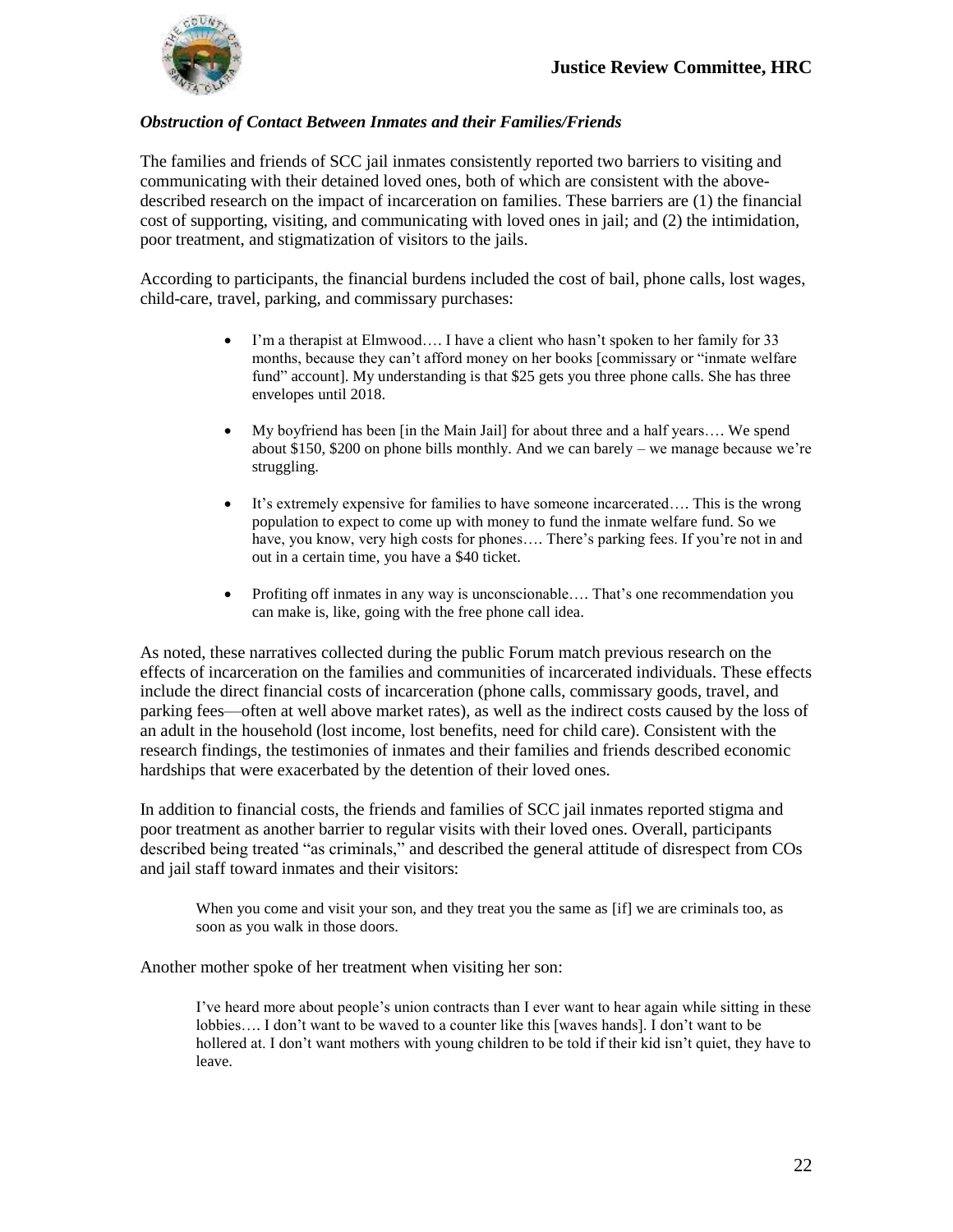

Interestingly, the complaints about visitation were also shared by professionals whose job is to visit and work with inmates in custody, including social workers, NGO workers, and pastors or representatives of religious faiths. Many of these local professionals testified to being disrespected and impeded from regular visitation with inmates. They verified the accounts of inmates and their families of being stigmatized and disrespected during visits.

Finally, family members reported having their visits cut short due to various delays and procedural issues—including the alleged need to use visiting rooms as make-shift solitary confinement cells to punish inmates. One father commented:

Just like the visits, we have to get there an hour early. They don't put the inmates out until 15 or 20 minutes later, and our visits are cut short. It's not right. And then the visiting room, you have inmates in there in housing there for six, eight hours because they didn't do something. My son was one of those inmates housed in there. He told me, Dad, we do something wrong, we have to be housed in the visiting booth for six to eight hours…. It's not right.

Visitation was also obstructed by last-minute and unannounced cancellations of visitation appointments. As a result, family members described their struggles to arrange travel and schedule visits, only to find that their appointments had been cancelled upon arrival. To no surprise, they described this experience as frustrating and costly, and recommended clearer communication with visitors on the status of their appointments.

#### **SECONDARY THEMES**

#### *Inmate Classification*

Classification of inmates in correctional facilities is typically done to determine the relative needs (such as psychiatric care) and security level (such as gang affiliation or protective custody) required for each inmate. Classifications can also signal an inmate's appropriate housing placement (for example, in the Main Jail, different floors house inmates of different classifications) and any earned privileges. In general, inmates' classifications are indicated by the color and pattern of their jail uniforms.

A major issue with inmate classifications is how they are used to identify inmates with some form of validated gang affiliation. Ironically, many inmates and their families felt that these classifications helped to exacerbate rather than disrupt "gang mentalities" in the jail. As one mother of an inmate stated, "The color system in the jail—it's not working—people are treated like gang members."

The founder of a local NGO that serves jail and prison inmates spoke at length about problems stemming from inmate classification practices. She reported that classifications reinforce gang mentalities: "What I have seen through my experience is classification is like a gang."

Incorrect and arbitrary classification practices are another major issue. The local NGO founder joined many others in observing that inmates are commonly classified incorrectly or arbitrarily, which results in failures to provide appropriate treatment and/or denial of privileges to some inmates. Furthermore, the testimonies noted that when classifications are incorrect, or when inmates meet the behavioral expectations necessary for reclassification, these reclassifications rarely occur. As one Forum participant said of her husband: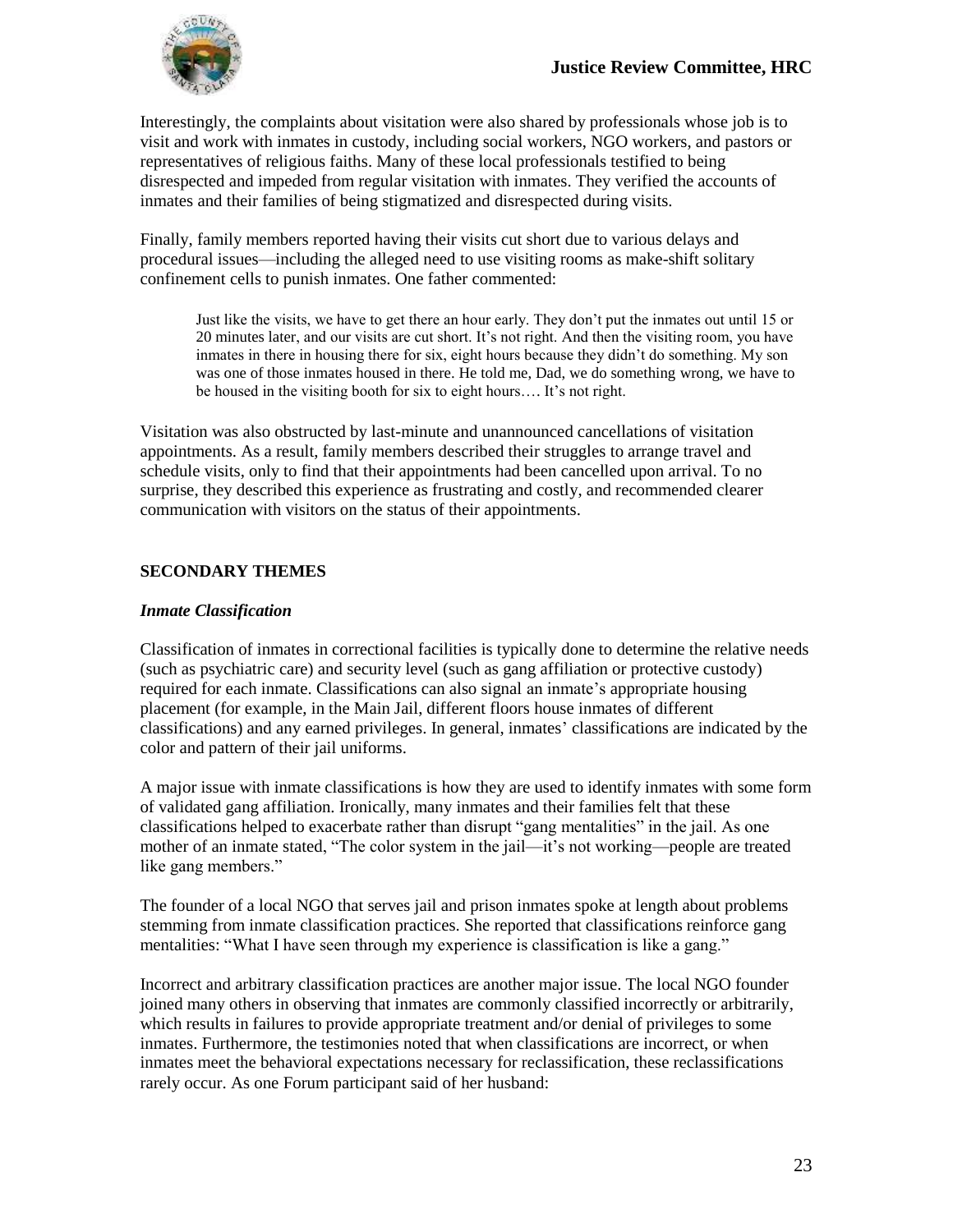

Classification is another issue. Because of his charges, he hasn't gotten relief from the classification. He has no infractions since he's been there since the three years.

Since inmate classification determines the relative treatment and privileges of each inmate, it should be no surprise that problems stemming from incorrect or arbitrary classification are an important issue for inmates and their advocates. In the best case scenario, incorrect classification may result in the denial of earned privileges, but in the worst case, it can mean a failure to identify critical psychiatric, medical, or safety needs of particular inmates and detainees.

#### *No Meaningful Public Accountability*

The final consistent theme of all submitted testimony was criticism of what participants viewed as a lack of meaningful public accountability for SCC jail staff and the broader Sheriff's Office. Families and friends repeatedly reported that inmates' grievances and medical requests were routinely ignored, seemingly at all levels of command. While they voiced support for outside reporting programs (like the Jail Observer Program), they were frustrated by the fact that their issues were rarely answered with corrective actions. Inmates also reported being intimidated so as to not file grievances and complaints, with suggestions that they might "pay for it later."

Particularly during the public Forum, participants expressed an understandable distrust that their testimonies and suggestions for solutions—even at the Forum itself—would not be of any consequence. Their frustrations with being ignored were clearly communicated in their narratives and palpable in the room. Participants actually stopped the Forum to ask what was going to happen with their testimony and what actions would be taken, and many stated, "We don't need another report."

One participant, a self-described former jail site technician and law enforcement officer of over 25 years who now works with mentally ill patients, described what he believed was full awareness on the part of public officials about the problems detailed in this report:

We don't need, you know, these commissions to study the things at the jail. We know what goes on at the jail. The Sheriff knows what goes on at the jail. The members of the Board of Supervisors know what goes on at the jail. The public defenders and the district attorney, deputy district attorneys, they know what goes on in the jail. People get whipped. People get kicked around—sometimes to death. [The death of Michael Tyree] wasn't an isolated incident.

Other inmates and their advocates described what they believed were conscious efforts by jail staff to hide abuse and to avoid video and other forms of surveillance purportedly designed for the safety of inmates and jail staff.

What I want to raise is the cameras in [the jail facilities]. Because when my son was beaten, they have the camera on him when it was okay. But when he was getting beat brutally, the cameras weren't on…. This has been talked about over and over and over about the elevator abuse, when the cops are taking people inside the elevator and beating them.

Similar to reports from the L.A. County jails, inmates and their advocates described abusive practices taking place outside the view of surveillance cameras—often inside of individual cells or in other areas outside of camera view.

Before presenting the recommendations that stem from these collected testimonies, the following two sections provide the necessary legal framework or "lens" through which the policies,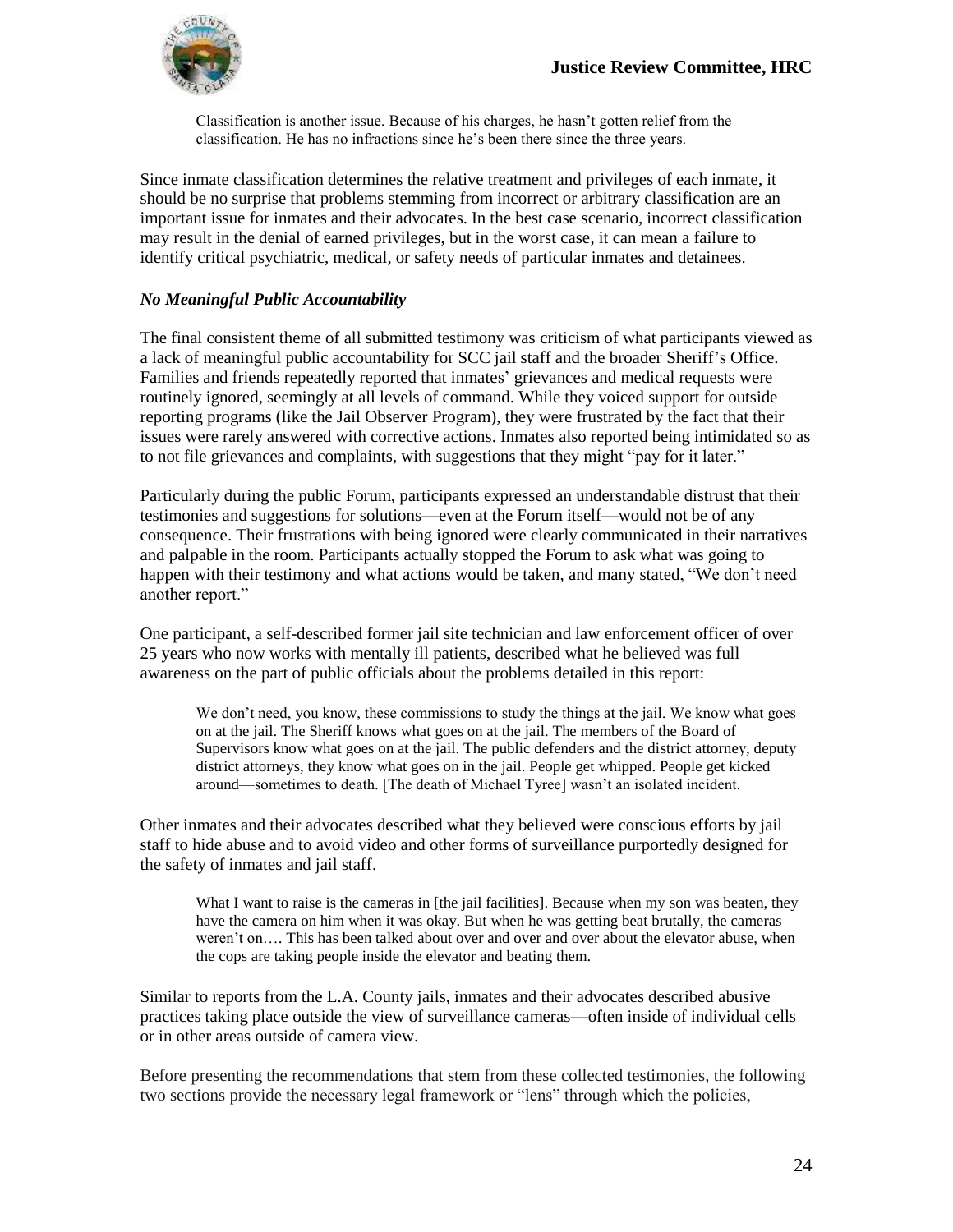

practices, and experiences of family, friends, advocates, and inmates should be understood. Such a framework must include all levels of applicable law and standard. While the legal relevance of (national) Constitutional law and (local) municipal code is widely understood, the role of international law and human rights standards may require further explanation, as provided below.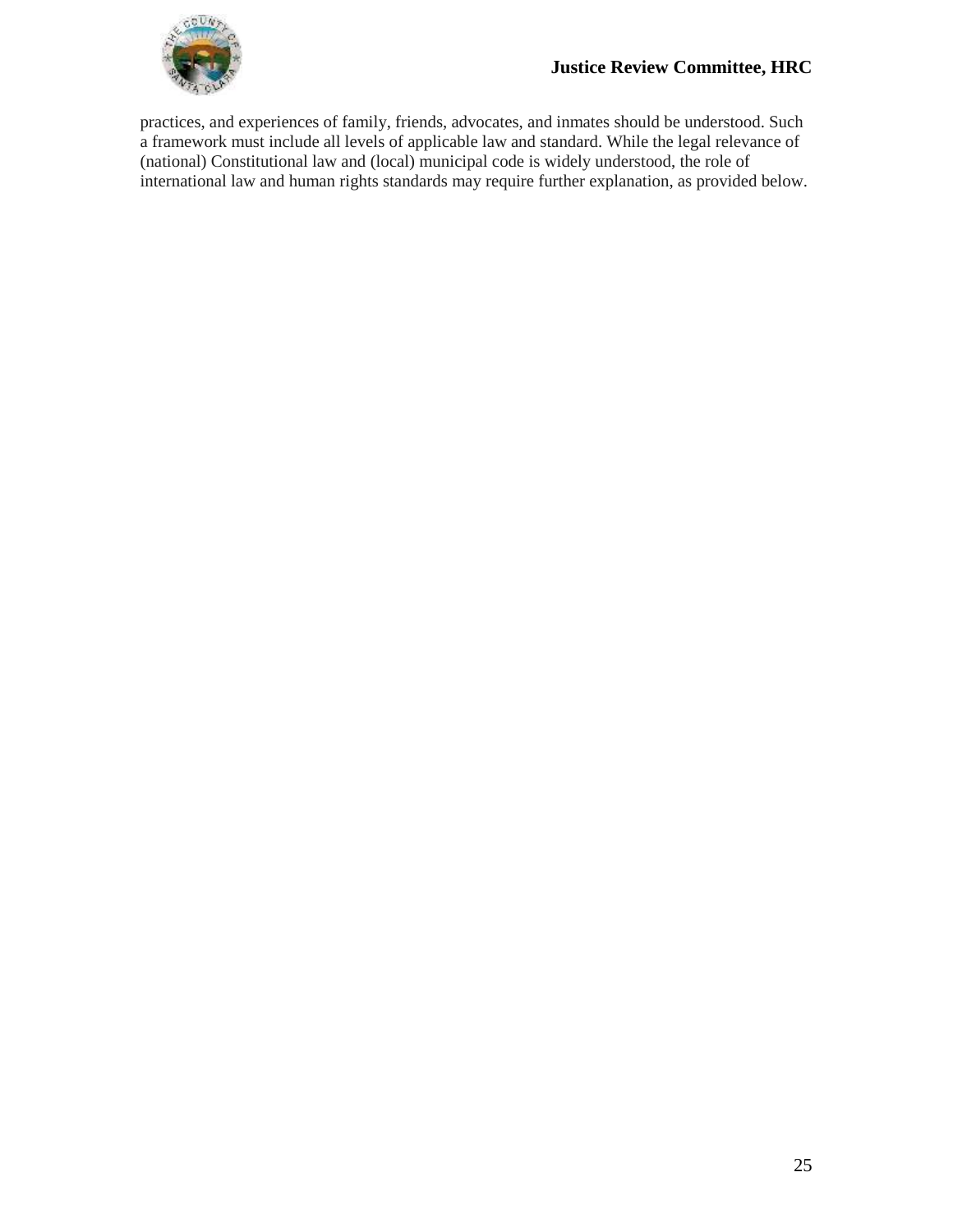

### **IV. Role of Human Rights: Why apply a human rights framework to review or repair policy? Are human rights laws and standards relevant in the U.S.?**

 $\overline{a}$ 

Section Authors: William T. Armaline, Ph.D., and Edith Kinney, J.D., Ph.D. SJSU Human Rights Program, Department of Justice Studies

International human rights principles apply to U.S. policy and governance in two ways:

- (1) Legally: Through *binding international treaty law*, based on U.S. ratification of human rights instruments, and *customary law*, based on collective, long-standing respect for certain fundamental human rights.<sup>33</sup>
- (2) Ethically: As a set of *international standards*, defined by human rights instruments and declarations, and informed by the *experience, research, and recommendations* of human rights scholars, NGOs, international legal experts, and U.N. oversight bodies working to implement human rights practices in the U.S.

#### *International Human Rights Instruments Ratified by the U.S.*

The U.S. played a leading role in the development of the United Nations Charter, the Universal Declaration of Human Rights (UDHR), and the International Criminal Court (ICC), and has signed every major international human rights instrument. However, to date, the U.S. has only ratified the Convention Against Torture (CAT), the International Convention on the Elimination of All Forms of Racial Discrimination (ICERD), and the International Covenant on Civil and Political Rights (ICCPR).<sup>34</sup>

When a state (i.e., nation or nation-state) *ratifies* a human rights instrument, it agrees to:

- a) "Respect" the instrument. The state agrees to not manifestly violate the agreements, rights, rules, or standards articulated in the treaty.
- b) "Protect" the rights of those falling under the authority of that state. The state agrees to guard the articulated rights against internal or external threats.
- c) "Fulfill" the obligations of the instrument by creating an "enabling environment" in which the articulated rights can be reasonably enjoyed and standards can be reasonably met. For example, in agreeing to provide for the "right to education," based on ratification of the International Covenant on Economic, Social and Cultural Rights (ICESCR), the state agrees to ensure the existence of schools and infrastructure that make the right to education meaningful in practice.

<sup>&</sup>lt;sup>33</sup> "Human rights instruments" refer to the various documents that define human rights under international law. These documents include *declarations* (non-binding documents, such as the Universal Declaration of Human Rights) and ratified *treaties* (such as the International Covenant on Civil and Political Rights). Binding human rights instruments have the same legal weight as other international treaties, in accordance with the 1969 Vienna Convention on the Law of Treaties.

<sup>34</sup> When a state *signs* an international treaty, it affirms its support for and intention to comply with the terms of the treaty, but it does not create a legally binding agreement. A treaty is only legally binding if it is *ratified* by the state. In the U.S., the President can *sign* a treaty, but the treaty must be approved by the Senate (by a two-thirds vote) before it can be *ratified* as binding law. (If the Senate approves a treaty, the President still must formally ratify it.) The Senate can also attach conditions to its approval of a treaty.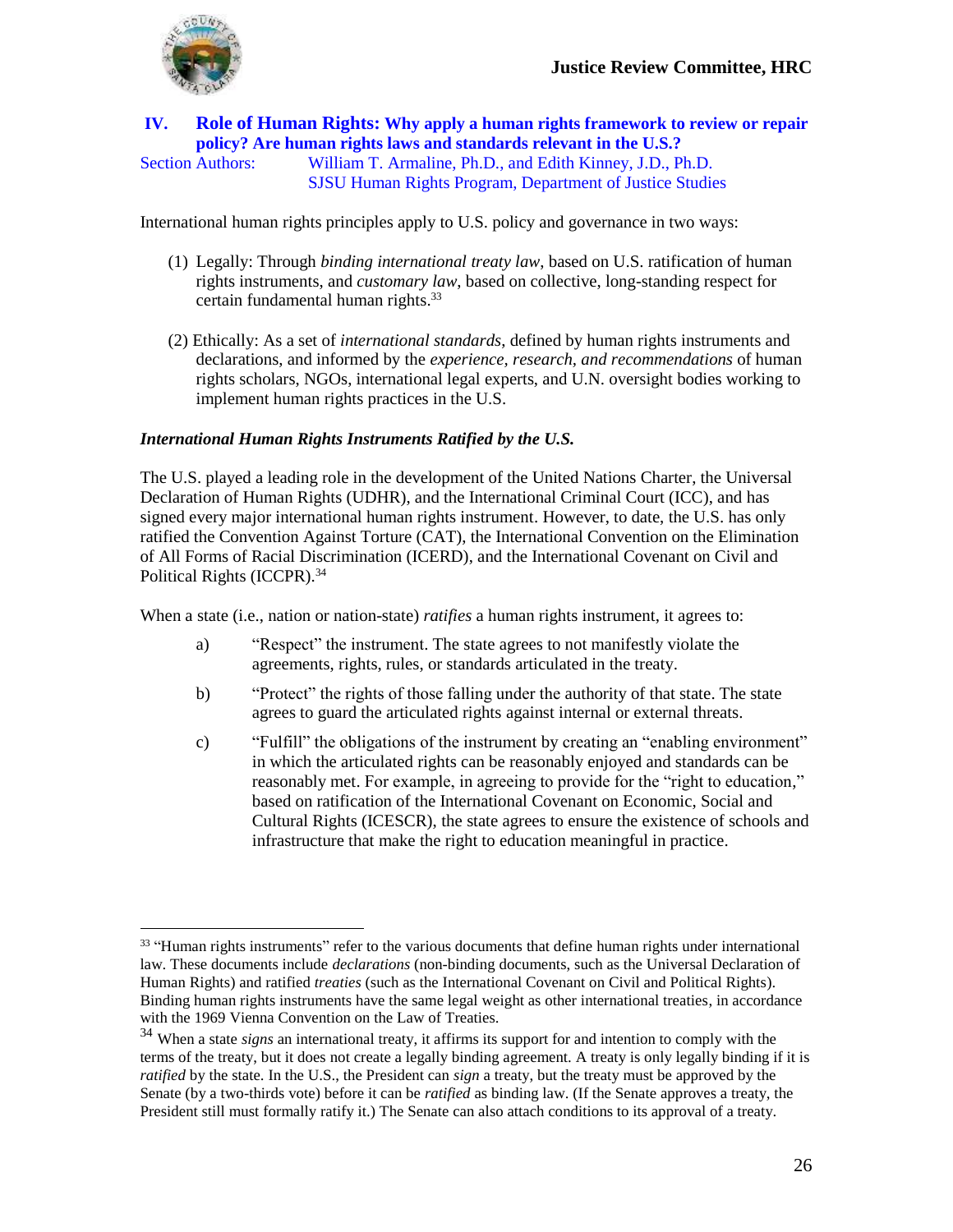

The U.S. has signed but *not ratified* the Convention on the Elimination of Discrimination Against Women (CEDAW), and is one of the three remaining countries in the world that refuse to ratify the Convention on the Rights of the Child (CRC). In addition, even though the U.S. has ratified the CAT, ICCPR, and ICERD, it included *reservations* claiming that the instruments are "not self-executing," which means that their legal relevance is to be decided on a case-by-case basis through U.S. judicial and legislative processes.<sup>35</sup>

In sum, although this means that the U.S. *agrees in principle* with every major human rights instrument as a state signatory – and although it has ratified three key human rights instruments – the U.S. has thus far *failed to ratify* any of them such that they automatically become the "supreme law of the land," as the U.S. Constitution requires for any international treaties. Instead, the rights of individuals detained in U.S. jails, prisons, and detention centers are protected by a patchwork of cases regarding the constitutional limits of excessive force and cruel and unusual punishment, civil rights and antidiscrimination statutes, and enforcement of administrative regulations.

The U.S. stands alone in this grand historical contradiction—promoting human rights rhetoric while deviating from compliance with human rights obligations—a phenomenon that human rights scholars call "American exceptionalism."<sup>36</sup> Nonetheless, this does *not* mean that international human rights law has no application in the U.S. Rather, it means that human rights and international law represent a contested terrain within the U.S. legal system, as well as a critical reference point for proposed reforms of U.S. criminal justice and corrections systems.

#### *International Human Rights in U.S. Jail and Prison Operations*

The Convention Against Torture and Other Cruel, Inhuman or Degrading Treatment or Punishment (the Convention Against Torture or CAT) is one of the central human rights instruments for evaluating jail and prison operations. Among its key principles, the CAT has a lower threshold for the definition of torture than the U.S. Constitutional standards under the Eighth Amendment (discussed below). Article 1 of the CAT defines torture as: "[A]ny act by which severe pain or suffering, whether physical or mental, is intentionally inflicted on a person for such purposes as obtaining from him or a third person information or a confession, punishing him for an act he or a third person has committed or is suspected of having committed, or intimidating or coercing him or a third person, or for any reason based on discrimination of any kind, when such pain or suffering is inflicted by or at the instigation of or with the consent or acquiescence of a public official or other person acting in an official capacity."<sup>37</sup>

Although the U.S. ratified the CAT and accepted it into law in 1994, and although U.S. officials and the State Department voice critical opposition when other countries employ torture, the U.S. has failed implement the treaty to its fullest extent. In particular, the U.S. has failed to implement policies that would address the use of torture and extreme punishment against people under U.S. jurisdiction, whether inside or outside of its borders. Moreover, the U.S. has failed to respond substantively to U.N. recommendations and international criticism regarding violence, abuse, sexual assault, and widespread use of long-term solitary confinement in jails and prisons

<sup>&</sup>lt;sup>35</sup> "Reservations" refer to the exceptions (the "fine print") that may accompany and qualify or condition a state's ratification of a treaty.

<sup>36</sup> Hertel, S., & Libal, K. (Eds.), *Human Rights in the United States: Beyond Exceptionalism*, Cambridge University Press (2011).

 $37$  For full text of the Convention Against Torture, see: [http://www.ohchr.org/Documents/ProfessionalInterest/cat.pdf.](http://www.ohchr.org/Documents/ProfessionalInterest/cat.pdf)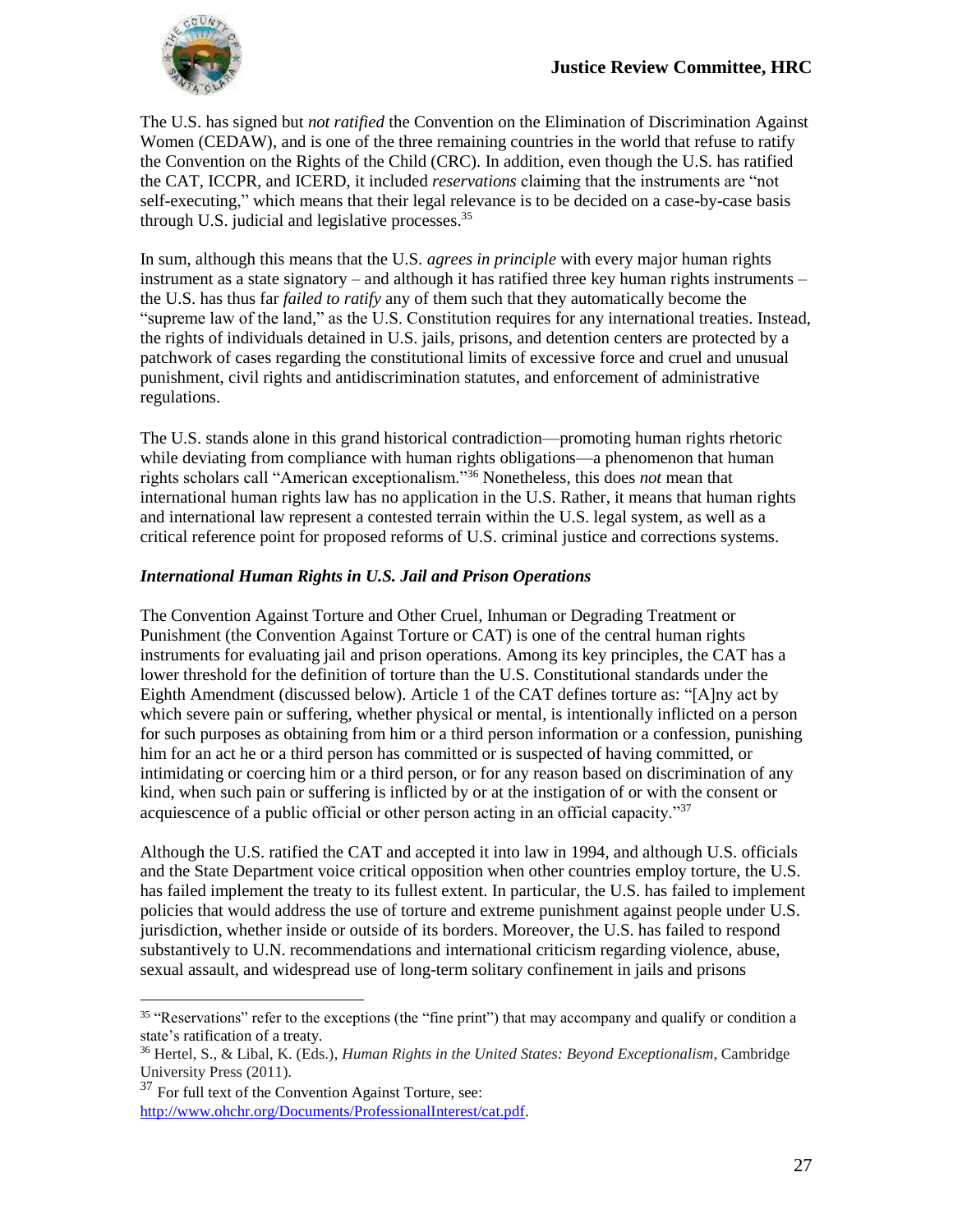

 $\overline{a}$ 

throughout the country. For example, U.S. reports to the U.N. Committee Against Torture, which monitors implementation of the CAT, indicated that there is "no systematic use of solitary confinement in the United States," despite evidence of widespread and extensive use of solitary confinement and isolation in U.S. jails, prisons, and detention centers, and the use of isolation against vulnerable inmates, including juveniles and individuals with mental disabilities.<sup>38</sup>

Based on its review of U.S. implementation of the CAT, the Committee Against Torture's 2014 *Concluding Observations* recommended that the U.S. "reintroduce[e] the Law Enforcement Torture Prevention Act, which contains a definition of torture and specifically criminalizes acts of torture by law enforcement personnel and others under the colour of law."<sup>39</sup> The Committee also urged the U.S. to withdraw its interpretations of and reservations to the CAT in order to "ensure that acts of psychological torture are not qualified as 'prolonged mental harm,'" and further noted that "serious discrepancies between the Convention's definition and that incorporated into domestic law create actual or potential loopholes for impunity."<sup>40</sup>

The chart below summarizes other key human rights instruments relating to jails and prisons, and identifies specific human rights issues reported in the SCC jail system based on testimony received during the "Public Forum for Family and Friends of Inmates."

| <b>International</b><br><b>Instrument &amp;</b><br>Year of U.N.<br><b>Approval</b> | U.S.<br>Signature &<br><b>Ratification</b><br><b>Date</b> | <b>Pertinent Articles and</b><br><b>Standards</b>                                                                                                                                                                                                                                                                                         | <b>Examples of Human Rights Issues from Forum</b><br><b>Testimony</b>                                                                                                                                                                                                                                                                                       |
|------------------------------------------------------------------------------------|-----------------------------------------------------------|-------------------------------------------------------------------------------------------------------------------------------------------------------------------------------------------------------------------------------------------------------------------------------------------------------------------------------------------|-------------------------------------------------------------------------------------------------------------------------------------------------------------------------------------------------------------------------------------------------------------------------------------------------------------------------------------------------------------|
| <b>Universal</b><br>Declaration of<br>Human Rights<br>(UDHR) (1948)                | <b>Declaration</b><br>1947                                | Everyone has the right to life,<br>liberty, and security of the<br>person (Art. 3).<br>No one shall be subjected to<br>torture or to cruel, inhuman,<br>or degrading treatment or<br>punishment (Art. 5).<br>No one shall be subjected to<br>arbitrary arrest, detention, or<br>exile (Art. 9).<br>Presumption of innocence<br>(Art. 11). | Abuse, discrimination, and violence against<br>detainees and inmates by jail staff.<br>Solitary confinement used as punishment.<br>Lack of facilities, programming, and staff training to<br>address the health, welfare, and security of<br>mentally ill or distressed inmates.<br>Long-term pretrial detention and lack of access to<br>legal assistance. |

#### **Key International Human Rights Law Relating to Jails and Prisons\***

<sup>38</sup> See U.N. Committee Against Torture, *Concluding Observations on the Combined Third to Fifth Periodic Reports of the United States of America*, page 10,

[http://www.ushrnetwork.org/sites/ushrnetwork.org/files/cat\\_us\\_concluding\\_observations\\_2014.pdf.](http://www.ushrnetwork.org/sites/ushrnetwork.org/files/cat_us_concluding_observations_2014.pdf) For more information, see full press release from the U.S. Human Rights Network: [http://www.ushrnetwork.org/news-updates/cat-concluding-observations-press-release.](http://www.ushrnetwork.org/news-updates/cat-concluding-observations-press-release)

<sup>39</sup> See *Concluding Observations on the Combined Third to Fifth Periodic Reports of the United States of America*, pages 2-3.

<sup>40</sup> See *Concluding Observations on the Combined Third to Fifth Periodic Reports of the United States of America*, page 3.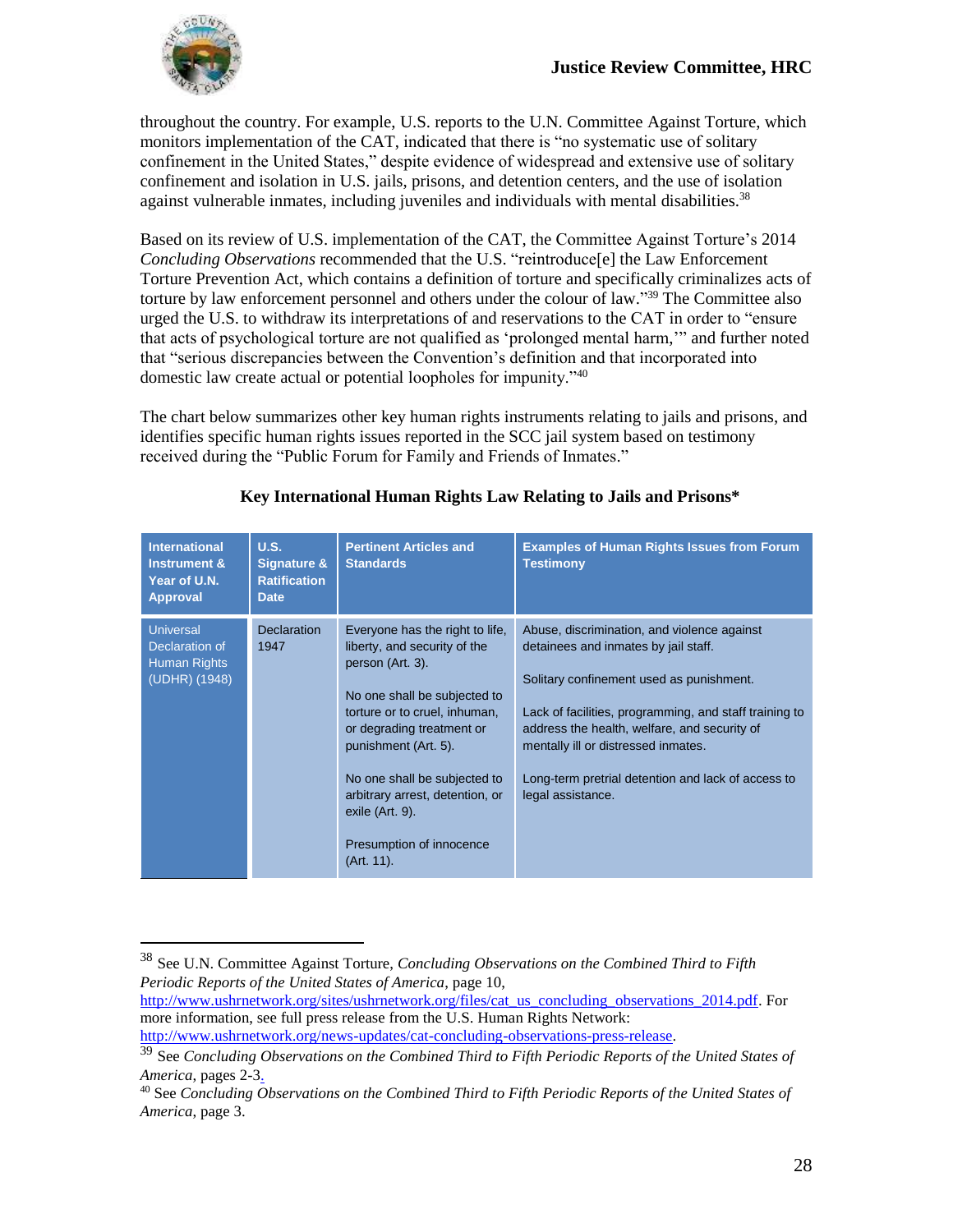

| <b>International</b><br><b>Instrument &amp;</b><br>Year of U.N.<br><b>Approval</b>                                       | U.S.<br><b>Signature &amp;</b><br><b>Ratification</b><br><b>Date</b>           | <b>Pertinent Articles and</b><br><b>Standards</b>                                                                                                                                                                                                                                                                                 | <b>Examples of Human Rights Issues from Forum</b><br><b>Testimony</b>                                                                                                                                                                                                                                                                     |
|--------------------------------------------------------------------------------------------------------------------------|--------------------------------------------------------------------------------|-----------------------------------------------------------------------------------------------------------------------------------------------------------------------------------------------------------------------------------------------------------------------------------------------------------------------------------|-------------------------------------------------------------------------------------------------------------------------------------------------------------------------------------------------------------------------------------------------------------------------------------------------------------------------------------------|
| International<br>Convention on<br>the Elimination<br>of All Forms of<br>Racial<br><b>Discrimination</b><br>(CERD) (1969) | Signature<br>1966<br>Ratification /<br>Accession<br>1994                       | <b>Prohibits racial</b><br>discrimination.                                                                                                                                                                                                                                                                                        | Culture of intimidation and racist and/or<br>dehumanizing name-calling by COs against<br>inmates, staff, and families.                                                                                                                                                                                                                    |
| <b>International</b><br>Covenant on<br>Civil and<br><b>Political Rights</b><br>(ICCPR)<br>$(1976)$ **                    | Signature<br>1977<br>Ratification /<br>Accession<br>1992                       | "All persons deprived of their<br>liberty shall be treated with<br>humanity and with respect<br>for the inherent dignity of the<br>human person." (Art. 10)                                                                                                                                                                       | Holding mentally distressed individuals in isolation,<br>naked, and without adequate food, water, or<br>clothing.<br>Sexual harassment and verbal intimidation.<br>Long-term holding in county jail without due<br>process and day in court.                                                                                              |
| <b>International</b><br>Covenant on<br>Economic,<br>Social, and<br><b>Cultural Rights</b><br>(ICESCR)<br>(1976)          | Signature<br>1977<br>$U.S.$ has<br>signed but<br>not ratified<br><b>ICESCR</b> | Freedom from hunger and<br>adequate standard of living<br>(Art. 11).<br>Right to health (Art. 12).<br>Right to primary education<br>(Art. 14).<br>Protection for and assistance<br>to children (Art. 10).                                                                                                                         | Inadequate and unhealthy food.<br>Lack of programming and educational<br>opportunities.<br>Lack of protection and assistance for children of<br>inmates and detainees.                                                                                                                                                                    |
| Convention on<br>the Elimination<br>of All Forms of<br><b>Discrimination</b><br>against Women<br>(CEDAW)<br>(1981)       | Signature<br>1980<br>U.S. has<br>signed but<br>not ratified<br><b>CEDAW</b>    | Anti-discrimination (Art. 1).<br>Guarantee of basic human<br>rights and fundamental<br>freedoms (Art. 3).<br>Suppression of trafficking in<br>women and exploitation of<br>prostitution of women (Art.<br>$6$ ).<br>Equal rights to participate in<br>education, recreational<br>activities, and cultural life<br>(Arts. 10, 13). | Improper sexual relationships between staff and<br>pretrial detainees and inmates.<br>Impact of incarceration and jail conditions on<br>mothers and their children.<br>Lack of sanitary supplies for women.<br>Discrimination on the basis of sex and sexual<br>orientation.<br>Inadequate nutrition for mothers and pregnant<br>inmates. |
| Convention<br><b>Against Torture</b><br>and Other Cruel,<br>Inhuman or<br>Degrading<br><b>Treatment or</b><br>Punishment | Signature<br>1988<br>Ratification /<br>Accession<br>1994                       | "Torture means any act by<br>which severe pain or<br>suffering, whether physical<br>or mental, is intentionally<br>inflicted on a person for<br>any reason based on<br>discrimination of any kind                                                                                                                                 | Long-term isolation and solitary confinement.<br>Excessive force, punishment, and retaliation.<br>Barriers to medical and psychiatric care and/or no<br>care provided at all.                                                                                                                                                             |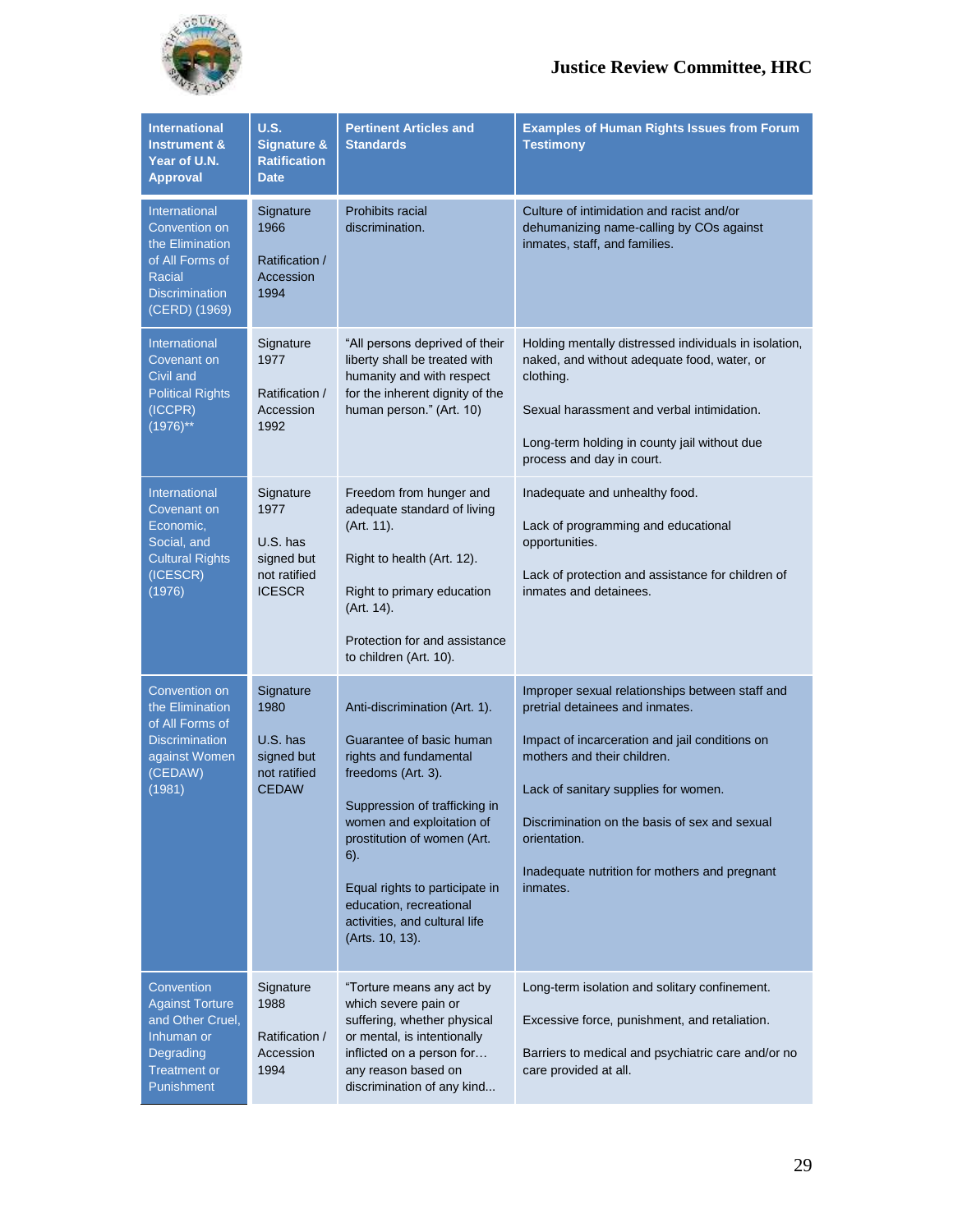

| <b>International</b><br><b>Instrument &amp;</b><br>Year of U.N.<br><b>Approval</b>                                                                                | U.S.<br><b>Signature &amp;</b><br><b>Ratification</b><br><b>Date</b> | <b>Pertinent Articles and</b><br><b>Standards</b>                                                                                                                                                                                                                                                                                                                                                                                                                                                                                                                                                                                                                                                                                                                                                                                                                                                                                                                                                                                                                                                                                                                                             | <b>Examples of Human Rights Issues from Forum</b><br><b>Testimony</b>                                                                                                                                                                                                                                                                                                                                                                                                                                                                                                                                                                                                                                                                                           |
|-------------------------------------------------------------------------------------------------------------------------------------------------------------------|----------------------------------------------------------------------|-----------------------------------------------------------------------------------------------------------------------------------------------------------------------------------------------------------------------------------------------------------------------------------------------------------------------------------------------------------------------------------------------------------------------------------------------------------------------------------------------------------------------------------------------------------------------------------------------------------------------------------------------------------------------------------------------------------------------------------------------------------------------------------------------------------------------------------------------------------------------------------------------------------------------------------------------------------------------------------------------------------------------------------------------------------------------------------------------------------------------------------------------------------------------------------------------|-----------------------------------------------------------------------------------------------------------------------------------------------------------------------------------------------------------------------------------------------------------------------------------------------------------------------------------------------------------------------------------------------------------------------------------------------------------------------------------------------------------------------------------------------------------------------------------------------------------------------------------------------------------------------------------------------------------------------------------------------------------------|
| (CAT) (1987)                                                                                                                                                      |                                                                      | when inflicted by or at the<br>instigation of or with the<br>consent or acquiescence of<br>a public official or other<br>person acting in an official<br>capacity." (Art. 1)                                                                                                                                                                                                                                                                                                                                                                                                                                                                                                                                                                                                                                                                                                                                                                                                                                                                                                                                                                                                                  | Culture of criminalization and punishment of<br>inmates and their families-treated as "criminals"<br>even when in pretrial detention.<br>Lack of privacy for medical treatment.<br>Inadequate staffing to support transfer to medical<br>appointments and facilities.<br>Lack of access to sunlight and exercise, and long-<br>term detention in solitary confinement.                                                                                                                                                                                                                                                                                                                                                                                          |
| <b>United Nations</b><br><b>Standard</b><br><b>Minimum Rules</b><br>for the<br><b>Treatment of</b><br>Women<br><b>Prisoners</b><br>(Bangkok Rules)<br>$(2010)***$ | N/A                                                                  | "Prior to or on admission,<br>women with caretaking<br>responsibilities for children<br>shall be permitted to make<br>arrangements for those<br>children, including the<br>possibility of a reasonable<br>suspension of detention,<br>taking into account the best<br>interests of the children."<br>(Rule 2.2)<br>"The accommodation of<br>women prisoners shall have<br>facilities and materials<br>required to meet women's<br>specific hygiene needs,<br>including sanitary towels<br>provided free of charge and<br>a regular supply of water to<br>be made available for the<br>personal care of children and<br>women, in particular women<br>involved in cooking and<br>those who are pregnant,<br>breastfeeding or<br>menstruating." (Rule 5)<br>"1. If the existence of sexual<br>abuse or other forms of<br>violence before or during<br>detention is diagnosed, the<br>woman prisoner shall be<br>informed of her right to seek<br>recourse from judicial<br>authorities Prison<br>authorities shall help such<br>women to access legal<br>assistance.<br>2. Whether or not the woman<br>chooses to take legal action,<br>prison authorities shall<br>endeavor to ensure that she | Overreliance on jail and detention for low-level,<br>non-violent offenses.<br>Lack of access to trauma-informed, gender-<br>sensitive programming, and inadequate training for<br>staff.<br>Sexual harassment and discrimination against<br>female detainees, inmates, and visitors.<br>Lack of visitation options for children and families<br>of female detainees and inmates.<br>Negative impact of mothers' incarceration on<br>children, elder care, and domestic responsibilities.<br>Homelessness and precarious housing and<br>employment as a result of detention or<br>incarceration.<br>Lack of staff sensitivity, programming, treatment,<br>and medical care to meet the needs of LGBTQ<br>inmates.<br>Inadequate support for reentry programming. |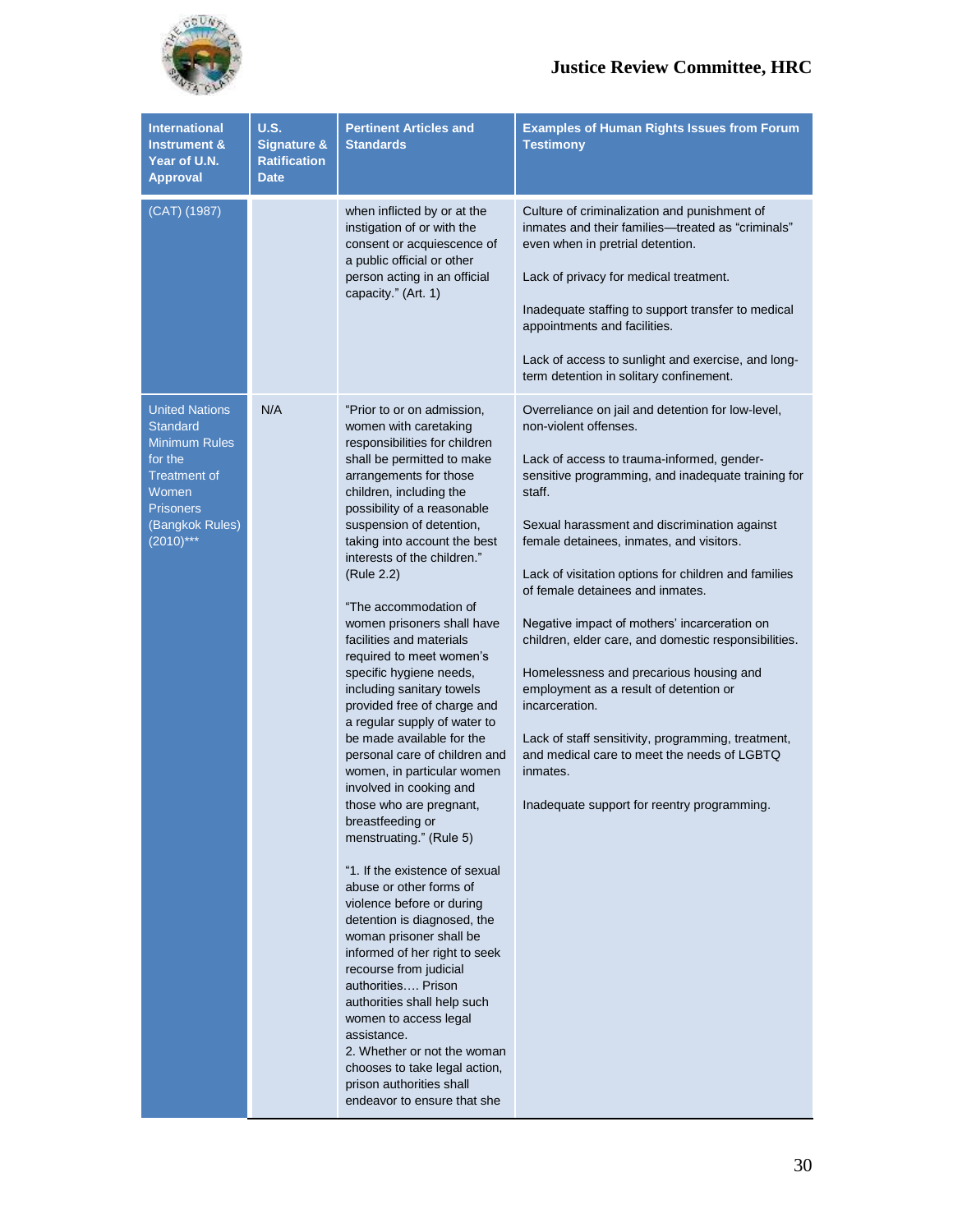

| <b>International</b><br><b>Instrument &amp;</b><br>Year of U.N.<br><b>Approval</b>     | <b>U.S.</b><br><b>Signature &amp;</b><br><b>Ratification</b><br><b>Date</b> | <b>Pertinent Articles and</b><br><b>Standards</b>                                                                                                                                                                                                                                                                                                                                                                                                                                                                              | <b>Examples of Human Rights Issues from Forum</b><br><b>Testimony</b>                                                                                                                                                          |
|----------------------------------------------------------------------------------------|-----------------------------------------------------------------------------|--------------------------------------------------------------------------------------------------------------------------------------------------------------------------------------------------------------------------------------------------------------------------------------------------------------------------------------------------------------------------------------------------------------------------------------------------------------------------------------------------------------------------------|--------------------------------------------------------------------------------------------------------------------------------------------------------------------------------------------------------------------------------|
|                                                                                        |                                                                             | has immediate access to<br>specialized psychological<br>support or counseling." (Rule<br>7)<br>"Individualized, gender-<br>sensitive, trauma-informed<br>and comprehensive mental<br>health care and rehabilitation<br>programs shall be made<br>available for women<br>prisoners with mental health<br>care needs in prison or in<br>non-custodial settings." (Rule<br>12)<br>"Disciplinary sanctions for<br>women prisoners shall not<br>include a prohibition of family<br>contact, especially with<br>children." (Rule 23) |                                                                                                                                                                                                                                |
| Convention on<br>the Rights of the<br><b>Child</b><br>(CRC) (1990)                     | Signature<br>1995<br>US has<br>signed but<br>not ratified<br><b>CRC</b>     | Protection against<br>discrimination (Art. 2.1).<br>"States Parties shall take all<br>appropriate measures to<br>ensure that the child is<br>protected against all forms of<br>discrimination or punishment<br>on the basis of the status,<br>activities, expressed<br>opinions, or beliefs of the<br>child's parents, legal<br>guardians, or family<br>members." (Art. 2.2)                                                                                                                                                   | Law enforcement discrimination and use of<br>excessive force against youth (particularly youth of<br>color) and alleged gang members.<br>Discrimination against children due to status of<br>parent(s) incarcerated in jail.   |
| Convention on<br>the Rights of<br>Persons with<br><b>Disabilities</b><br>(CRPD) (2008) | Signature<br>2009<br>US has<br>signed but<br>not ratified<br><b>CRPD</b>    | Persons with disabilities<br>must enjoy the inherent right<br>to life and equality with<br>others (Art. 10).<br>State actors must protect the<br>physical and mental integrity<br>of persons with disabilities;<br>guarantee their freedom from<br>torture and cruel, inhuman,<br>or degrading treatment or<br>punishment; and prohibit<br>medical or scientific<br>experiments without consent<br>(Arts. 15, 17).<br>Laws and administrative                                                                                  | Lack of access to adequate medical and mental<br>health care.<br>Discrimination and abuse against disabled and<br>mentally ill inmates.<br>Lack of training and resources for staff and COs in<br>dealing with mental illness. |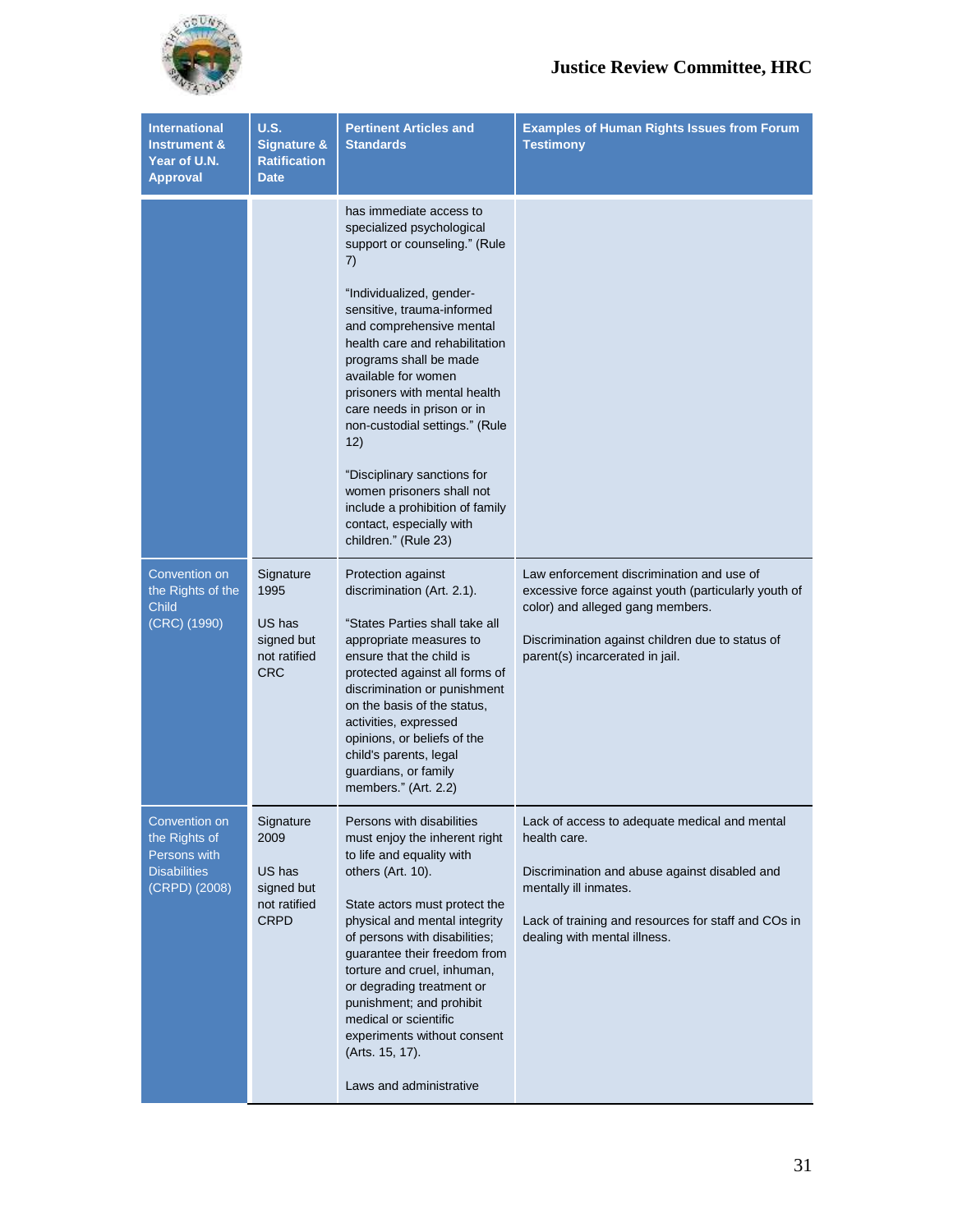

| <b>International</b><br><b>Instrument &amp;</b><br>Year of U.N.<br><b>Approval</b>                                                       | <b>U.S.</b><br><b>Signature &amp;</b><br><b>Ratification</b><br><b>Date</b> | <b>Pertinent Articles and</b><br><b>Standards</b>                                                                                                                                                                                        | <b>Examples of Human Rights Issues from Forum</b><br><b>Testimony</b>                                                                                                                                                                                                                                                                                                                                               |
|------------------------------------------------------------------------------------------------------------------------------------------|-----------------------------------------------------------------------------|------------------------------------------------------------------------------------------------------------------------------------------------------------------------------------------------------------------------------------------|---------------------------------------------------------------------------------------------------------------------------------------------------------------------------------------------------------------------------------------------------------------------------------------------------------------------------------------------------------------------------------------------------------------------|
|                                                                                                                                          |                                                                             | measures must guarantee<br>freedom from exploitation,<br>violence, and abuse. In case<br>of abuse, States shall<br>promote the recovery,<br>rehabilitation and<br>reintegration of the victim<br>and investigate the abuse<br>(Art. 16). |                                                                                                                                                                                                                                                                                                                                                                                                                     |
| <b>United Nations</b><br><b>Standard</b><br>Minimum Rules<br>of Treatment of<br><b>Prisoners (SMR)</b><br>(Mandela Rules)<br>$(2015)***$ | N/A                                                                         | [See discussion below]                                                                                                                                                                                                                   | Refusals to provide inmates with clean drinking<br>water, clothing, bedding, and necessary items to<br>maintain basic hygiene, such as toilet paper.<br>Lack of access to fresh air, exercise, and safe<br>facilities.<br>Inadequate or inaccessible programming; lack of<br>programming for reentry preparation.<br>Abuse of mentally ill detainees and inmates.<br>Decrepit facilities with mold and cockroaches. |

**\* Note:** For specific protocols and procedures that provide guidance on implementing the various standards, legal principles, and norms related to criminal justice and corrections, including treatment of people detained or incarcerated in jails, see also: Body of Principles for the Protection of All Persons under Any Form of Detention or Imprisonment;<sup>41</sup> Basic Principles for the Treatment of Prisoners; <sup>42</sup> United Nations Standard Minimum Rules for Non-custodial Measures (Tokyo Rules);<sup>43</sup> and United Nations Standard Minimum Rules of Treatment of Prisoners (Mandela Rules).<sup>44</sup>

\*\* **Key Provisions of the ICCPR:** The ICCPR contains over twelve articles that specifically address the United States' obligations in relation to the criminal justice system. For example, Articles 2 and 26 of the ICCPR guarantee freedom from discrimination and the right to equal protection under the law; Article 14 guarantees due process and the presumption of innocence. The ICCPR addresses central concepts of the meaning and purpose of incarceration; the preservation and restoration of civil rights; restrictions on the use of harsh sentencing; guarantees of due process for all accused individuals before courts and tribunals; treatment of children separately from adults; and prohibitions on degrading treatment or punishment. Key provisions include:

- *"Juvenile offenders shall be segregated from adults and be accorded treatment appropriate to their age and legal status."* (Art. 10.3)
- *"The treatment of prisoners should emphasize not their exclusion from the community, but their continuing part in it.... Steps should be taken to safeguard, to the maximum extent compatible with the law and the sentence, the rights relating to civil interests, social security rights and other social benefits of prisoners."* (Art. 6)

<sup>41</sup> See [http://www.un.org/documents/ga/res/43/a43r173.htm.](http://www.un.org/documents/ga/res/43/a43r173.htm)

<sup>42</sup> See [http://www.ohchr.org/EN/ProfessionalInterest/Pages/BasicPrinciplesTreatmentOfPrisoners.aspx.](http://www.ohchr.org/EN/ProfessionalInterest/Pages/BasicPrinciplesTreatmentOfPrisoners.aspx)

<sup>43</sup> See [http://www.un.org/documents/ga/res/45/a45r110.htm.](http://www.un.org/documents/ga/res/45/a45r110.htm)

<sup>44</sup> See

[https://www.unodc.org/pdf/criminal\\_justice/UN\\_Standard\\_Minimum\\_Rules\\_for\\_the\\_Treatment\\_of\\_Prison](https://www.unodc.org/pdf/criminal_justice/UN_Standard_Minimum_Rules_for_the_Treatment_of_Prisoners.pdf) [ers.pdf.](https://www.unodc.org/pdf/criminal_justice/UN_Standard_Minimum_Rules_for_the_Treatment_of_Prisoners.pdf)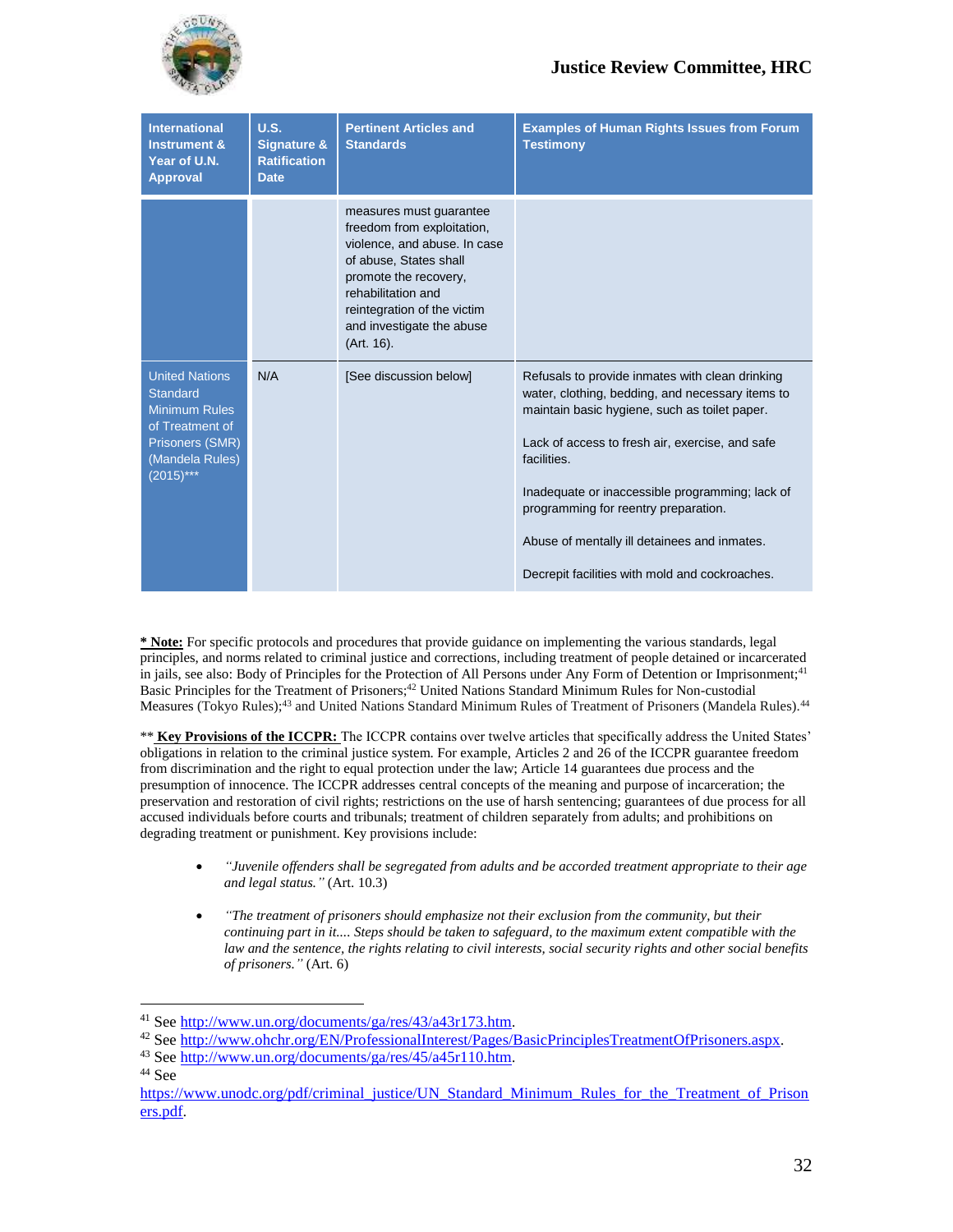

 $\overline{a}$ 

- *"The treatment of persons sentenced to imprisonment or a similar measure shall have as its purpose, so*  far as the length of the sentence permits, to establish in them the will to lead law abiding and self*supporting lives after their release and fit them to do so. The treatment shall be such as will encourage their self-respect and develop their sense of responsibility."* (Art. 6.5)
- *"No one shall be subjected to torture or to cruel, inhuman or degrading treatment or punishment."* (Art. 7) (This is a non-derogable right, meaning that it cannot be violated under any circumstance.)<sup>45</sup>

\*\*\* **Key Provisions of the Bangkok Rules and Mandela Rules:** The Bangkok Rules and Mandela Rules are the primary source of international standards regarding the treatment of people detained in prisons or other forms of custody. The Rules are not "binding," but rather are advisory and internationally agreed-upon principles that provide guidelines that (nation-) states and officials should refer and aspire to in modeling their domestic legislation and correctional practices.

The Bangkok Rules were adopted by the Economic and Social Council resolution 2010/16 on July 22, 2010, which recommended to the General Assembly the adoption of the following draft resolution: United Nations Rules for the Treatment of Women Prisoners and Non-custodial Measures for Women Offenders (the Bangkok Rules).

The Mandela Rules were adopted by the United Nations Commission on Crime Prevention and Criminal Justice, and unanimously adopted by the plenary of the U.N. General Assembly on December 17, 2015.

The Mandela Rules (a newly revised version of the U.N. Standard Minimum Rules of Treatment of Prisoners) create guidance and international standards that promote strict regulations limiting intrusive searches and the imposition of solitary confinement. Several of the practices described in Forum testimony about current policies and practices in SCC jails regarding the use of solitary confinement to isolate mentally disabled individuals, the use of pre- and postvisitation body searches, and sexualized, degrading treatment during such intrusive searches would violate the standards detailed in the Mandela Rules.

The Mandela Rules standards do not give rise to individual rights of action, and state actors and officials do not have specific obligations arising under the Rules. However, several practices discouraged under the Mandela Rules are also prohibited under international legal agreements, such as CAT. Thus, the Mandela Rules can provide a framework for assessment and accountability of correctional policies and practices.

#### *Relevance of Human Rights as a Legal Discourse and Framework*

Despite the legal ambiguities that result from U.S. reservations in the ratification of international human rights instruments, human rights discourse is far from irrelevant when it comes to foreign and domestic U.S. policy. For example, recent U.S. Supreme Court decisions referenced international human rights laws and practices to rule that people who commit crimes as minors should not be subject to the death penalty or life without the possibility of parole. This reveals how international human rights norms and practices can inform the interpretation of domestic laws and regulations, and can provide a common reference point to evaluate and inform local practices.

Human rights offer a powerful, universal framework that provides a standard for government agencies and authorities to evaluate existing laws and policies and to develop programs that advance and strengthen human rights in local communities and institutions. Many strategies for implementing human rights practices in the U.S. are based on the ratification and recognition of human rights instruments as the benchmark for local government policy and practices. A 2012 study and report by Columbia Law School's Human Rights Institute, titled *Bringing Human Rights Home*, describes these strategies and their reasoning:

[The following] recommendations apply to all state and local officials because authority to implement human rights belongs to all local decision-makers, including governors, mayors, state

<sup>45</sup> See http://nhri.ohchr.org/EN/IHRS/TreatyBodies/Page%20Documents/Core%20Human%20Rights.pdf.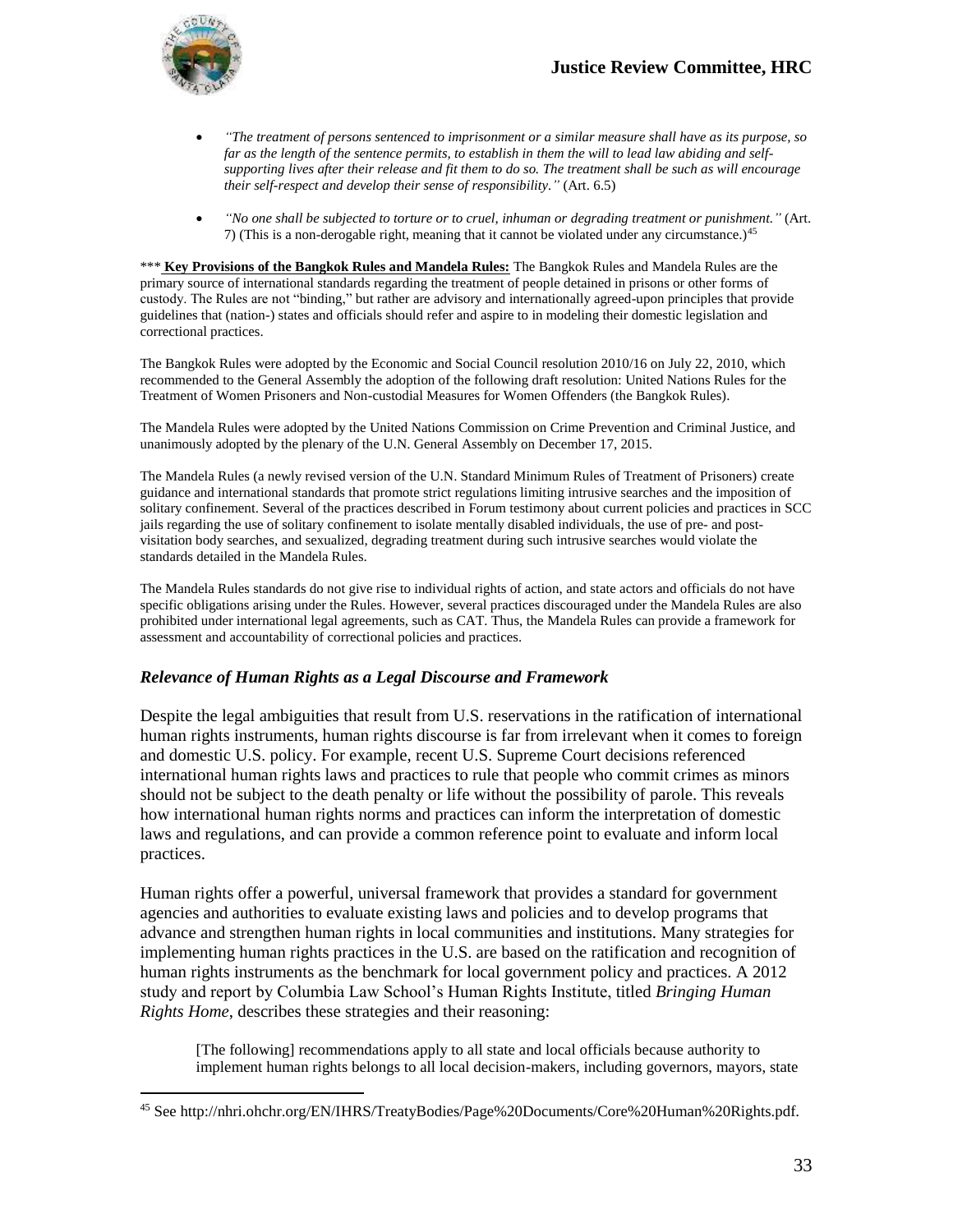legislators, city council members, law enforcement, city, county and town executives, and boards of supervisors. Indeed, fulfilling the promise of human rights will ultimately require multiple strategies and collaboration among all levels of government.

- Making Aspirational Commitments to, and Raising Awareness of, Human Rights
- Reframing Local Concerns as Human Rights Issues
- Fostering Participatory Governance
- Reporting on Local Compliance with Human Rights Treaties; and
- Conducting Human Rights Based Audits and Impact Assessments.<sup>46</sup>

A human rights framework is especially useful in that it:

- Places a focus on proactively identifying and addressing problems.
- Empowers and elevates public service.
- Fosters partnerships and promotes inclusivity.
- Enhances responsiveness and accountability.
- Emphasizes addressing systemic causes of discrimination.
- Provides opportunities to demonstrate leadership locally and globally [often in solidarity networks].<sup>47</sup>

In addition, organizations representing U.S. civil society have been increasingly engaged at the international level, linking local social problems to broad, problematic trends in U.S. policy. In 2014, during the U.N. Committee Against Torture's review of the U.S.' record under the CAT and the Human Rights Commission's Universal Periodic Review, representatives from U.S. civil society joined the international community, the Committee Against Torture, and other experts in exposing and pressuring the U.S. government regarding its human rights violations at Guantánamo Bay; torture in U.S. prisons, jails, immigration detention, and juvenile facilities; and the troubling pattern of police violence against mentally ill people and people of color. <sup>48</sup> The international attention to and criticism of these concerning trends increase the relevance of human rights in U.S. policy discourse and provide tools to incorporate human rights in practice.

#### *Universal and Inalienable Human Rights: International and Human Rights Laws Protect People Detained in Jails, Prisons, and Detention Centers*

*Human rights are universal and derived from the inherent dignity of the human person.* All people, regardless of their alleged or convicted crimes, retain fundamental, universal human rights. States assume obligations and duties to respect, protect, and fulfill human rights by ratifying international instruments, or treaties. International human rights law is binding on all states and agents of the state, including officials in law enforcement and correctional institutions. As a result, prison and jail officials must know and apply human rights laws and standards to protect the human rights of people in their custody.

*Human rights are inalienable* – *they cannot be extinguished, waived, or taken away without cause.* Fundamental rights, such as the right to liberty, can only be restricted with due process under certain conditions. For example, a person's liberty may be restricted if s/he is found guilty

<sup>46</sup> See report at page 1; full report available at:

[https://web.law.columbia.edu/sites/default/files/microsites/human-rights-](https://web.law.columbia.edu/sites/default/files/microsites/human-rights-institute/files/Bringing%20Human%20Rights%20Home.pdf)

[institute/files/Bringing%20Human%20Rights%20Home.pdf.](https://web.law.columbia.edu/sites/default/files/microsites/human-rights-institute/files/Bringing%20Human%20Rights%20Home.pdf)

<sup>47</sup> See report at page 6.

 $48$  For a detailed discussion of these hearings and links to the CAT review documents, see the following from the U.S. Human Rights Network: [http://www.ushrnetwork.org/events/cat-review-us.](http://www.ushrnetwork.org/events/cat-review-us)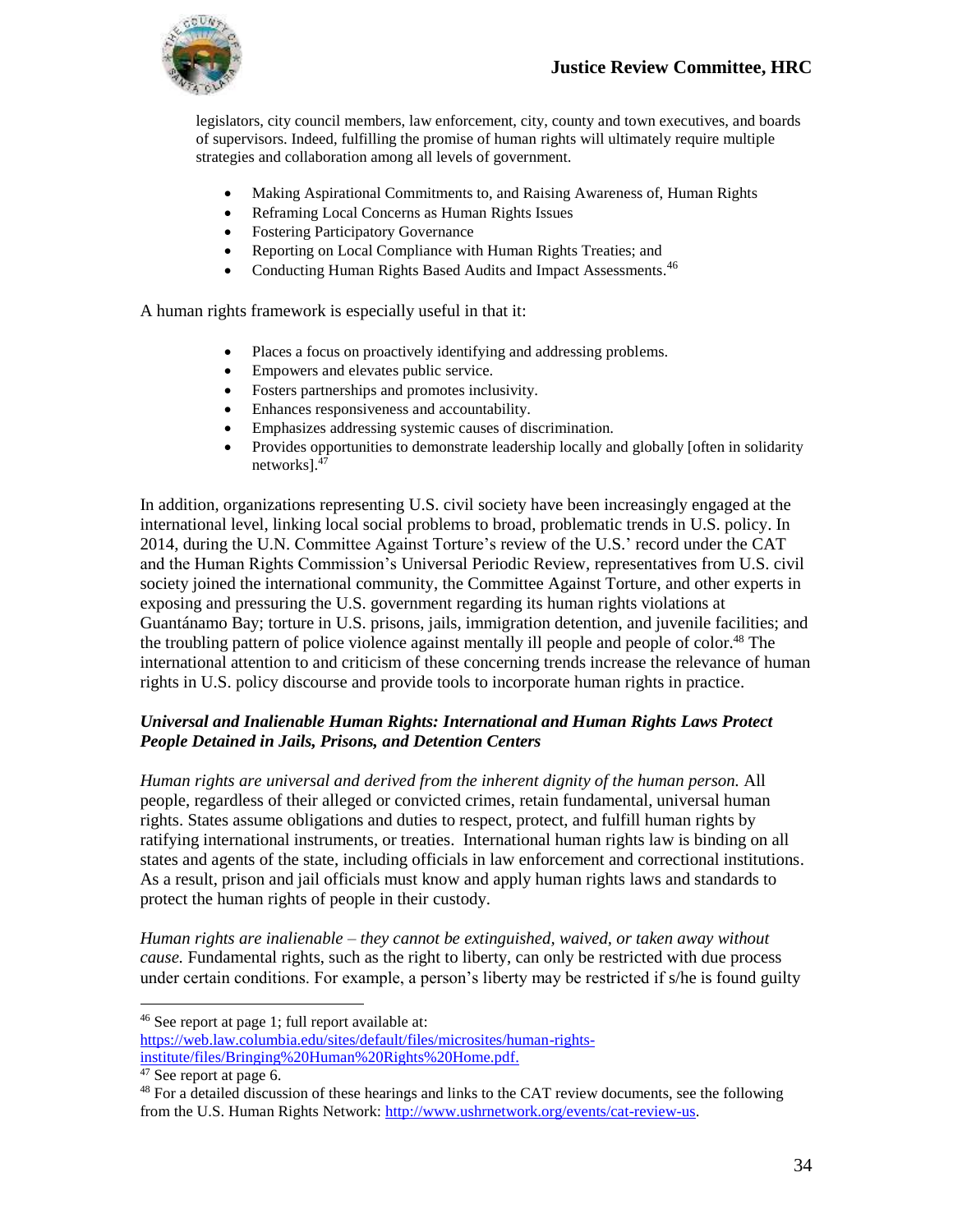

of a crime by a court after a fair trial with the presumption of innocence, or if s/he accepts a guilty plea. People may also be deprived of some liberty through jail detention, for example, if they are unable to raise sufficient money for bail, or if courts impose a sentence to be served in jail after due process and a fair trial. *Nonetheless, people who are detained or sentenced to confinement in a jail or prison do not forfeit their fundamental human rights and civil rights.*

*To reiterate, inmates and detainees retain their fundamental and inalienable rights,* including the right to physical and moral integrity; right to an adequate standard of living; rights to health, including medical and mental health care; rights to safety and protection; as well as rights to read, write, speak, exercise religious freedom, and communicate with lawyers and others in the outside world. Finally, human rights and constitutional rights require that inmates and detainees have access to procedures for objecting to their treatment, for example, through access to a grievance or complaint system, independent ombudsperson, or review board.

Yet as reflected in the Forum testimony, the systems currently in place to protect the rights of detainees and inmates in SCC jails are inadequate, difficult to access, present a very real risk of retaliation, and are unlikely to produce substantive reforms that address the reported problems in living conditions, access to medical care, and investigation of misconduct or abuse by correctional officials.

The next sections provide an overview of the legal framework that governs the treatment of different categories of people housed in SCC jails, including individuals who have been arrested but cannot post bail, individuals in pretrial detention awaiting hearings or trials, and individuals who have been convicted of crimes and sentenced to serve time in jail.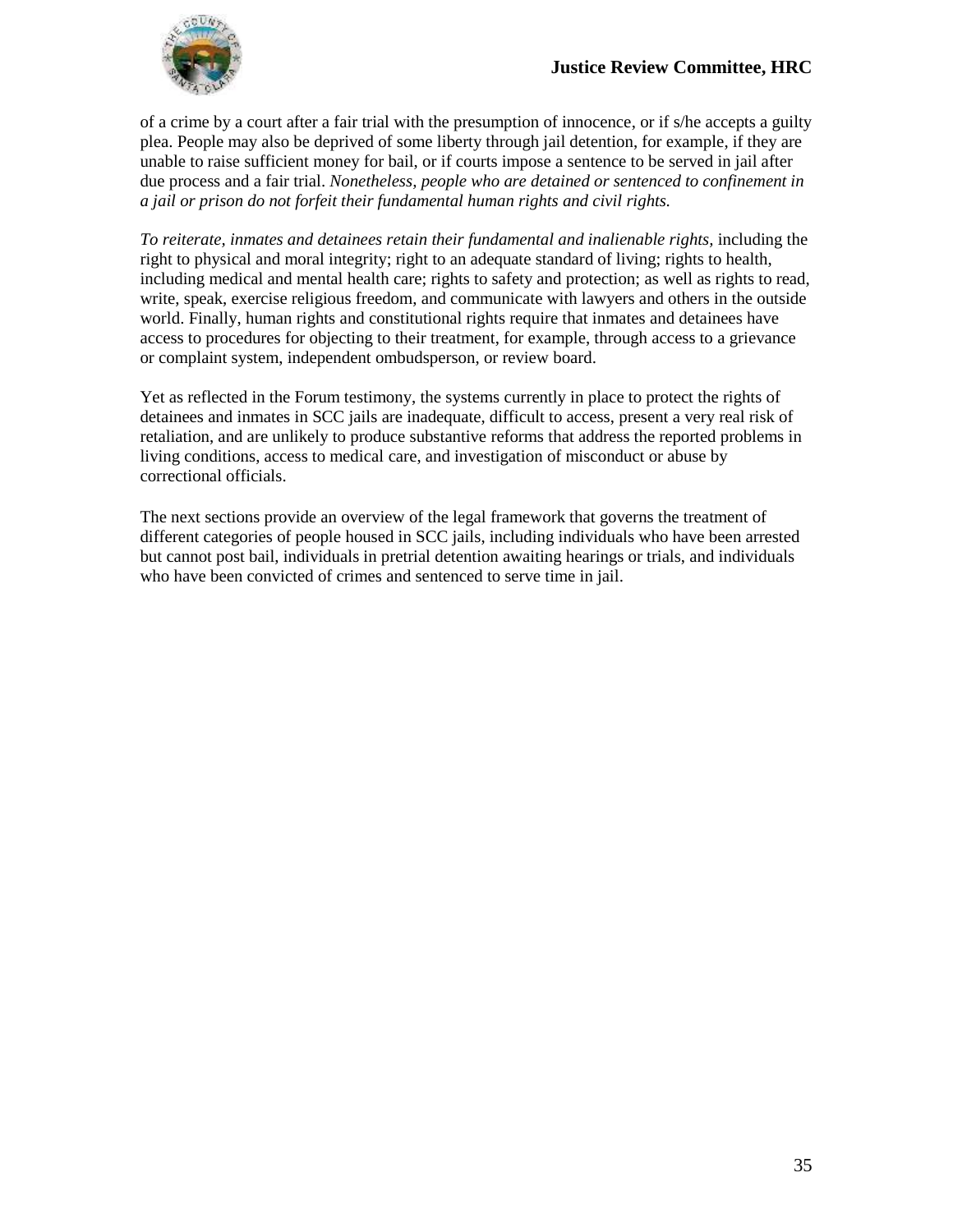

#### **V. Legal Framework: Relevant laws, regulations, and standards governing the operation of county/municipal jails and treatment of prisoners and their families in the U.S.**

Section Authors: William T. Armaline, Ph.D., and Edith Kinney, J.D., Ph.D SJSU Human Rights Program, Department of Justice Studies

#### *From Bail to Jail: The Legal Context of Pretrial and Post-Conviction Jail Populations*

The following sections describe the different legal standards that apply to individuals held in pretrial detention compared those who are convicted and serving sentences of months or years in SCC jails.

On any given day, the SCC jail system holds between 3,500 and 4,000 people, making it one of the largest jail populations in the U.S. The SCC Main Jail houses people convicted of misdemeanors and felonies who have been sentenced to incarceration in county jail, with sentences ranging from months to years. In addition, the jail temporarily houses arrestees until they are able to post bail, are released on their own recognizance (O.R. release), appear for arraignment, or appear for trial.

Daily counts of the number of people detained in SCC jail facilities and inmate demographics are available through the SCC Sheriff's Office's "Daily Jail Population Statistics" reports ("daily population sheets").<sup>49</sup> For example, on February 19, 2016, the jails held 3,529 total inmates, including individuals in pre-trial detention and those who have been convicted of misdemeanors and felonies, who are housed in the same facilities. Statistics for that date also revealed that:

- The jail holds far more men  $(3,076)$  than women  $(453)$ .
- The average length of stay for inmates is approximately 214 days.
- **Approximately 75% of men and 69% of women detained in the jail are currently unsentenced**, and are in jail due to some form of pretrial or preventative detention.<sup>50</sup> That is, many people held in the jail are waiting for hearings or trials, and have not yet been convicted or sentenced for a crime.

**The vast majority of people held in Santa Clara County jails are in pretrial detention for weeks or months, often simply because they do not have sufficient money for bail.** 51

#### *The Impact of Pretrial Detention*

 $\overline{a}$ 

**Pretrial detention can be devastating for defendants and their families.** Forum testimony from spouses, children, parents, grandparents, and friends of people detained in the jail described how the inability to raise money for bail and lengthy pretrial detention caused numerous problems for defendants and their families, including the following: Inability to travel to work results in job loss, leaving dependent family members and children to fend for themselves. Those unable to pay

<sup>&</sup>lt;sup>49</sup> See daily population sheets here: [https://www.sccgov.org/doc/Doc\\_daily\\_pop.pdf.](https://www.sccgov.org/doc/Doc_daily_pop.pdf)

<sup>&</sup>lt;sup>50</sup> According to the 2/19/16 "Daily Jail Population Statistics" report, among the unsentenced males in the jail, 2,057 (67%) were detained on felony charges, and 257 (8%) were detained on misdemeanor charges; among the unsentenced females, 224 (49%) of were detained on felony charges, and 89 (20%) were detained on misdemeanor charges.

<sup>&</sup>lt;sup>51</sup> This finding reflects recent research concluding that in the U.S., approximately half a million people are in jail awaiting resolution of the charges against them – whether innocent or not. Nearly 30% of state court defendants with bonds of less than \$5000 are detained.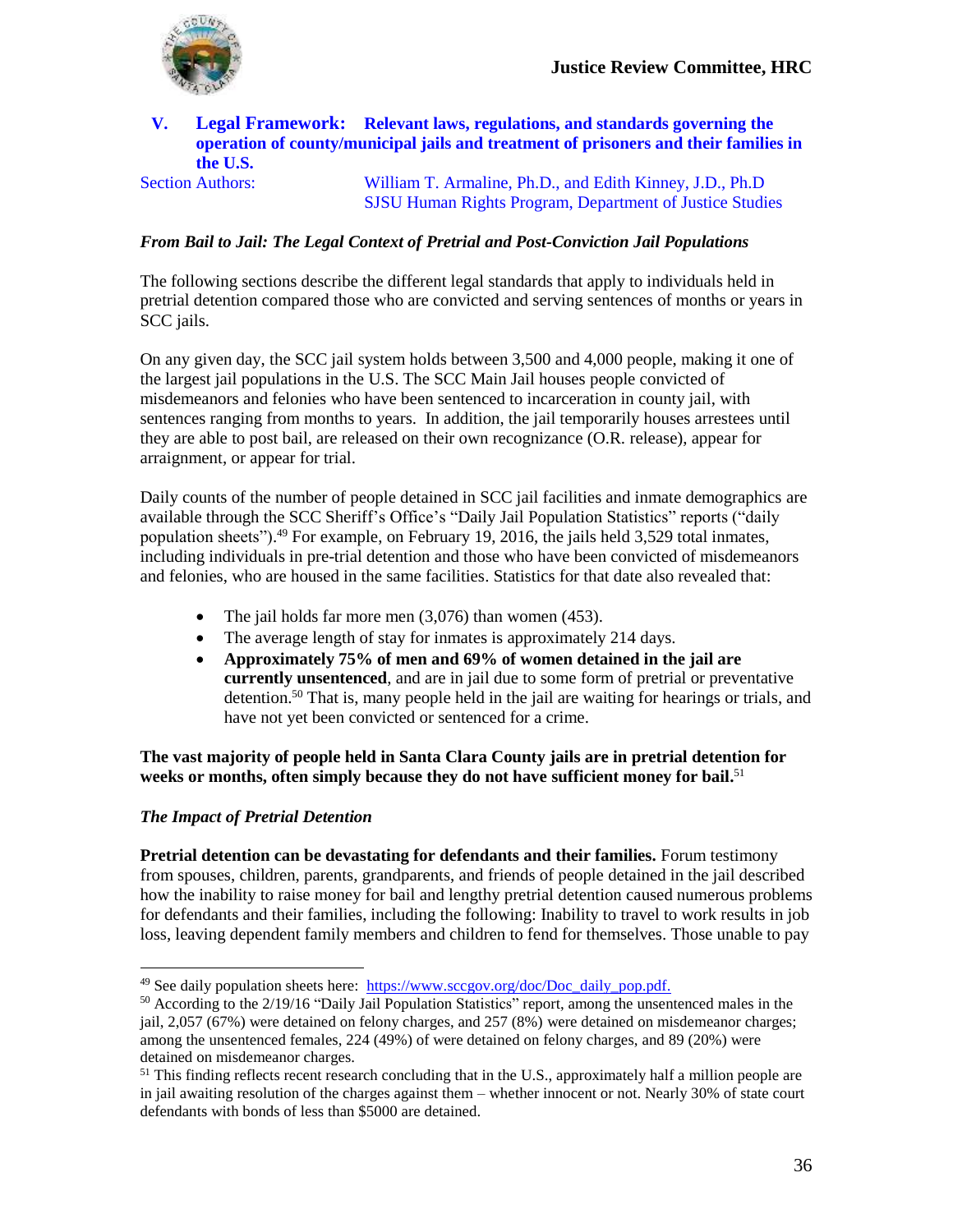

 $\overline{a}$ 

rent are evicted from their apartments and unable to find alternative housing. Children are separated from their parents, and sick or elderly friends and family may be left to suffer without caretakers.

**Pretrial detention not only threatens economic and social disaster for individual defendants and their families, but also costs billions of dollars each year.** In 2011, the U.S. Attorney General estimated that nationwide, the annual cost of pretrial detention to taxpayers is **nine billion dollars**. 52

#### *Pretrial Detainees in Jail: "The Process is the Punishment"*<sup>53</sup>

**The realities of our overburdened justice system and complicated legal filing deadlines mean that defendants often have to choose between their right to a speedy trial and their right to a fair trial.** The prospect of a lengthy stay in jail while awaiting court hearings increases the likelihood that defendants will accept guilty pleas rather than accept the costs and risks of availing themselves of their right to trial.

For example, if a person is arrested for a misdemeanor and remains in custody at arraignment, and she asserts her right to a speedy trial at the very first court appearance, she is supposed to be granted a trial within 30 days. If the person is out of custody at arraignment, she is supposed to be granted a trial within 45 days. In a felony hearing, prosecutors have 15 calendar days to file charges against the defendant, and, once arraigned, the defendant has the right to a speedy jury trial within 60 days.

**Thus, in the case of a person who maintains their innocence against a felony charge and is not released on bail, s/he may have to spend a minimum of several months in jail before the case goes to trial.** Faced with lengthy periods of pretrial detention while awaiting hearings and trial, many defendants decide to accept plea bargains—thus undermining their rights to a fair and speedy trial.

Moreover, defendants' right to a speedy trial must be balanced with concerns regarding the fairness of the trial. For particularly complex cases or cases involving expert testimony and technical evidence (such as DNA testing), defendants may prefer to waive their right to a speedy hearing or trial in order to better prepare their defense. As a result, they may spend many more months in jail while awaiting their opportunity for a trial.

#### **As a result of these factors, many people detained in SCC jails have not been convicted of a crime, but instead are being held in custody while awaiting their day in court.**

<sup>52</sup> See Eric Holder, Attorney Gen., U.S. Dep't of Justice, *Address at the National Symposium on Pretrial Justice* (June 1, 2011), <http://www.justice.gov/iso/opa/ag/speeches/2011/ag-speech-110601.html> (noting that many pretrial detainees have been "charged with crimes ranging from petty theft to public drug use," and that they are detained "because they simply cannot afford to post the bail required—very often, just a few hundred dollars—to return home until their day in court arrives").

<sup>53</sup> See Malcolm M. Feeley, *The Process is the Punishment: Handling Cases in a Lower Criminal Court*, Russell Sage Foundation (1979). Little has changed since Feeley's 1979 analysis of plea bargaining in criminal courts, in which defendants' commonly waived their due process rights and accepted plea bargains to avoid the costs and burdens involved in demanding a full jury trial, e.g., lost wages from missed work, attorney's fees, wasted time, and bail commissions.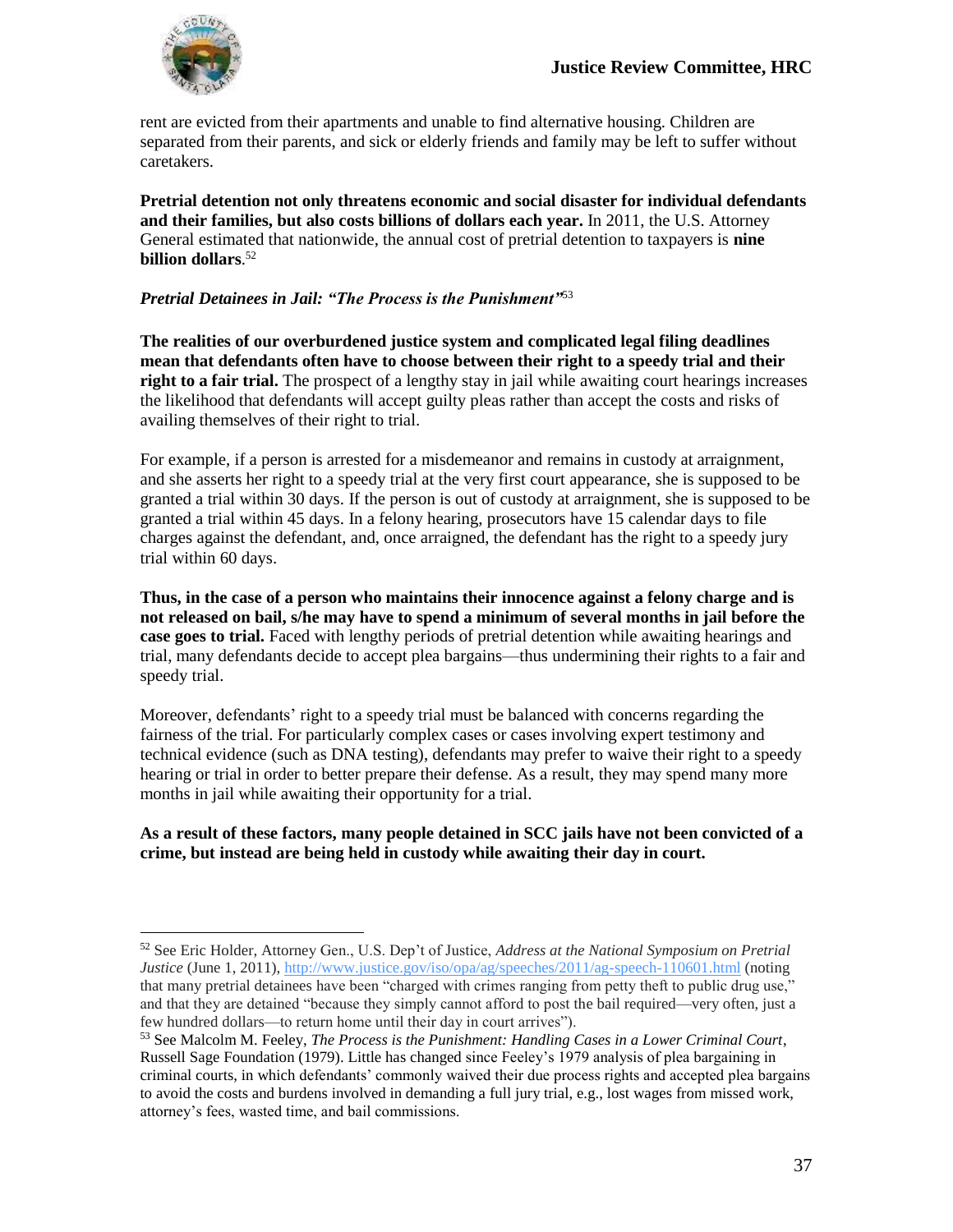

#### *The Impact of Money Bail*

Individuals are legally entitled to "reasonable" bail. Bail is supposed to be set at an amount that ensures the defendant will return to court hearings. In making the determination as to whether a defendant should be released on bail or on his/her own recognizance, courts assess the defendant's ties to the community, flight risk, and whether or not the s/he poses a danger to the community. However, as discussed below, judges are unlikely to conduct an independent analysis of the defendant's economic means, and instead rely on pre-determined baseline figures (defined in county and state "bail schedules") when setting a defendant's bail.<sup>54</sup>

Some individuals are denied bail and detained in the jail awaiting trial based on a judge's determination that they present a danger to the community. Defendants with a history of criminal offenses are unlikely to be released on bail. In addition, defendants who are homeless, mentally ill, or who have addictions, but who pose little danger to the community, are often denied bail as a matter of convenience to the court, in order to ensure that they appear for their scheduled hearing or trial. However, a significant number of non-dangerous but impoverished defendants are eligible to be released on bail, but remain detained in jail for weeks or months simply because they are unable to raise sufficient money for bail.

**Continued reliance on a money bail system has created two distinct justice systems: one for the rich and another for the poor.** Defendants released on their own recognizance must not only be able to raise and post bail, but must also convince a judge that they have sufficient "ties to the community" (often assessed in terms of employment and stable housing) such that they do not present a flight risk.

Although judges arraigning defendants and setting bail have the discretion to assess a defendant's individual circumstances and set bail accordingly, judges are unlikely to deviate from the Santa Clara County Superior Court's standardized bail schedule—a chart of standard bail amounts for various offenses.<sup>55</sup> Overworked public defenders with overwhelming caseloads are unlikely to push for such individualized assessment, and judges are unlikely to grant such requests, as individuals who fail to appear clog the court's docket and calendar.

**Consequently, many of the defendants detained in the jail are not dangerous to themselves or others, present no significant flight risk, and could otherwise be released in the community to wait for their trial date – were it not for their economic inability to afford bail.** Forum testimony from family members repeatedly highlighted the negative impact of the money bail system and pretrial detention for non-violent, non-dangerous offenders.

#### *Conditions of Pretrial Detention*

 $\overline{a}$ 

Since pretrial detainees have not been convicted, they may not be punished until proven guilty. But because pretrial detention is not legally considered "punishment," the Eighth Amendment

[http://www.scscourt.org/documents/criminal\\_bail.pdf.](http://www.scscourt.org/documents/criminal_bail.pdf) For the Santa Clara County 2015 Traffic Bail Schedule, see[: http://www.scscourt.org/documents/traffic\\_bail.pdf.](http://www.scscourt.org/documents/traffic_bail.pdf) For the California 2015 Uniform Bail and Penalty Schedules, see: http://www.courts.ca.gov/documents/2015-JC-BAIL.pdf.

<sup>55</sup> See Superior Court of Santa Clara County, 2015 Criminal Bail Schedule, [http://www.scscourt.org/documents/criminal\\_bail.pdf.](http://www.scscourt.org/documents/criminal_bail.pdf)

<sup>54</sup> For the Santa Clara County 2015 Criminal Bail Schedule, see: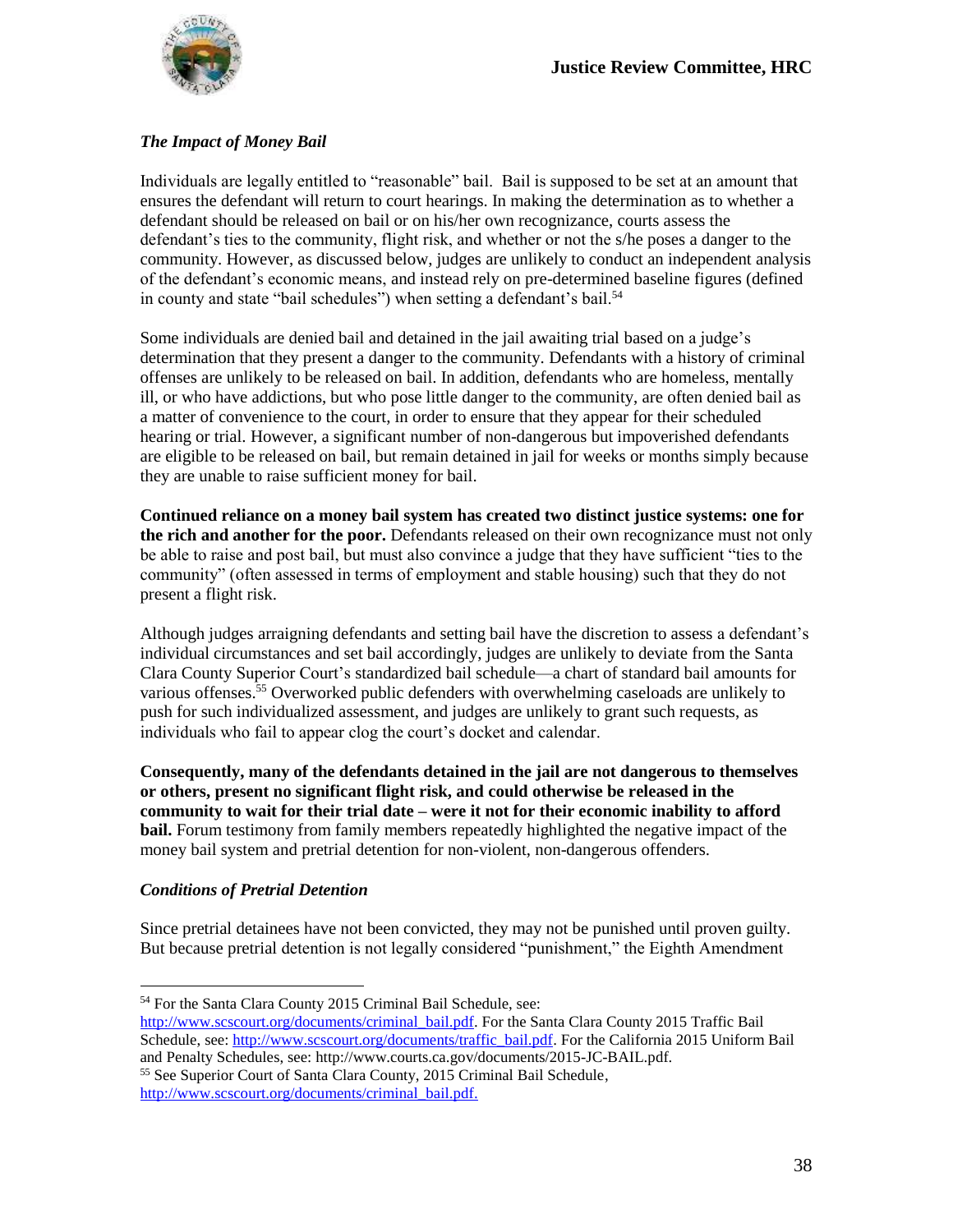

prohibitions against cruel and unusual punishment that generally govern claims regarding unconstitutional treatment or conditions in jails and prisons do not apply. Instead, individuals detained in jail awaiting arraignment or trial retain fundamental due process rights under the Fifth Amendment and Fourteenth Amendment, and may file civil rights lawsuits against specific agencies or officials (including individual COs) responsible for committing excessive force violations, discrimination, and other abuses against them.

However, as highlighted by testimony at the public Forum, and corroborated by reports and presentations to the BRC (see *Jail Conditions: Inmate, Staff & Family Perspectives* report and appointed expert Aaron Zisser's *Blue Ribbon Commission Presentation on Complaint and Grievance Process*, both included as appendices), it appears that many cases of abuse and violence against people detained in the SCC jails go unreported, uninvestigated, and unresolved.

Pretrial detainees also face procedural and practical obstacles to asserting their rights. If an individual in pretrial detention is abused in jail, s/he must file a complaint within 180 days (approximately six months) to preserve his/her administrative remedies. However, from a safety perspective, detainees who remain under the control of COs may be unwilling or unable to file grievances and complaints for fear of retaliation. And even if it is unsafe for detainees to report abuse, there is no way to toll the 180-day deadline for filing a complaint. Instead, detainees must make a formal complaint to the Sheriff, which triggers an investigation. However, even when detainees follow these procedures, there is little follow up with individual detainees (or their lawyers) to notify them regarding the outcome of the investigation.

Only after exhausting these administrative remedies can an individual bring a civil rights lawsuit to address abuse during pretrial detention (discussed below). From an economic standpoint, however, pretrial detainees who cannot afford to pay for bail are unlikely to be able to secure a lawyer to file such a lawsuit. Moreover, the practical challenges of bringing such a case including difficulties interviewing witnesses who are also in custody or who may be released but are reluctant to testify against COs, and legal battles between a detainee's lawyer and attorneys for the correctional officers' union and the County—also impede the legal remedies available to individuals who suffer violence, discrimination, or civil rights abuses in pretrial detention. Consequently, abuse in jails is rarely uncovered. Nonetheless, the existence of abuse is clearly illustrated by incidents like the death of Michael Tyree, in which there is a dead body as undeniable evidence of misconduct.

#### *Constitutional Standards and Case Law*

Human rights build upon the rights enshrined in the U.S. Constitution and Bill of Rights, as well as other key historical documents such as the Magna Carta and the French Declaration of the Rights of Man. Fundamental rights, such as the right to a fair trial and the right to be free from torture, create basic protections for individuals accused and/or convicted of crimes.

The U.S. Constitution protects the fundamental human right of *habeas corpus*, the right of a person to challenge the authority of the court that imposed his/her sentence or the jail/prison official who detains him/her. In 1791, the Eighth Amendment of the Bill of Rights codified the right of individuals convicted of crimes to be free from excessive bail or fines and from cruel and unusual punishment. Under the U.S. Constitution, the Eighth Amendment protects people convicted of crimes and sentenced to serve time in jail or prison. Courts interpreting Eighth Amendment claims have held that inmates are entitled to a minimum standard of living, medical care, and freedom from abuse. However, for pretrial detainees who have not yet been convicted, courts review claims regarding jail conditions and treatment under the Due Process Clause of the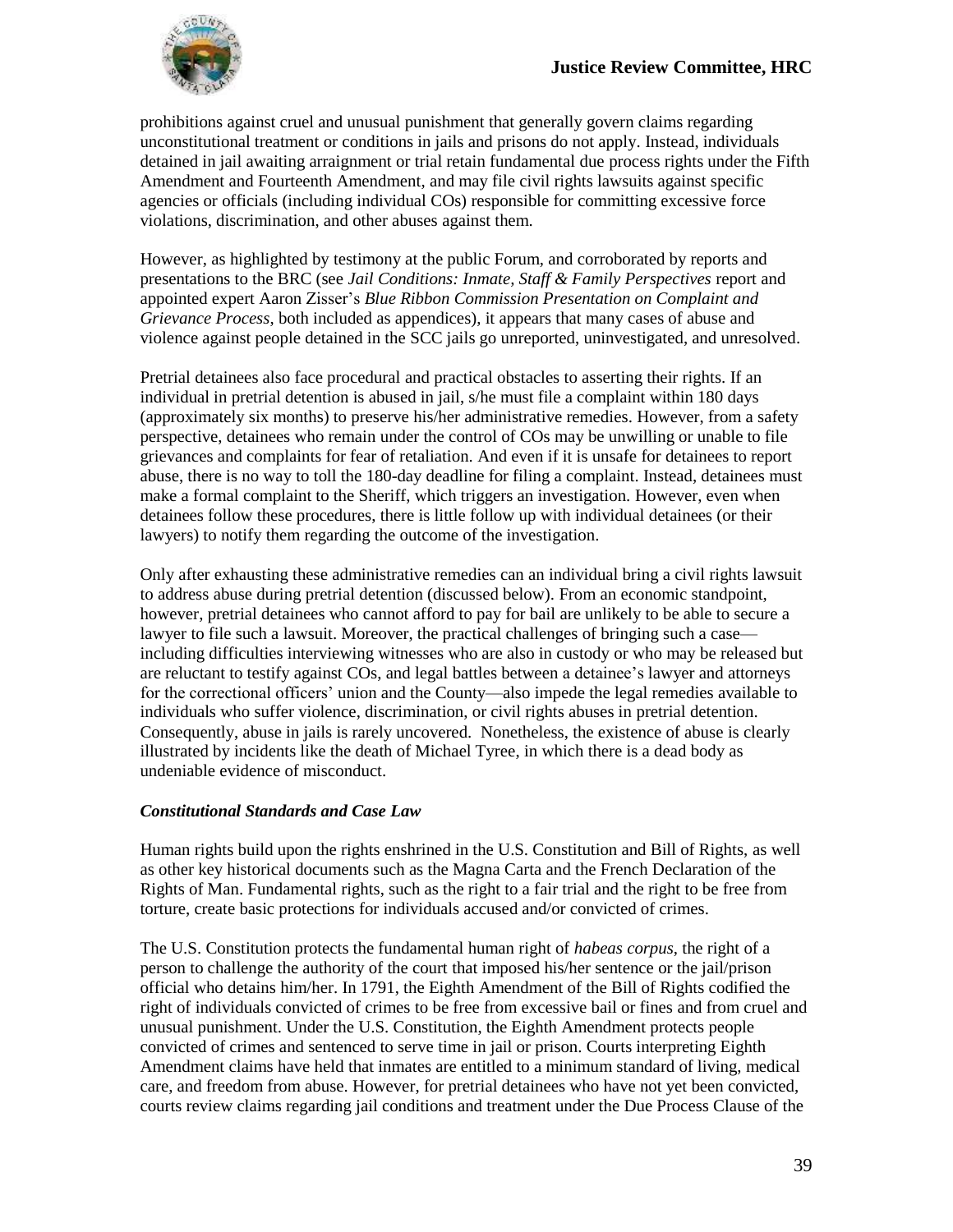

Fifth and Fourteenth Amendments, which protect against state actors (including police and prison staff) depriving individuals of life, liberty, or property without due process of law. In addition, the Fourth Amendment guarantees individuals the right to be free from "unreasonable searches and seizures," including arrestees subjected to excessive force by police.

In addition to these constitutional protections, convicted inmates and pretrial detainees are protected against violation of their civil rights by federal and state statutes. In 1963, the U.S. Supreme Court held that Title 42, Section 1983 of the Federal Civil Rights Act of 1871 enabled prisoners to sue correctional officials directly for civil rights violations experienced in prison. Section 1983 provides that "Any person acting under the color of law who deprives anyone of a right secured by the Constitution or laws of the United States shall be liable to the injured party." Corrections officials, the sheriff, and jail/prison staff acting under the "color of law" may be sued under Section 1983, creating the legal basis for federal courts to intervene in local jail issues.

In the U.S., federal and state courts review claims regarding the constitutionality of conditions of confinement in jails and prisons, as well as claims regarding violation of inmates' civil rights by correctional officials. The movement to recognize and protect prisoners' rights emerged in the wake of the civil rights movement. During the 1960s and 1970s, federal courts heard lawsuits brought by inmates challenging inhumane conditions, including cases involving abuse, torture, violence, rape, and discriminatory practices in prisons and local jails. Court decisions on the rights of inmates were generally grounded in the First, Sixth, Eighth and Fourteenth Amendments to the U.S. Constitution to address injustices in the day-to-day operation of prisons and jails. These cases addressed staffing, the use of force and disciplinary segregation (isolation), access to legal resources, lawyers, medical care, reading materials and programming, medical services, and rights to due process. In sum, cases during this period set a baseline to assess the constitutionality of conditions and operations of jails and prisons.

In *Robinson v. California*, 370 U.S. 660 (1962), the U.S. Supreme Court ruled that the Eighth Amendment prohibition on cruel and unusual punishment applied not only to federal authorities, but also to the states and individual state actors "incorporated" via the Fourteenth Amendment's due process clause. As a result, conditions in jails and state prisons must not violate the Eighth Amendment's prohibition on "cruel and unusual punishment." **Correctional officers and other custody staff may be held liable if they exhibit "deliberate indifference" towards their duties to protect, supervise, and provide "due care" to address conditions in the jail that place inmates at risk of harm.**

In *Bell v. Wolfish*, 441 U.S. 520 (1979), the U.S. Supreme Court held that jail conditions amounting to punishment of a detainee violate due process. However, regulations that have a valid administrative or security purpose and are "reasonably related" to officials' interests in maintaining security in the jail will not be viewed as unconstitutional punishment, even if they impose severe discomfort or stress to detainees. Consequently, people who have not been convicted of a crime may be kept isolated in segregation or solitary confinement. For a detainee to raise a constitutional challenge regarding poor conditions or jail regulations, s/he must either show that the prison administration or individual officer intended to punish the detainee, or demonstrate that the regulation is not reasonably related to a legitimate goal. However, because courts are very deferential to "legitimate concerns" articulated by correctional officials as necessary for staff safety and internal order and discipline, it is extremely difficult for detainees to enforce their rights through the courts, from both a legal and practical perspective.

Nonetheless, the U.S. Supreme Court's recent decision in *Kingsley v. Hendrickson*, 135 S. Ct. 1039 (2015), underscores the requirement that **law enforcement officials must not use**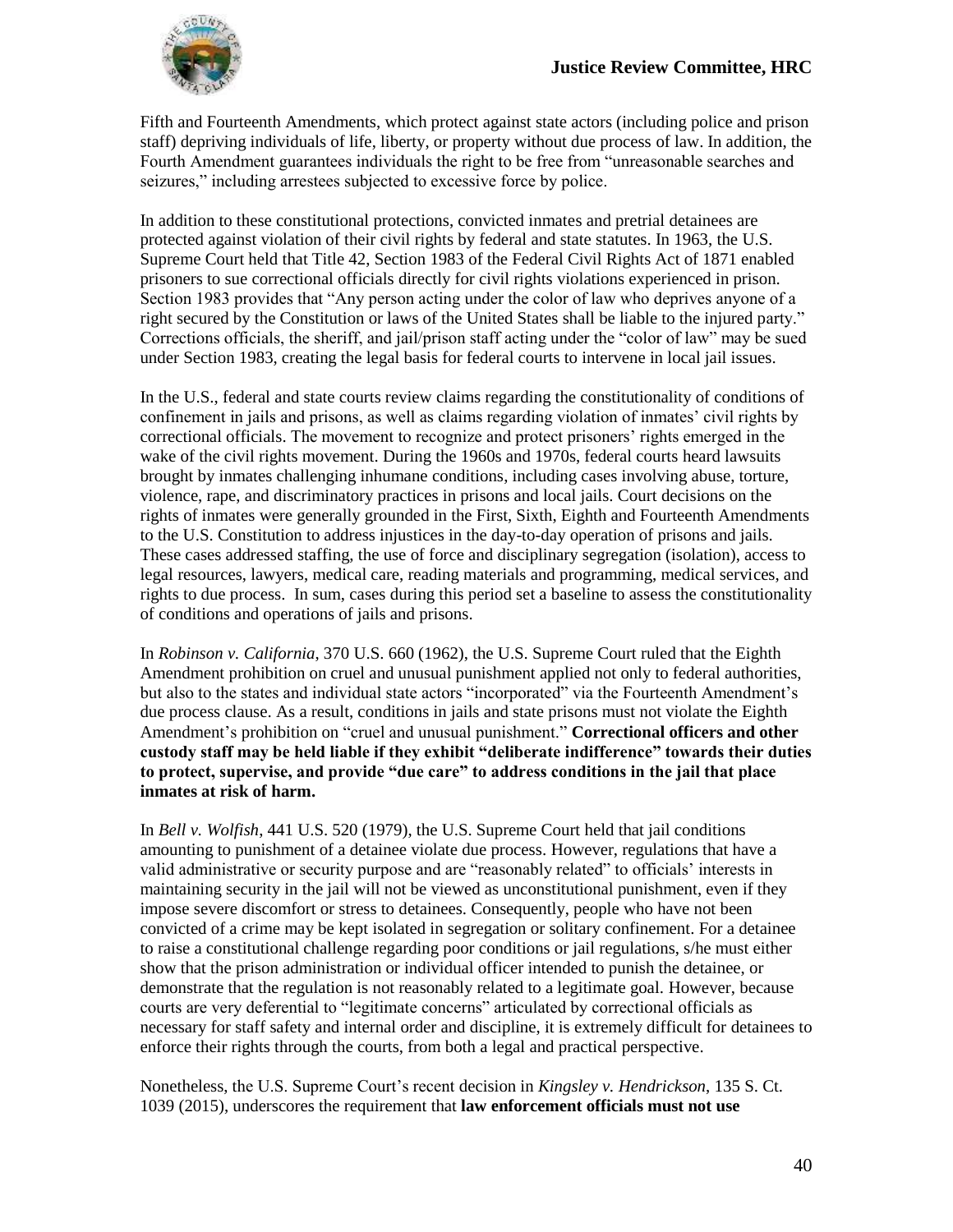

 $\overline{a}$ 

**unreasonably excessive force against detainees or incarcerated people**. The *Kingsley* case involved a man who was arrested and jailed on a drug-related charge, and was held in jail awaiting trial. After the man refused to remove a piece of paper that covered the light over his bed, police officers handcuffed him and moved him to a holding cell where they "smashed his head into a concrete bunk," beat him, tased him while he was handcuffed, and left him alone in his cell for fifteen minutes before removing his handcuffs. Kingsley's suit for excessive force was grounded in one of the most fundamental provisions of the *Magna Carta* and U.S. Constitution – the right to due process that bars any state actor from depriving "any person" of "life, liberty or property without due process of law." Kingsley argued that liberty included the right to be free from unreasonable force during pretrial detention.

The constitutional question involved in Kingsley's case was what standard a pretrial detainee must meet to demonstrate unconstitutionally excessive force – whether he must only show that the guards' conduct was *objectively* unreasonable, or whether he must also provide evidence of a *subjective* intent to harm the detainee, i.e., that the officers *knew* their actions would harm him but continued anyway. The Supreme Court's 5-4 decision in Kingsley's favor held that, to prove an excessive force claim under Section 1983, **a pretrial detainee must only show that the officers' use of force was** *objectively unreasonable*. Of particular note, the Court found that "individuals awaiting trial are particularly vulnerable to government abuse and should not be forced to prove that their alleged abusers intended to harm them in order to claim their rights were violated." The Court reasoned that "the Due Process clause protects a pretrial detainee from the use of excessive force that amounts to punishment."

The *Kingsley* decision brought the U.S. in line with international human rights standards and is similar to the standards of the European Court of Human Rights (ECHR). The ECHR standards do not require proof of "intent to harm," but instead hold that the use of force – even excessive force – is permissible only when it is "absolutely necessary" to achieve a legitimate purpose. When law enforcement officers do not expressly state an intent to punish, "a pretrial detainee can prevail by providing only objective evidence that the challenged government action is not rationally related to a legitimate [non-punitive] governmental objective or that it is excessive in relation to that purpose." **Legal scholars anticipate that the** *Kingsley* **case may mark a new trend in applying similar** *objective unreasonableness* **standards to analyze prisoners' Eighth Amendment claims regarding their treatment.**

The Court's reasoning in the *Kingsley* decision also brings the U.S. closer in line with the United Nations Standard Minimum Rules for the Treatment of Prisoners (the "Mandela Rules," included as an appendix to this report), which urge correctional officials to provide protection for pretrial detainees and require that "in no circumstances may restrictions or disciplinary sanctions amount to torture or other cruel, inhuman, or degrading treatment or punishment."<sup>56</sup>

Thus, although correctional facilities may restrict pretrial detainees' and inmates' liberties to ensure safety and security, incarcerated people retain fundamental rights that must be respected and protected: people detained in jails and prisons may not be subjected to physical abuse or punishment, sexual abuse, inhumane conditions, torture, or deprivation of their rights to religious expression. In addition, federal laws like the 2003 Prison Rape Elimination Act (PREA) aim to prevent and encourage reporting of rape and sexual assault in correctional facilities, both between inmates and between COs and inmates in their custody. In Santa Clara County, inmates and third

<sup>56</sup> See [https://documents-dds](https://documents-dds-ny.un.org/doc/UNDOC/GEN/N15/295/06/PDF/N1529506.pdf?OpenElement)[ny.un.org/doc/UNDOC/GEN/N15/295/06/PDF/N1529506.pdf?OpenElement.](https://documents-dds-ny.un.org/doc/UNDOC/GEN/N15/295/06/PDF/N1529506.pdf?OpenElement)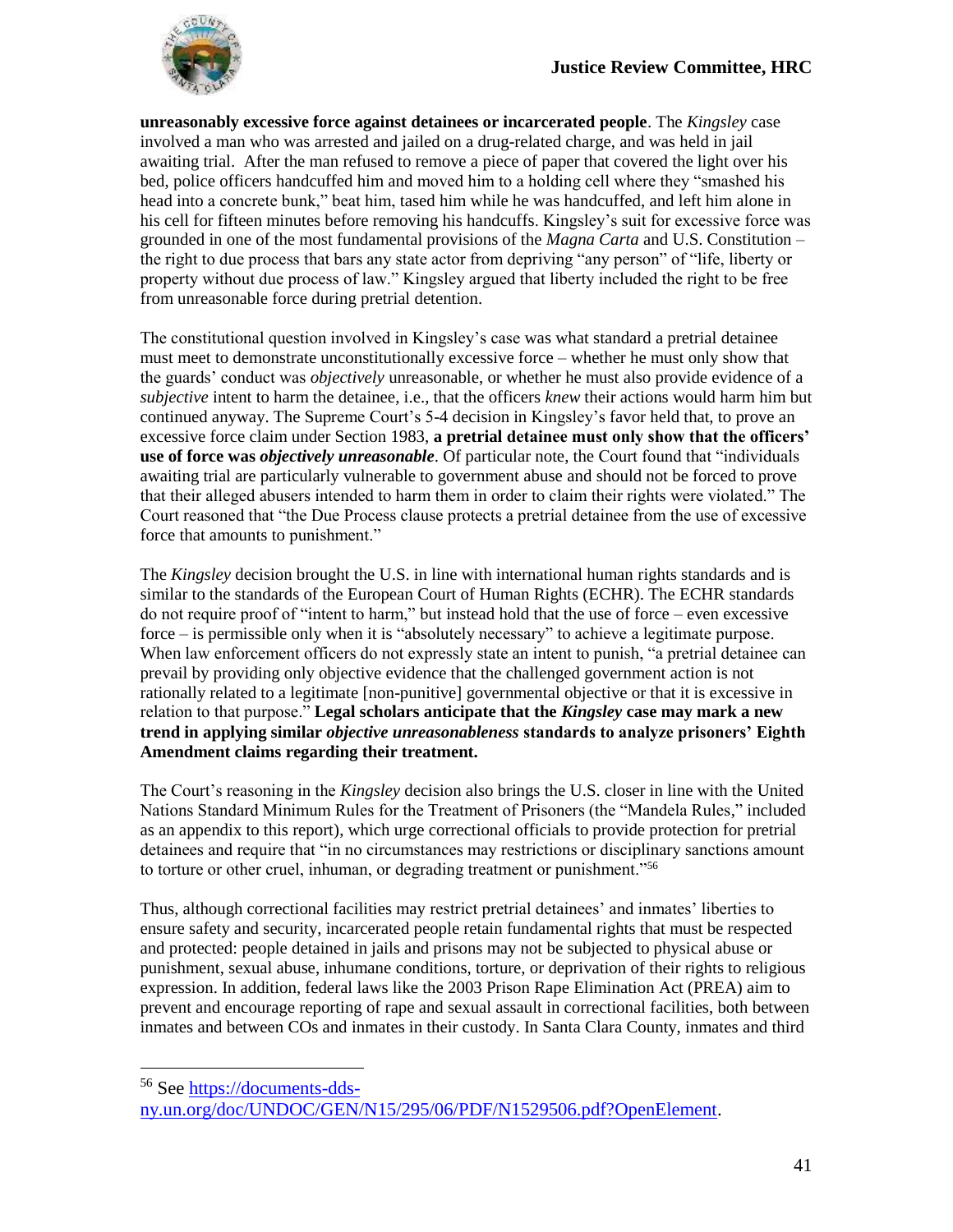

parties can report sexual abuse, sexual harassment, or sexual misconduct in person, through the grievance and complaint system, or by writing a confidential letter to the facility captain, the Chief of Corrections, or the Internal Affairs Unit.<sup>57</sup>

In addition to the prohibitions against abusive treatment and conditions, correctional officials have additional "affirmative duties" to uphold the safety and well-being of the inmates in their custody. For example, sheriffs and jail officials have a duty to exercise "due care" to protect incarcerated people against conditions that create a risk of harm, including staff violence, medical and mental health conditions, self-harming behavior, environmental hazards, and inadequate provision of security or supervision. The U.S. Supreme Court has also interpreted statutory law to hold that the protections of the Americans with Disabilities Act (ADA) apply to inmates, thus allowing individuals with disabilities to challenge the conditions of their confinement with regard to disability accommodation, and has held that no "public entity" may discriminate against disabled individuals due to their disability (see *Pennsylvania Department of Corrections v. Yeskey*, 524 U.S. 206 (1988)).

Access to medical and mental health care for people in jail is a critical issue that affects the safety and well-being of inmates and detainees. Inmates' access to adequate medical and mental health care is directly impacted by jail conditions, including overcrowding and outdated, dilapidated jail facilities. Moreover, current jail practices that include the use of solitary confinement as both punishment and "protective custody" for vulnerable or mentally unstable individuals can further provoke and exacerbate mental illness.

The U.S. Supreme Court's ruling in *Brown v. Plata*, 563 U.S. 493 (2011), upheld a ruling that required California to reduce its state prison population and found that serious overcrowding in California's prisons was a "primary cause" of Eighth Amendment violations, including substandard medical and mental health care. In response to the Supreme Court's ruling, the California state legislature adopted new "Realignment" laws to reduce overcrowding in state prisons by shifting some non-sexual, non-violent, and non-serious offenders to local jails to serve their sentences, in contrast to the historic practice of offenders serving sentences of over one year in state prison. As a result of "Realignment," local jails are now housing inmates who would have previously served their sentences in state prisons. As a result, local jails are experiencing overcrowding of inmates, a new population of offenders serving longer sentences in facilities designed for short-term stays, and insufficient public resources to provide adequate services and programming in jail facilities. This combination of pressures on local jails creates a climate wherein the civil and human rights of detained individuals are likely to be violated.

#### *Solitary Confinement: A Form of Torture*

 $\overline{a}$ 

Testimony presented at the public Forum revealed that pretrial detainees and other inmates are subjected to solitary confinement in SCC jails—apparently including the highly questionable practice of using visiting booths as make-shift solitary punishment cells. As currently practiced, solitary confinement of individuals violates fundamental human rights. International bodies, experts, and monitors, including the U.N. Human Rights Committee, U.N. Committee Against Torture, and U.N. Standard Minimum Rules for the Treatment of Prisoners all identify solitary confinement for longer than fifteen days as tantamount to torture. Moreover, the Mandela Rules—a nonbinding but emerging global consensus on minimum standards for the humane treatment of prisoners—also prohibit solitary confinement of people with mental or physical disabilities when such confinement would exacerbate their condition.

<sup>57</sup> [https://www.sccgov.org/sites/sheriff/Documents/PREA%20Website%20FAQs.pdf.](https://www.sccgov.org/sites/sheriff/Documents/PREA%20Website%20FAQs.pdf)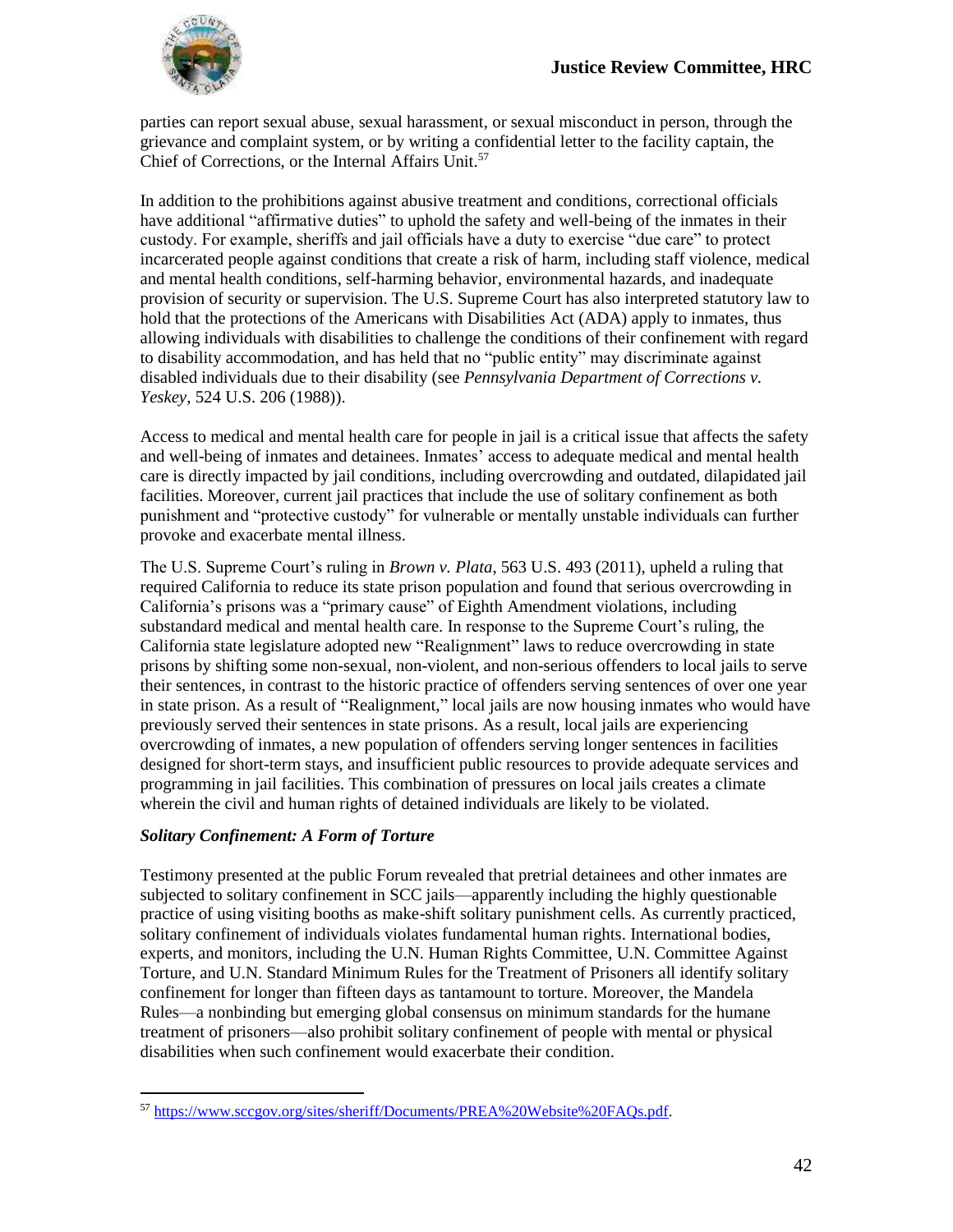

 $\overline{a}$ 

#### **To wit, prolonged solitary confinement of more than 15 consecutive days is prohibited as a form of torture. Moreover, the physical conditions of solitary confinement, and the use of solitary confinement for the mentally ill and youth offenders, constitute human rights abuses.**

Recent lawsuits have challenged the practice of indefinite, long-term isolation in solitary confinement – also known as administrative segregation or "Secured Housing Units" ("the SHU") – in California prisons and jails as violations of due process rights and the Eighth Amendment prohibition on cruel and unusual punishment. The California Department of Corrections and Rehabilitation (CDCR) recently settled a class action lawsuit by individuals held in long-term solitary confinement, including some who had been isolated in the "SHU" for decades.<sup>58</sup> The U.N. Special Rapporteur on Torture and Other Cruel, Inhuman or Degrading Treatment or Punishment, Juan E. Méndez, served as an expert in the case and reported that the conditions of solitary confinement constituted cruel, inhuman or degrading treatment or punishment (torture). While the limited use of solitary confinement under certain conditions does not violate international law, arbitrary, indefinite or indeterminate isolation is prohibited, as is the use of solitary confinement for youth and people with mental disabilities.<sup>59</sup>

Here in Santa Clara County, the Prison Law Office recently filed a lawsuit challenging the use of solitary confinement in SCC jail facilities as a violation of constitutional and civil rights.<sup>60</sup> This litigation builds on momentum from the recently-settled case to end long-term, indeterminate confinement in Pelican Bay State Prison's "Secured Housing Units" (as described in the preceding paragraph).

Unlike California's "supermax" state prisons, county jail facilities were not planned or built to hold individuals for long terms or in solitary confinement. As a result, when inmates in SCC jails are sent to isolation – whether for assaulting staff, violating jail rules, or for "protective" custody – they are imprisoned in tiny, concrete cells as small as six by seven feet for weeks, months, or years at a time. Inmates held in such conditions have very little human contact and no access to sunlight, fresh air, exercise, or programming, which can provoke or exacerbate mental illness. Indeed, the one hour of "yard" time allotted to individuals in lockdown in the jail involves allowing the inmate to walk around an empty cell (without bed or desk). The Prison Law Office lawsuit argues that these conditions of confinement are constitutionally deficient and in violation of inmates' Eighth and Fourteenth Amendment rights. The suit also alleges a pattern of CO brutality and inadequate health care in SCC jails—consistent with the findings of this and other reports noted herein.

At the Forum, several community members and the families of SCC jail inmates also testified about the horrific treatment of inmates and detainees in solitary confinement, including abuse and long-term isolation of mentally ill people.

[https://ccrjustice.org/sites/default/files/attach/2015/07/Mendez%20Expert%20Report.pdf.](https://ccrjustice.org/sites/default/files/attach/2015/07/Mendez%20Expert%20Report.pdf) 60 See Prison Law Office, "Santa Clara County Sued for Unconstitutional use of Solitary Confinement," <http://prisonlaw.com/news/santa-clara-county-jail-class-action/>

<sup>58</sup> See *Ashker v. Brown*, filed May 31, 2012 (Northern Dist. of Cal.), settled Sept. 1, 2015. <sup>59</sup> See Mendez Expert Report, *Ashker v. Brown* (March 6, 2015):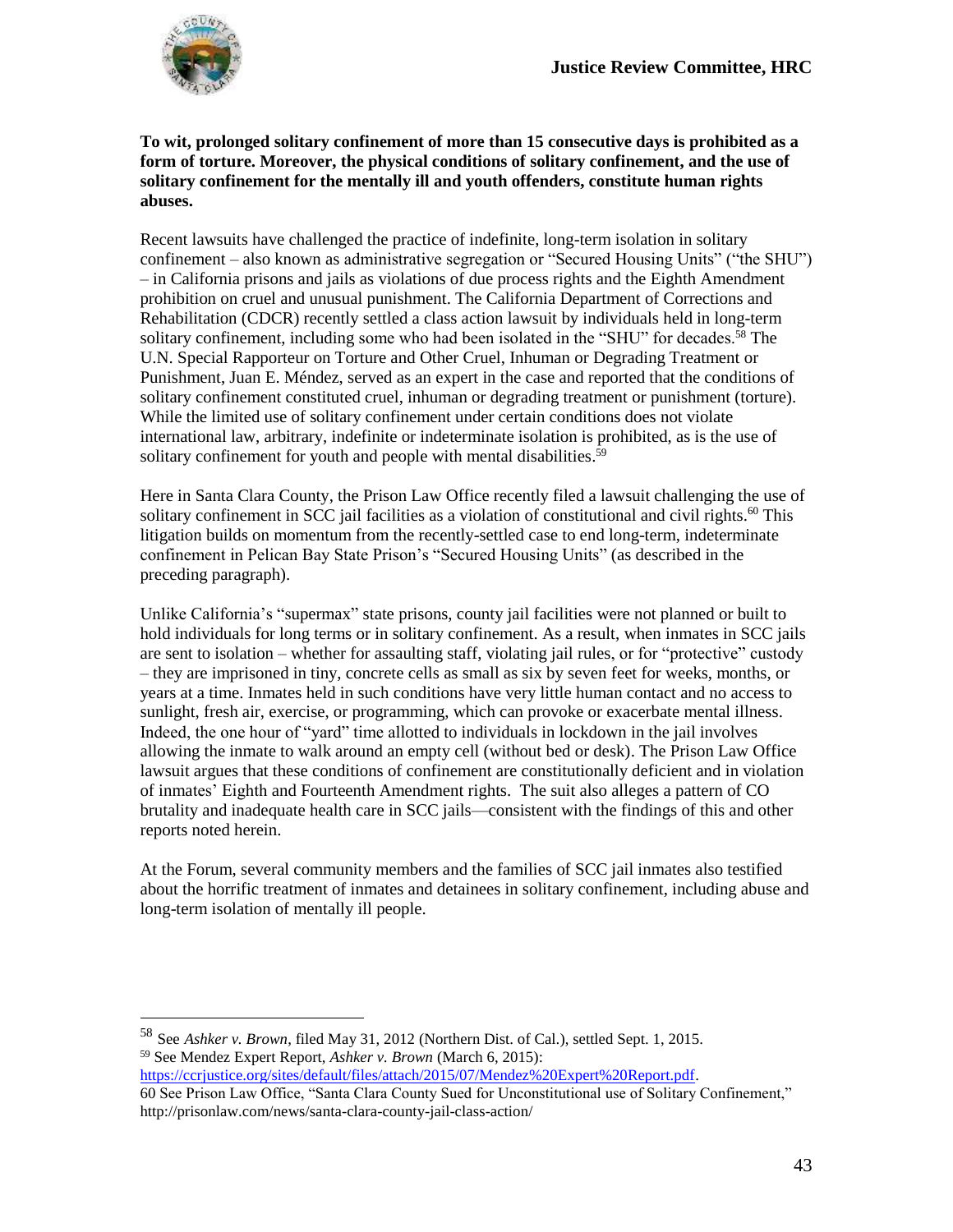

#### *U.N. Standard Minimum Rules for the Treatment of Prisoners<sup>61</sup>*

The United Nations Standard Minimum Rules for the Treatment of Prisoners (Standard Minimum Rules, or SMR) were adopted by the First United Nations Congress on the Prevention of Crime and the Treatment of Offenders in 1955 and approved by the Economic and Social Council in resolutions in 1957 and 1977. These standards are broadly considered to be the universally acknowledged minimum standards for the treatment of individuals detained in correctional facilities.

The rights of detainees and prisoners were further elaborated through the adoption of international treaties, such as the ICCPR and CAT, and statements of principles and procedures for implementing these human rights commitments and norms, including the SMR, the Body of Principles for the Protection of All Persons under Any Form of Detention or Imprisonment (1988), the Basic Principles for the Treatment of Prisoners (1990), and the United Nations Standard Minimum Rules for Non-custodial Measures (Tokyo Rules) (1990).

The U.N. Commission on Crime Prevention and Criminal Justice recently revised the SMR and adopted the "Mandela Rules" (the revised Standard Minimum Rules) in 2015. The Mandela Rules aim to "[s]et out what is generally accepted as being good principles and practice in the treatment of prisoners and prison management."<sup>62</sup>

The resolution adopting the Mandela Rules addresses nine thematic areas:

- Respect for prisoners' dignity and value as human beings;
- Medical and health services;
- Disciplinary action and punishment;
- Investigation of deaths in custody and allegations of torture;
- Protection of vulnerable groups;
- Access to legal representation;
- Complaints and independent inspections;
- Replacing outdated terminology; and
- Training staff to implement the SMR. $^{63}$

The Mandela Rules aim to protect the human dignity of imprisoned people, including untried individuals in pretrial detention and convicted inmates. The guidelines include separating different categories of inmates (e.g., separating men from women, juveniles from adults, civil and criminal offenders, pretrial detainees and convicted inmates). The Mandela Rules also underscore that "untried prisoners" in the custody of police and correctional officials should be held in a safe environment, have the right to wear their own clothing, and have access to legal materials and legal advisers to prepare their defense.

In addition, the Mandela Rules articulate standards for cells and accommodations that meet basic requirements for health, hygiene, sanitary facilities, and inmate safety; guidelines on punishment and the use of force and restraints; and recommendations to provide education and recreation

 $62$  See Mandela Rules at page 8; see full document in Appendix or at:

[http://www.unodc.org/documents/commissions/CCPCJ/CCPCJ\\_Sessions/CCPCJ\\_24/resolutions/L6\\_Rev1/](http://www.unodc.org/documents/commissions/CCPCJ/CCPCJ_Sessions/CCPCJ_24/resolutions/L6_Rev1/ECN152015_L6Rev1_e_V1503585.pdf) [ECN152015\\_L6Rev1\\_e\\_V1503585.pdf.](http://www.unodc.org/documents/commissions/CCPCJ/CCPCJ_Sessions/CCPCJ_24/resolutions/L6_Rev1/ECN152015_L6Rev1_e_V1503585.pdf)

<sup>61</sup> See full document in Appendix or at: [http://wwww2.ohchr.org/english/law/pdf/treatmentprisoners.pdf.](http://wwww2.ohchr.org/english/law/pdf/treatmentprisoners.pdf) See also Standard Minimum Rules (1955) at page 5; CJCA report (2011) at page 4.

<sup>63</sup> See Mandela Rules at page 4.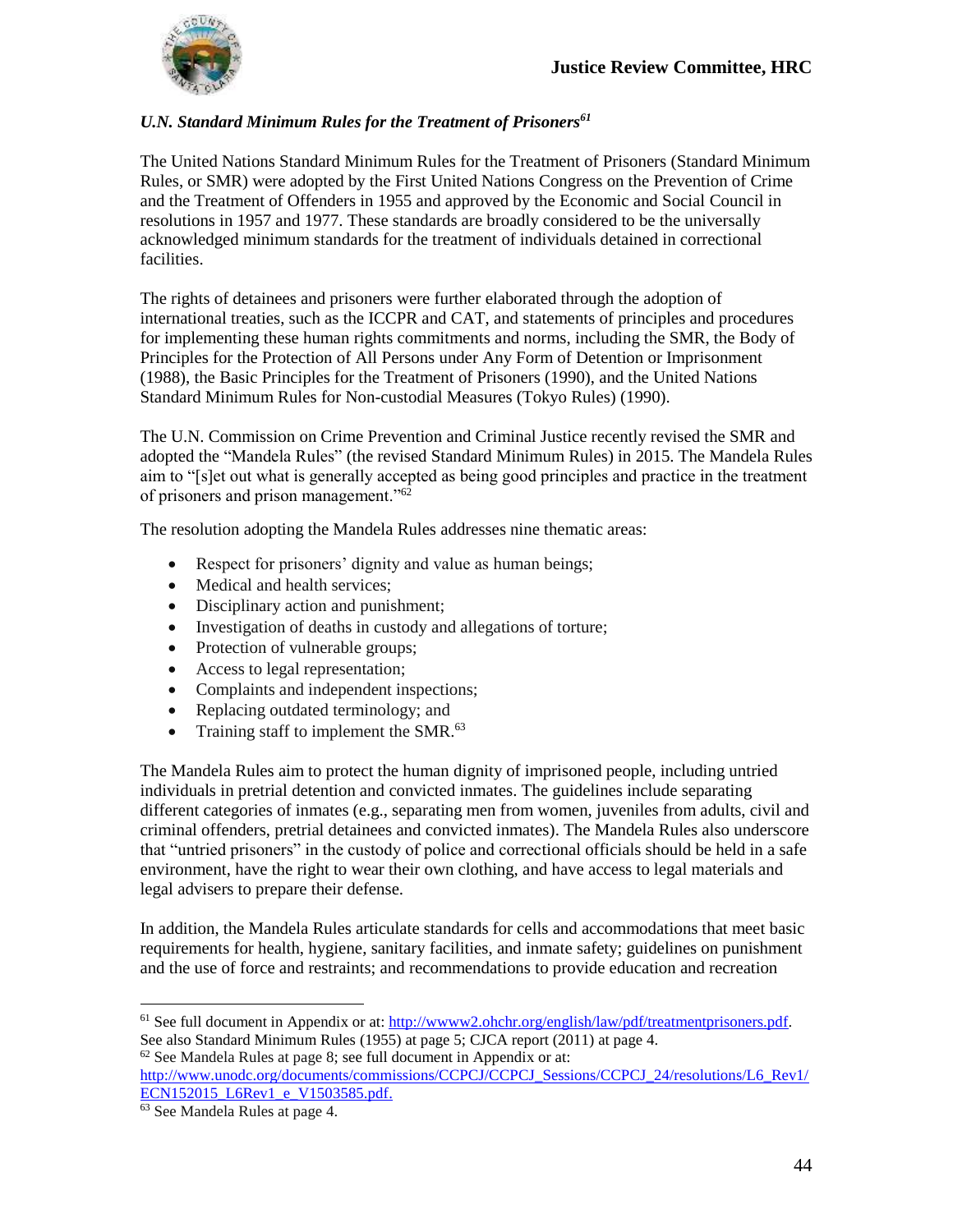

programming for all prisoners.<sup>64</sup> The Standard Minimum Rules also require that jail and prison staffing includes medical officers with knowledge of psychiatry – an increasingly pressing problem in U.S. prisons and jails, including in Santa Clara County. Notably, the Standard Minimum Rules also urge correctional officials to ensure that prisoners are allowed to maintain contact with family, friends, and the outside world, as well as accommodations for the free exercise of religion.

#### *Applying a Human Rights Framework to Santa Clara County's Jails*

The testimony from family and friends of inmates in SCC jails seems to indicate that poor conditions and treatment in the jails violate inmates' and detainees' rights to health, safety, and human dignity. Reports of inadequate access to medical and mental health care; filthy and unhygienic cells; abuse by COs and staff; long-term solitary confinement in inhumane conditions; and highly problematic practices like violent "cell extractions," all point to violations of inmates' civil and human rights.

The following sub-section provides the key laws and internationally recognized standards for the treatment of individuals detained and incarcerated in jails and prisons. These standards underlie our recommendations for the SCC jail system, as described in the next section of this report.

#### *Requirements for State Officials*

State officials and agents must be sure to protect the human rights of those detained in their care. Prisoners and detainees retain the right to be free from conditions of confinement that amount to cruel, inhuman, or degrading treatment or punishment (UDHR, Art. 5). All people are protected against torture (UDHR; ICCPR; CAT).

International human rights law is binding on all states and state agents, including jail and prison officials (ICCPR, Art. 2, para. 3). "Law enforcement and corrections officials are obliged to know and apply international standards for human rights," including the following:

- Law enforcement officials must be fully informed and educated about the prohibition against torture and that orders from a superior officer may not be invoked as a justification of torture.
- Law enforcement officials must be fully informed and educated about the prohibition against cruel, inhuman, or degrading treatment or punishment.
- Any statement made as a result of torture (e.g., during coercive confessions) shall not be invoked as evidence in any proceedings, except as evidence to bring the perpetrators to justice.
- Officials may use force only when it is strictly necessary.

<sup>64</sup> See summary of Mandela Rules at:

[http://www.unodc.org/newsletter/pt/perspectives/no02/page004a.html.](http://www.unodc.org/newsletter/pt/perspectives/no02/page004a.html)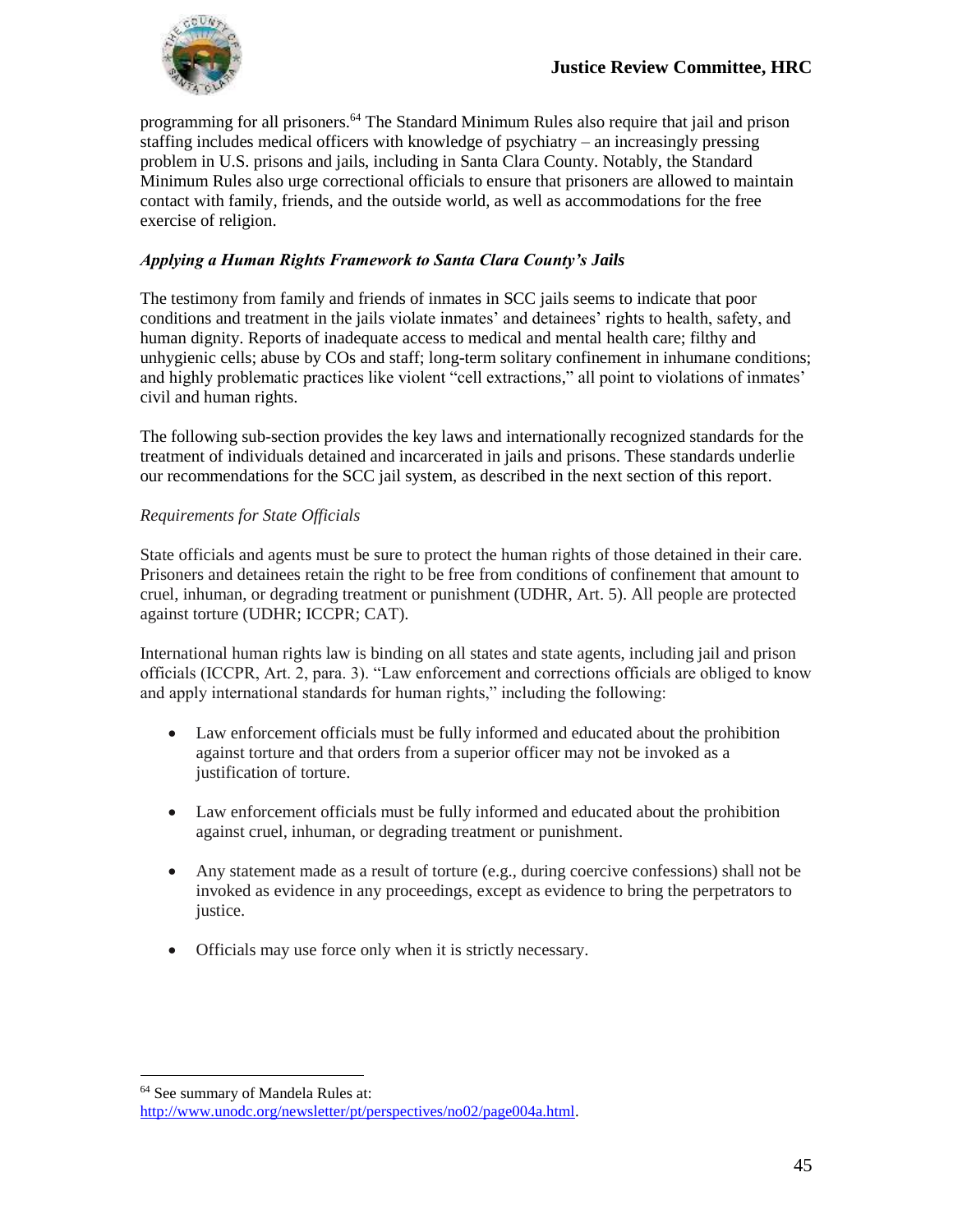

 All interrogation rules, instructions, methods and practices pertaining to detained and imprisoned persons shall be kept under systematic review with a view to preventing torture.<sup>65</sup>

### *Rights of Family Members of Prisoners*

 The families, legal representatives, and, if appropriate, diplomatic missions of prisoners are to receive full information about the fact of their detention and where they are held. (Principles on Detention or Imprisonment, principle 12; Principles on Summary Executions, principle 6)

#### *Medical Examination and Treatment Rights Upon Admission to Jail*

 All prisoners shall be offered a proper medical examination and treatment as soon as possible after admission. (Principles on Detention or Imprisonment, principle 24; SMR, rule 24)

#### *Right to Health and Medical Services*

- "At every institution there shall be available the services of at least one qualified medical officer who should have some knowledge of psychiatry. The medical services should be organized in close relationship to the general health administration of the community or nation. They shall include a psychiatric service for the diagnosis and, in proper cases, the treatment of states of mental abnormality." (SMR, rule 22.1)
- "Sick prisoners who require specialist treatment shall be transferred to specialized institutions or to civil hospitals. Where hospital facilities are provided in an institution, their equipment, furnishings and pharmaceutical supplies shall be proper for the medical care and treatment of sick prisoners, and there shall be a staff of suitable trained officers." (SMR, rule 22.2)
- "(1) The medical officer shall have the care of the physical and mental health of the prisoners and should daily see all sick prisoners, all who complain of illness, and any prisoner to whom his attention is specially directed. (2) The medical officer shall report to the director whenever he considers that a prisoner's physical or mental health has been or will be injuriously affected by continued imprisonment or by any condition of imprisonment." (SMR, rule 25)

#### *Detainees' and Prisoners' Right to an Adequate Standard of Living*

- All persons deprived of their liberty shall be treated with humanity and with respect for the inherent dignity of the human person.
- All persons deprived of their liberty shall have the right to an adequate standard of living, including adequate food, drinking water, accommodation, clothing, and bedding.

 $\overline{a}$ <sup>65</sup> OHCHR, *Human Rights & Prisons*, 2005, citing ICCPR, Art. 2, para. 3; Code of Conduct for Law Enforcement Officials, Art. 2.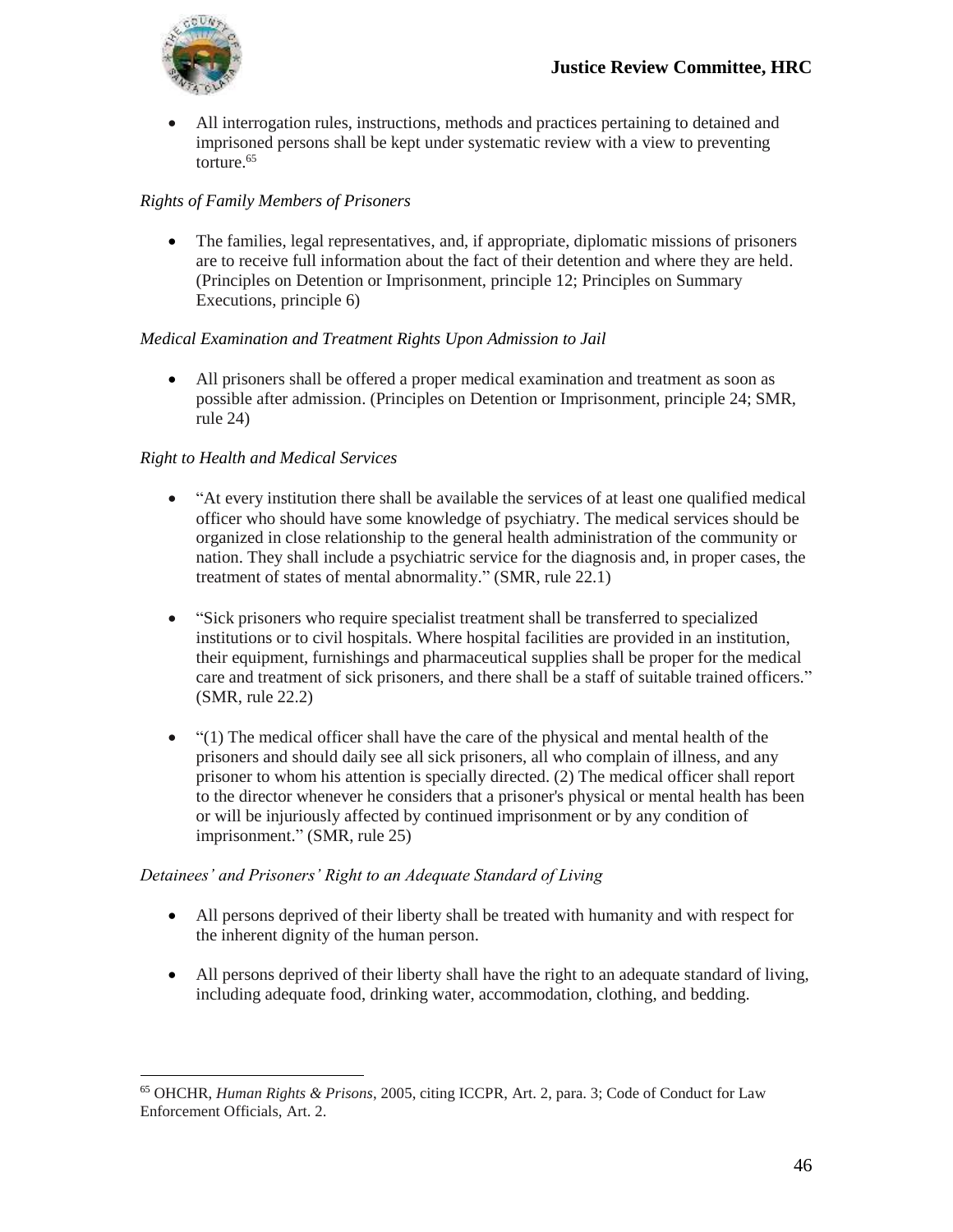

- Accommodation for prisoners shall provide adequate cubic content of air, floor space, lighting, heating, and ventilation.
- Prisoners required to share sleeping accommodation shall be carefully selected and supervised at night.
- $\bullet$  Adequate food and drinking water are human rights.<sup>66</sup>

#### *Inmates' Rights to Physical and Moral Integrity*

- Right to freedom from torture (any act by which severe physical or mental pain or suffering is intentionally inflicted on a person, other than that which is inherent in or incidental to lawful sanctions).
- Right to freedom from cruel, inhuman, or degrading treatment or punishment.
- Individuals who allege that they have been subjected to torture have the right to complain and to have the case promptly and impartially examined by competent authorities.
- Prisoners have the right to be provided with written information about the regulations that apply to them and about their rights and obligations.
- Prisoners retain protections against medical or scientific experimentation.
- Vulnerable inmates, such as youth and mentally ill people, require specialized protections according to their individual development. **67**

#### *Punishment*

 $\overline{a}$ 

The U.N. Standard Minimum Rules prohibit the following forms of discipline and punishment:

- "Corporal punishment, punishment by placing in a dark cell, and all cruel, inhuman or degrading punishments shall be completely prohibited as punishments for disciplinary offences." (SMR, rule 31)
- "(1) Punishment by close confinement or reduction of diet shall never be inflicted unless the medical officer has examined the prisoner and certified in writing that he is fit to sustain it. (2) The same shall apply to any other punishment that may be prejudicial to the physical or mental health of a prisoner. In no case may such punishment be contrary to or depart from the principle stated in rule 31. (3) The medical officer shall visit daily prisoners undergoing such punishments and shall advise the director if he considers the termination or alteration of the punishment necessary on grounds of physical or mental health." (SMR, rule 32)

<sup>66</sup> See Human Rights and Prisons: A Pocketbook of International Human Rights Standards for Prison Officials, 2005, http://www.ohchr.org/Documents/Publications/training11Add3en.pdf

<sup>67</sup> See Human Rights Watch and American Civil Liberties Union (ACLU), *Growing Up Locked Down: Youth in Solitary Confinement in Jails and Prisons Across the U.S.* (2012), https://www.hrw.org/sites/default/files/reports/us1012ForUpload.pdf.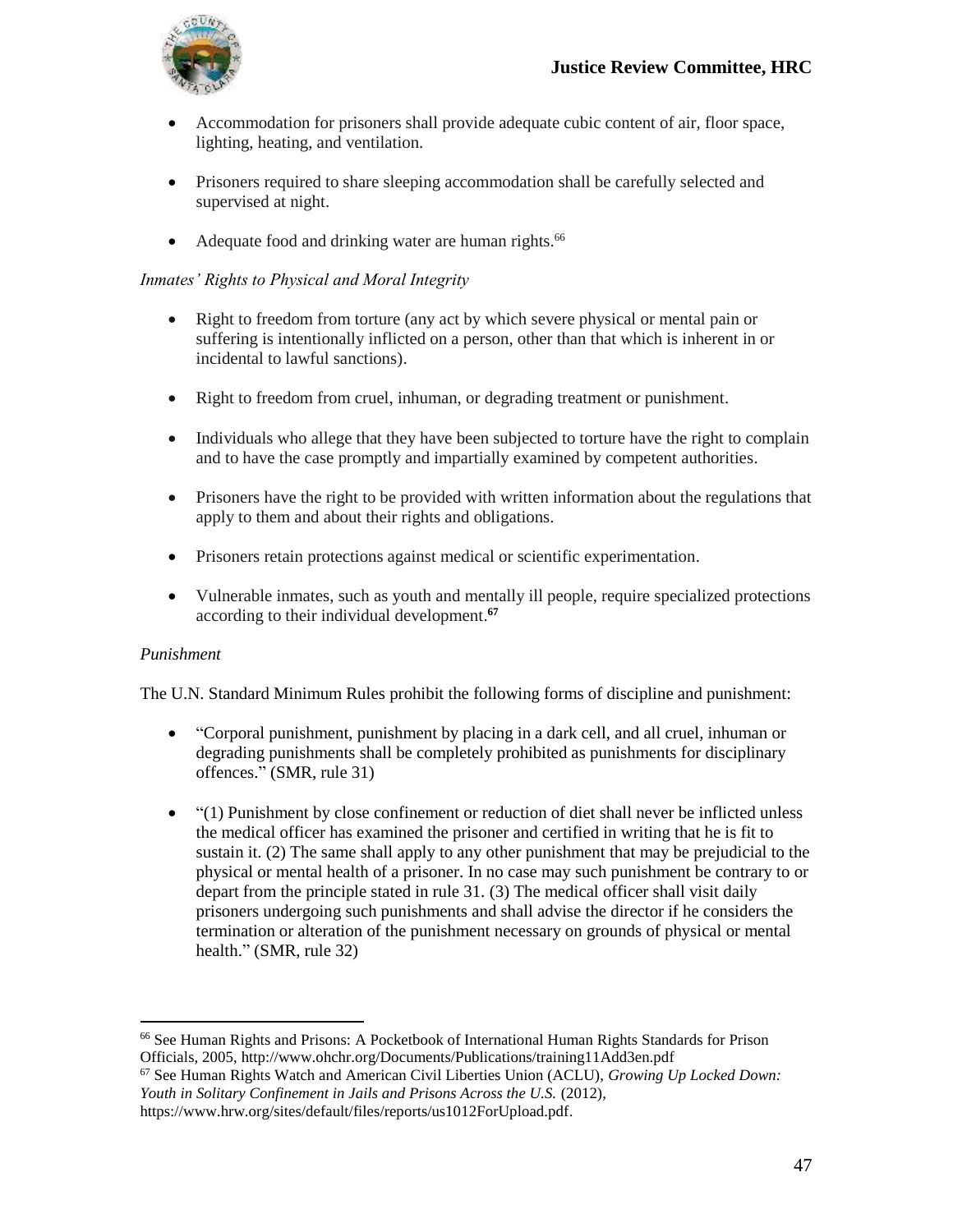

In the following section, we demonstrate how the human rights, Constitutional, statutory, and regulatory laws and standards described above can be applied as solutions to the many problems facing the SCC jail system at present. To this end, the HRC seeks to offer specific recommendations for bringing SCC jail practices into line with these law and standards, so as to ensure legal and humane treatment of individuals in jail custody.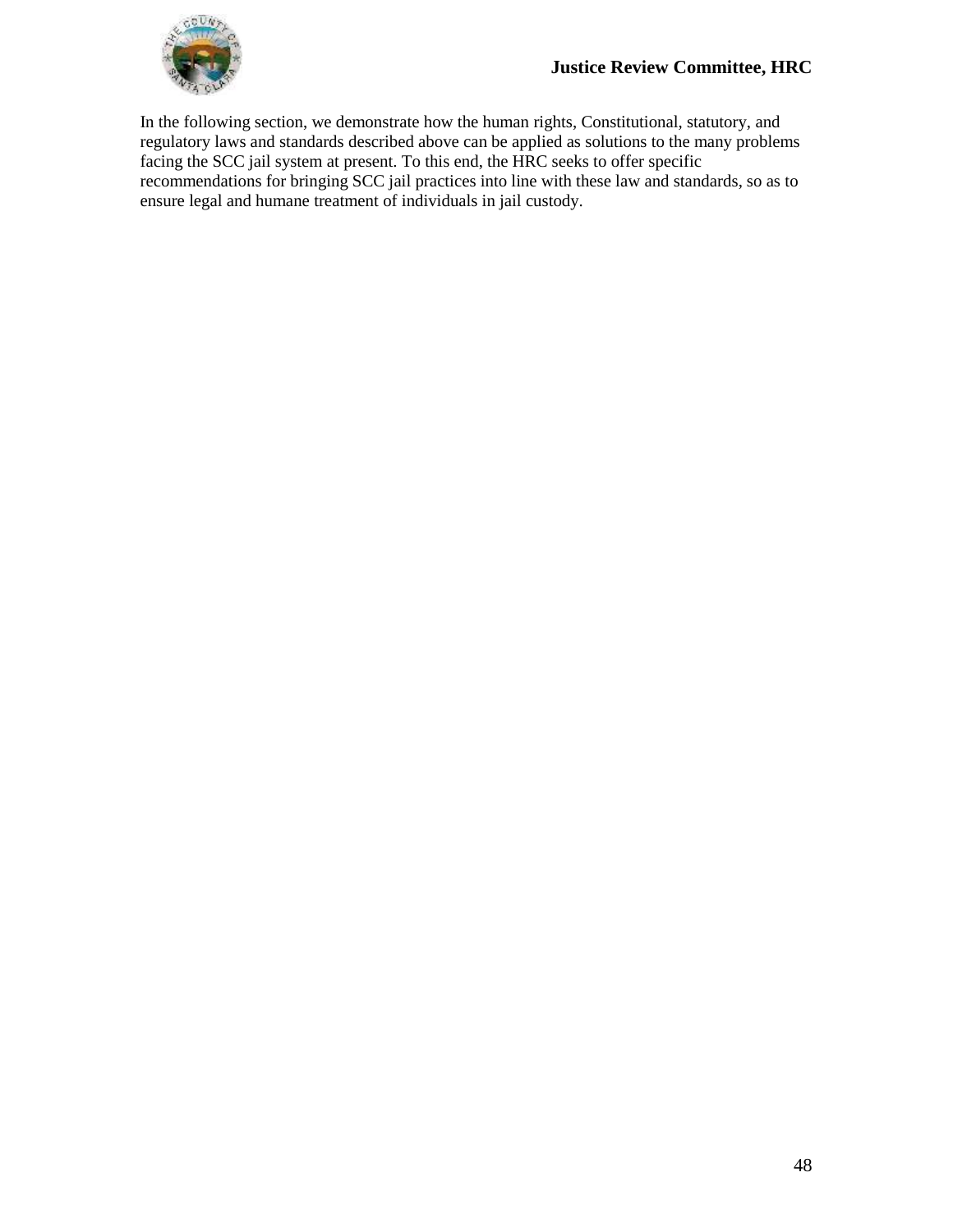

#### **VI. Recommendations**

Section Authors: Carol Turpen, Richard Vierhus, Narendra Pathak, and Robert Chaykin SCC Human Relations Commission, Justice Review Committee

The HRC Justice Review Committee planned for the "Public Forum for Family and Friends of Inmates" in FY2014 and included it in the FY2015 work plan as a normal part of the committee's focus. However, the impetus for making the Forum part of the work plan was based on an awareness of rising community concerns from family, friends, and advocates who were experiencing disturbing interactions with inmates and staff in the Santa Clara County jail system throughout 2014.

This report makes a case for ensuring the respect, protection, and fulfillment of human rights practices in SCC jails as a minimum standard of custody operations. In addition, we reiterate that, by law, all applicable Constitutional, statutory, and regulatory legal protections and standards must be applied in the SCC jail facilities.

The Justice Review Committee is only one voice to reach the Board of Supervisors. As a standing committee of the Human Relations Commission, the JRC is chartered to "review and make recommendations regarding human rights concerns involving relations between law enforcement or Department of Corrections and Santa Clara County community members and inmates, and to gather input from the community, monitor and document findings and work closely with the Office of Human Relations [OHR]."

Taking into consideration the testimonies of inmates' family and friends, the social and historical context of jail operations in California, the human rights and legal framework presented above, and the consistency of our collected testimonies with those collected by the Blue Ribbon Commission and the ongoing operation of the Jail Observer Program, we hereby offer the following recommendations to the Santa Clara County Board of Supervisors. Our recommendations are meant to facilitate effective and lasting changes in SCC jail policies and practices so that they align with all applicable rights standards. We also identify three key areas where changes most need to be implemented – facilities, programs and services, and staffing – as well as recommended expansion of the JOP.

|                                                                                                                                                                                                                                                                                                                         | <b>Facilities</b>                                                                                                                                                                                                                                                                                                                    |                                                                                                                                                                                                                                                         |
|-------------------------------------------------------------------------------------------------------------------------------------------------------------------------------------------------------------------------------------------------------------------------------------------------------------------------|--------------------------------------------------------------------------------------------------------------------------------------------------------------------------------------------------------------------------------------------------------------------------------------------------------------------------------------|---------------------------------------------------------------------------------------------------------------------------------------------------------------------------------------------------------------------------------------------------------|
| Direct Facilities and Fleet<br>Department (FAF) to<br>immediately resolve poor<br>plumbing, water temperature,<br>heating, lighting, and access to<br>water both for consumption and<br>shower use. Inmates should not<br>have to wait for a new building to<br>be constructed to resolve this<br>human rights concern. | Ensure that HD digital cameras<br>are placed throughout the facility<br>and operated legally and<br>consistently with best practices:<br>Cameras in jail visiting<br>areas;<br>Complete ("blanket")<br>coverage of jail facilities,<br>no blind spots;<br>Frame rate of 30 frames<br>per second;<br>Footage stored for 24<br>months. | Implement a classification<br>system that conforms to best<br>practices for housing different<br>categories of inmates, including<br>male and female, juvenile and<br>adult, pretrial and convicted,<br>mentally ill, physically ill,<br>disabled, etc. |
|                                                                                                                                                                                                                                                                                                                         | Implement cameras with a policy<br>of "write, review, amend,"                                                                                                                                                                                                                                                                        |                                                                                                                                                                                                                                                         |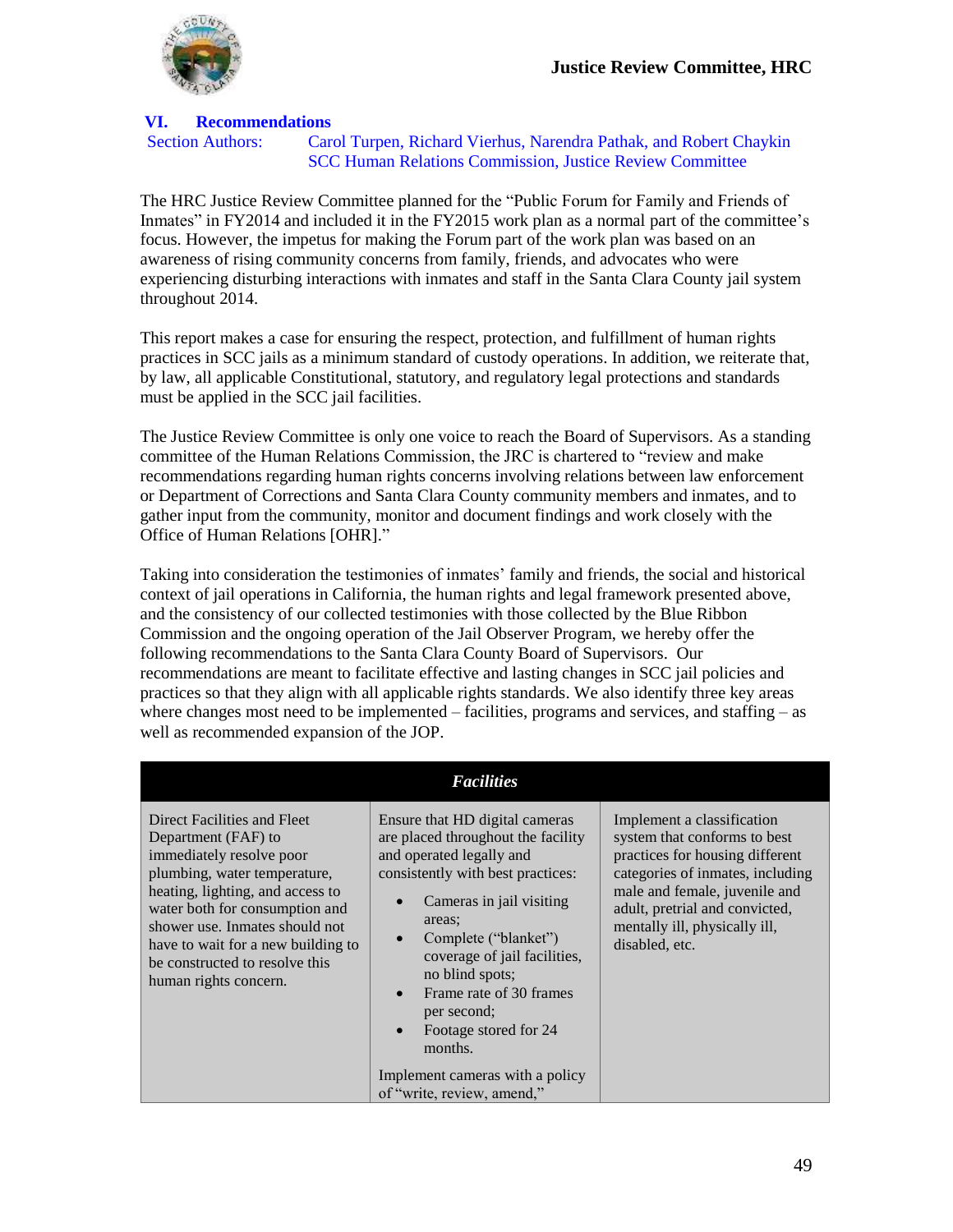

|                                                                                                                                                       | <b>Facilities</b>                                                                                                                                                                                                                                                                                                                 |                                                                                                                                                                                                                                                                                                                                                                                                                                                                    |
|-------------------------------------------------------------------------------------------------------------------------------------------------------|-----------------------------------------------------------------------------------------------------------------------------------------------------------------------------------------------------------------------------------------------------------------------------------------------------------------------------------|--------------------------------------------------------------------------------------------------------------------------------------------------------------------------------------------------------------------------------------------------------------------------------------------------------------------------------------------------------------------------------------------------------------------------------------------------------------------|
|                                                                                                                                                       | whereby correctional officers can<br>view footage after they write up<br>standard reports and can amend<br>their reports if they see something<br>they missed. However, review of<br>footage would be halted during<br>any use-of-force investigation,<br>and the footage would only be<br>made available to the<br>investigator. |                                                                                                                                                                                                                                                                                                                                                                                                                                                                    |
| Ensure that jail facilities<br>accommodate able-bodied and<br>disabled inmates' daily access to<br>outside spaces and sunlight.                       | Ensure that equipment required<br>by disabled inmates is readily<br>available, maintained, and<br>provided during intake<br>assessment and as prescribed by<br>medical personnel.                                                                                                                                                 | Ensure that jail facilities are well<br>maintained, clean, and free of<br>mold, pests, and bacteria that may<br>cause harm to inmates and staff.                                                                                                                                                                                                                                                                                                                   |
| Ensure that inmates are allocated<br>sufficient and effective cleaning<br>supplies to maintain the hygiene<br>and safety of their cells and<br>dorms. | Ensure that medical care and<br>behavioral health care delivery<br>systems have adequate space for<br>in-facility urgent care, and ensure<br>that prescribed equipment is on<br>hand to avoid delays in<br>accommodating temporarily or<br>permanently physically disabled<br>inmates.                                            | Ensure that visitation<br>accommodations for inmates,<br>legal counsel, and family and<br>friends are established, including:<br>Sufficient space for the<br>volume of visits, based<br>on the inmate<br>population;<br>Accommodations that<br>are supportive of all<br>parties' interest in<br>establishing and<br>maintaining the human<br>dignity of inmates and<br>families; and<br>An easily accessible<br>visitation appointment<br>and cancellation system. |

| <b>Programs &amp; Services</b> |  |  |  |
|--------------------------------|--|--|--|
|--------------------------------|--|--|--|

Ensure that medical and behavioral health care needs of inmates, as reported by inmates and in court orders, are responded to in a timely fashion based on medical and behavioral health best practices.

Ensure that inmates' access to and provision of preventative and urgent medical and behavioral health care are based on best practices for short-term and longterm needs.

Establish and develop inmate programming for both pretrial detainees and inmates convicted and serving sentences. Programming should increase inmates' capacity to return to the community, participate effectively in family life and work environments, and curtail recidivism. Programming should accommodate inmates' capacity for learning, linguistic needs, and ADA requirements, and should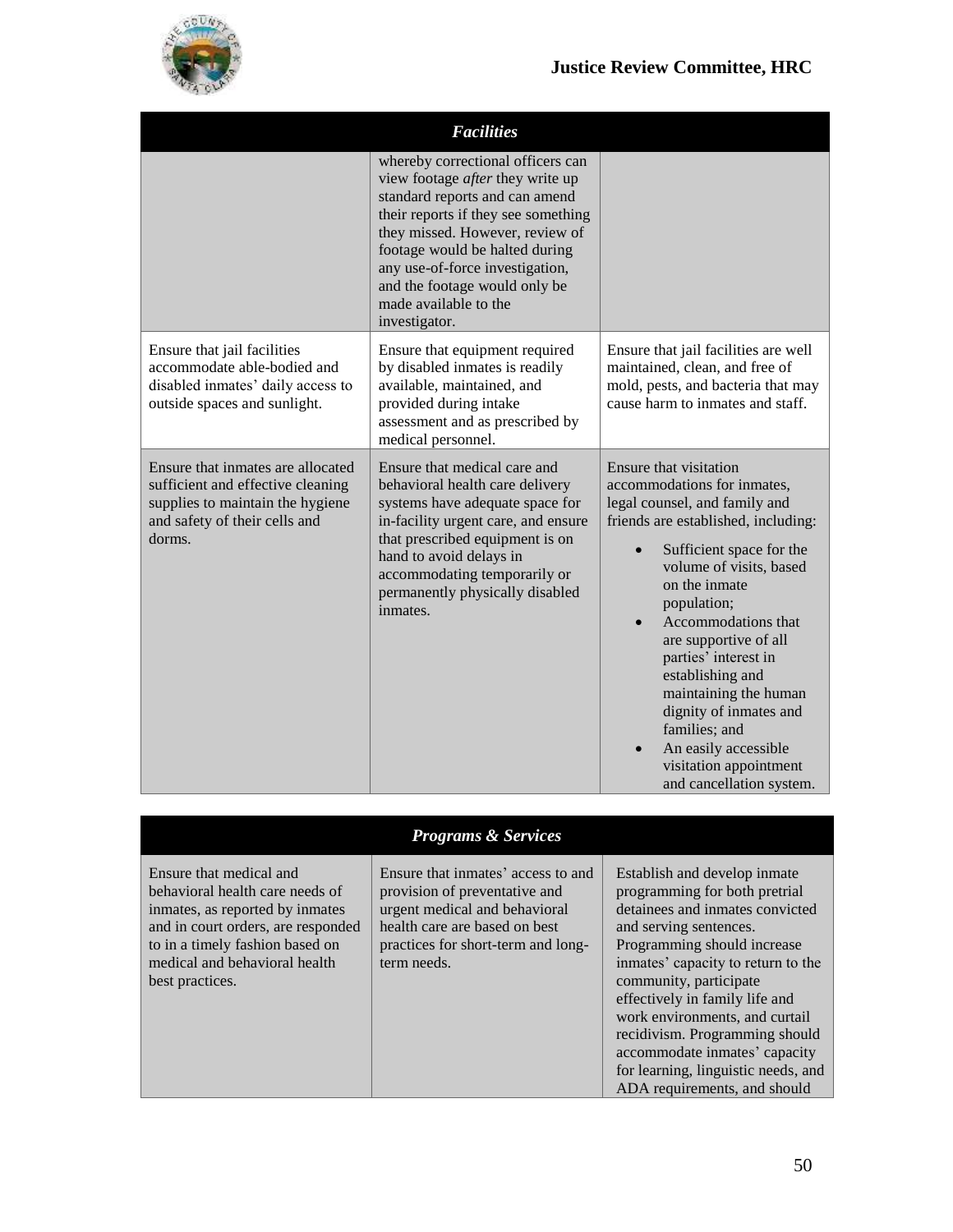

|                                                                                                                                                                                                            | <b>Programs &amp; Services</b>                                                                                                                                                                                                                                                                          |                                                                                                                                                                                                                                                                                                                                             |
|------------------------------------------------------------------------------------------------------------------------------------------------------------------------------------------------------------|---------------------------------------------------------------------------------------------------------------------------------------------------------------------------------------------------------------------------------------------------------------------------------------------------------|---------------------------------------------------------------------------------------------------------------------------------------------------------------------------------------------------------------------------------------------------------------------------------------------------------------------------------------------|
|                                                                                                                                                                                                            |                                                                                                                                                                                                                                                                                                         | provide certification(s) of<br>completion.                                                                                                                                                                                                                                                                                                  |
| Ensure that inmates receive clear,<br>easily accessible, and language-<br>appropriate information about the<br>inmate classification<br>classification system and inmates'<br>rights and responsibilities. | Ensure that inmates are familiar<br>with and have access to grievance<br>and complaint processes,<br>including the Jail Observer<br>Program (JOP), and that inmates<br>are guaranteed confidentiality,<br>consistent application, and timely,<br>impartial responses when<br>accessing these processes. | Ensure that prices of phone calls<br>by inmates to their families, legal<br>counsel, chaplains, advocates, and<br>friends facilitate effective<br>communication and expeditious<br>processing of cases, and are based<br>on legitimate costs that prevent<br>vendor profiteering.                                                           |
| Ensure that a new inmate<br>classification system is based on<br>best practices that clearly<br>conform to inmates' charges,<br>behavior, and mental and physical<br>abilities.                            | Ensure that the inmates and DOC<br>staff are familiar with the inmate<br>classification system and all<br>rights and duties associated with<br>the effective housing and<br>management of inmates.                                                                                                      | Ensure that office hours for<br>pretrial detainees and their<br>families are easily accessible and<br>staffed to facilitate timely<br>responses to questions about the<br>inmates' stay in the jail facilities,<br>navigation of the criminal justice<br>system, and access to court<br>appointed attorneys, advocates, or<br>an ombudsman. |

|                                                                                                                                                                                                                                                                                                                                                                                                          | <i><b>Staffing</b></i>                                                                                                                                                                                                                                                                 |                                                                                                                                                                                                                                                                                                                         |
|----------------------------------------------------------------------------------------------------------------------------------------------------------------------------------------------------------------------------------------------------------------------------------------------------------------------------------------------------------------------------------------------------------|----------------------------------------------------------------------------------------------------------------------------------------------------------------------------------------------------------------------------------------------------------------------------------------|-------------------------------------------------------------------------------------------------------------------------------------------------------------------------------------------------------------------------------------------------------------------------------------------------------------------------|
| Ensure that a positive and safe<br>working and custodial<br>environment and culture is<br>established and maintained for<br>staff and inmates, that and any<br>inclinations to intimidate or<br>retaliate against an officer or<br>inmate are swiftly and<br>effectively responded to in a<br>manner based on zero tolerance<br>(see also Developing the<br>Organization's Culture, figure 1,<br>below). | Ensure that officer recruitment,<br>selection, retention, and<br>progressive discipline are based<br>on best practices, the DOC's<br>mission, and effective training.                                                                                                                  | Ensure that staffing levels meet<br>best practice standards,<br>effectively support safety and<br>programming, facilitate the<br>delivery of all services, ensure<br>timely transportation of inmates<br>within jail facilities and to<br>necessary service locations, and<br>improve the culture of DOC<br>operations. |
| Ensure that staff are adequately<br>trained in, understand, and<br>consistently apply the Prison<br>Rape Elimination Act (PREA)<br>legal requirements.                                                                                                                                                                                                                                                   | Ensure that the supervision of<br>staff is appropriate, with clear and<br>consistent policies and procedures<br>that reflect Constitutional law,<br>applicable regulations, and human<br>rights standards. Ensure that staff<br>incentives support this same<br>culture and practices. | Ensure that the provision of staff<br>training is appropriate, timely, and<br>sufficient to meet staffing needs<br>and to improve and maintain jail<br>security and officer and inmate<br>safety. Staff training should<br>promote the rehabilitation of<br>inmates and contribute to<br>reducing recidivism.           |
| Ensure the development and use<br>of humane inmate discipline<br>practices, based on clearly                                                                                                                                                                                                                                                                                                             | Ensure adequate documentation<br>and accessibility of DOC policies<br>and procedures. Implement an                                                                                                                                                                                     | Establish effective shift change<br>communication procedures and<br>staffing levels.                                                                                                                                                                                                                                    |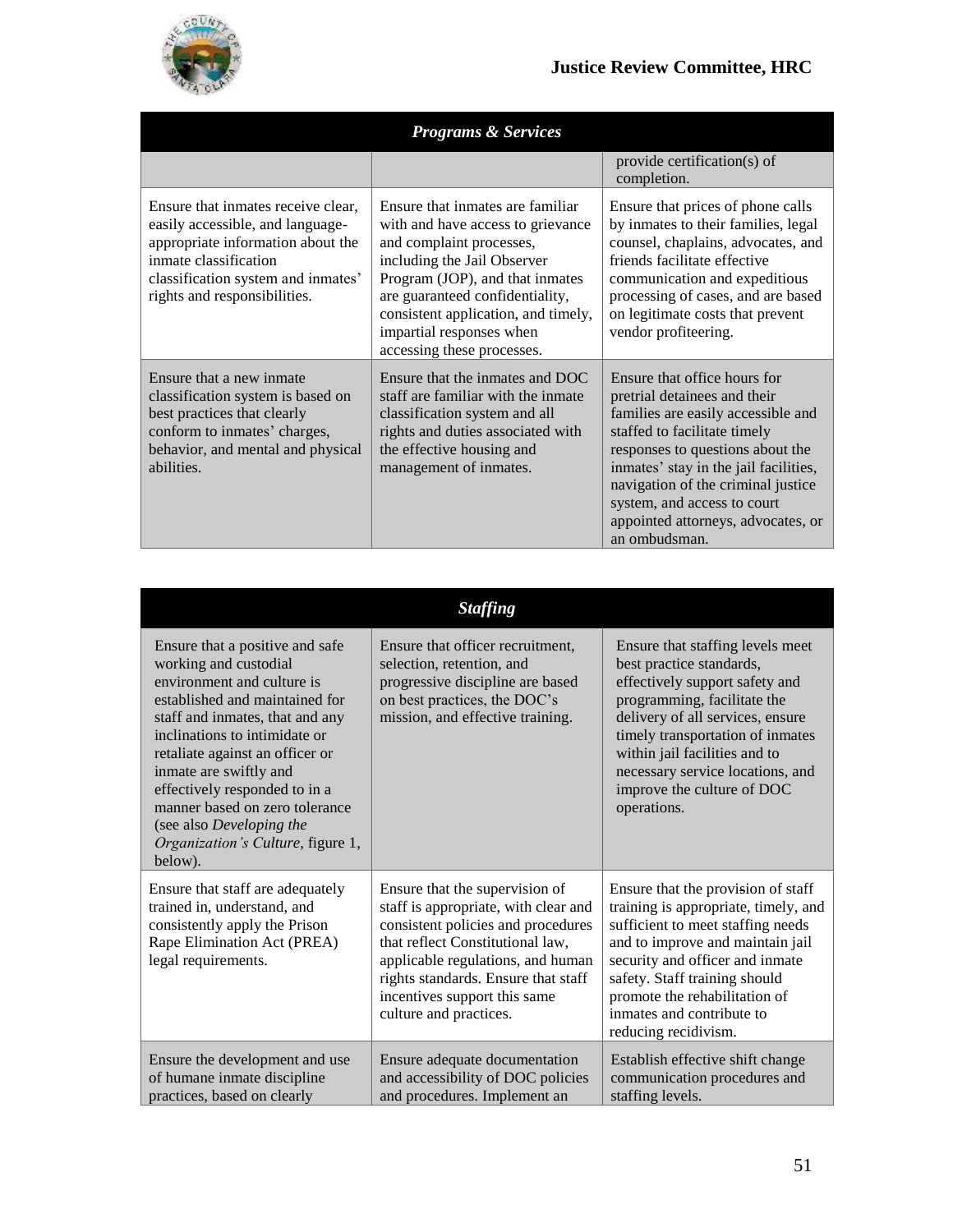

### *Staffing*

documented and communicated policies, procedures, and training of officers. A special emphasis on appropriate use of force should be included in policies, procedures, and the training of staff.

upgrade of computers, software, and security technology to meet best practices and standards for county jails.

### *Jail Observer Program (JOP) and associated MOU with SCC, DOC, OHR and HRC*

Expand the current MOU for the Jail Observer Program to include up to 5 OHR staff members who will have security clearance and the ability to act in an ombudsman role with inmates, their families and county staff.

Provide for the hiring of 2-3 more JOP lawyers/paralegals with a background in mediation and ombudsman practices who will join the OHR staff. The current JOP program is understaffed, and the County can clearly benefit from additional staff to act as a neutral, outside resource for all those interested in the well-being and efficiency of the SCC corrections system.

Expand the current MOU to include additional signatories, or create two additional MOUs related to JOP oversight with county medical and behavioral health entities, to facilitate ongoing improvements and best practices in inmate health care.

#### **Figure 1**

*Source: U.S. Department of Justice, "Sheriff's Guide to Effective Jail Operations," page 14 (2007).*

#### Developing the Organization's Culture

#### **Anticipatory Stage**

fairs

- 1. Use agency advertising: the media, including news articles;
	- and high school and college job
- 2. Use model jail officers in recruiting efforts.
- 3. Clearly state the organization's vision, mission, goals, and poli-<br>cles and procedures during the recruiting and selection process and explain the consequences of violations
- 4. Develop selection requirements that emphasize professionalism and education.
- 5. Use psychological, social, and value-based instruments and interviewing in the selection process.

#### **Formal Stage**

- 1. Increase the amount of preservice training.
- 2. Increase the training emphasis on ethics and professionalism.
- 3. Develop or reorganize the Field Training Officer (FTO) program.
- 4. Implement a first-line supervisor training program that empha-<br>sizes problem solving and accountability.
- 5. Clarify the organization's vision, mission, goals, and policies and procedures. Clearly state the consequences of violations.
- 6. Implement a progressive disciplinary process for officer infractions.
- 7. Terminate repeat or serious offenders.
- 8. Terminate new officers who are not professional during the FTO and probationary stage.
- 9. Promote and reward officers who are productive, professional, and opinion leaders
- 10. Reward officers who recruit professional applicants.

#### **Informal Stage**

- 1. Identify jail staff opinion leaders and include them in training programs.
- 2. Identify officer safety and security issues and needs.
- 3. Reduce low staffing and inmate crowding.
- 4. Involve middle managers and first-line supervisors in problem solving and strategy meetings.
- 5. Terminate or demote staff who do not support or implement solutions.
- 6. Initiate a collaborative conflict resolution process using small groups of officers to identify the safety and security needs of officers and the needs of the administration
- 7. Create officer problem-solving teams to identify solutions to inmate control problems.

Source: P. Katsampes, 2004, "The Tail that Wags the Dog," Norwich University, Masters of Justice Administration Homepage, http://grad.norwich.edu/.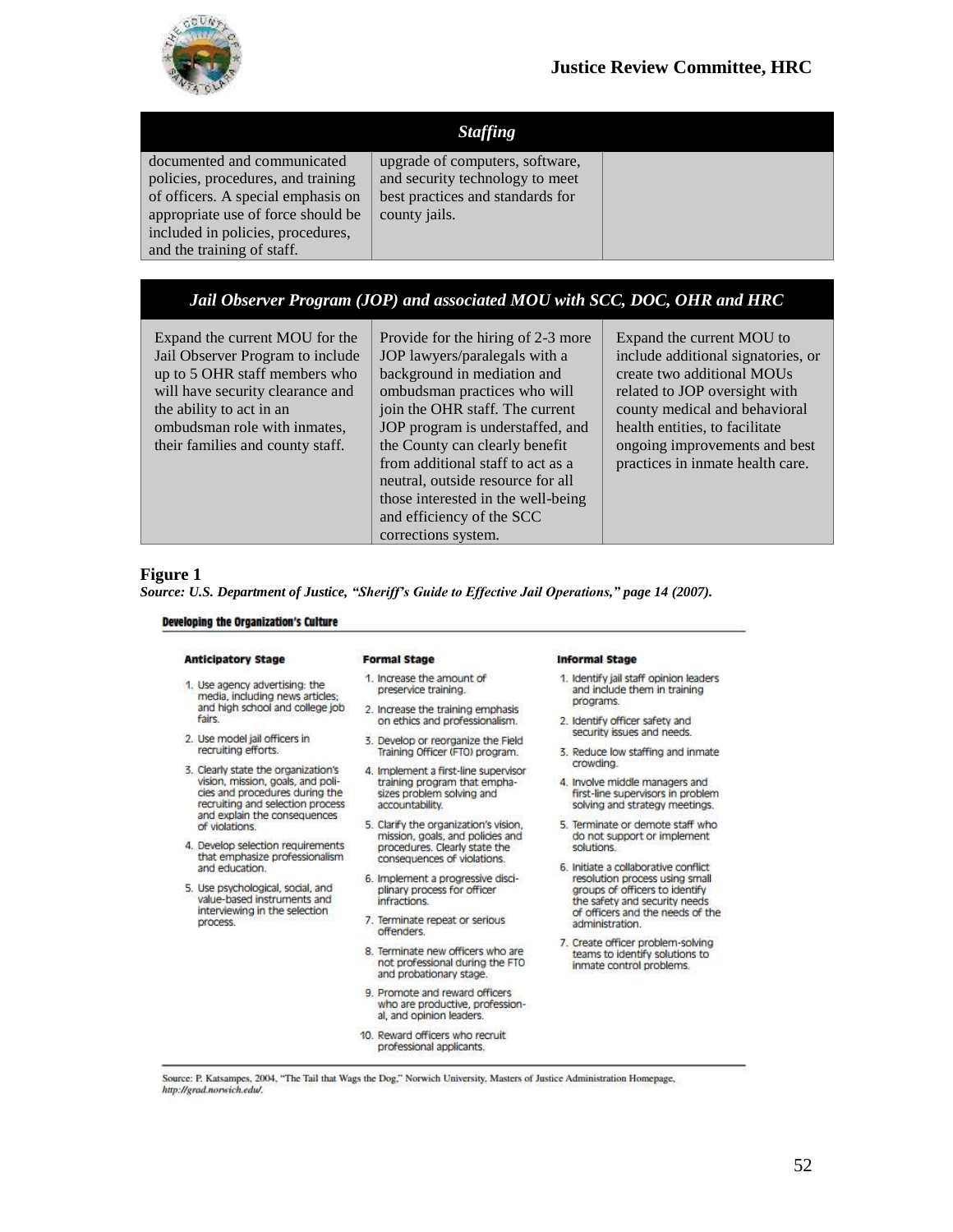

Finally, **the JRC recommends that Santa Clara County create an independent oversight agency** that will regularly audit Santa Clara County Custody Division operations. This agency would also administer an officer and inmate grievance process as an independent entity from the custody system. The County would need to decide on the type of agency that would best serve the community (such as a Solicitor General, Independent Auditor, Community Commission, or Federal Oversight). We recommend that a small committee work on the agency designation. The committee should be made up of representatives from the County Administration, JOP, JRC, and potentially members of the BRC, Silicon Valley Debug, and PACT.

Cities and counties in California with oversight agencies:<sup>68</sup>

- Anaheim Berkeley Claremont Davis (city) and UC Davis Fresno Inglewood Long Beach Los Angeles (city) and Los Angeles County National City Novato Oakland
- Palo Alto Richmond Riverside Sacramento San Diego (city) and San Diego County San Francisco (city) and SF BART San Jose Santa Cruz Sausalito Tulare

<sup>68</sup> See https://nacole.org/resources/u-s-oversight-agency-websites/.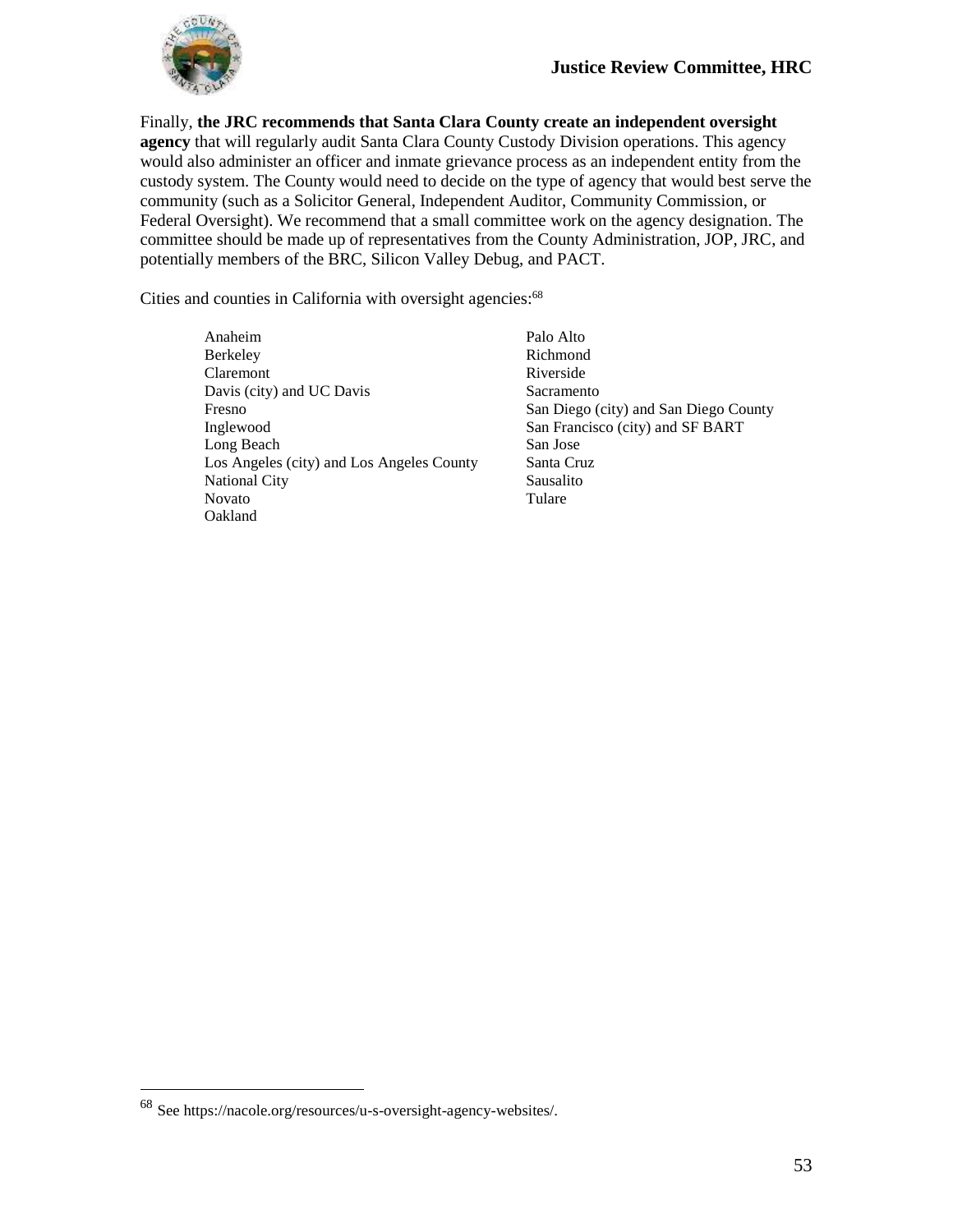

## **VII. Conclusion**

 $\overline{a}$ 

Section Authors: Carol Turpen, Richard Vierhus, Narendra Pathak, and Robert Chaykin SCC Human Relations Commission, Justice Review Committee

In the *Final Report of the President's Task Force on 21st Century Policing*, Pillar Two focuses on policy and oversight, stating that:

If police are to carry out their responsibilities according to established policies, those policies must reflect community values. Law enforcement agencies should collaborate with community members, especially in communities and neighborhoods disproportionately affected by crime, to develop policies and strategies for deploying resources that aim to reduce crime by improving relationships, increasing community engagement, and fostering cooperation.<sup>69</sup>

While the context of this quote is about broader policing practices and not necessarily custody operations, the concept of community involvement and oversight is still relevant. The SCC jail system is supported by taxpayers and local and state funds, and custody staff cannot manage a healthy and safe detention facility without public transparency and goodwill.

At the Forum, one family member described it this way:

People are living in these conditions and something needs to be done to keep them safe. And the staff, too, shouldn't have to work in such decrepit conditions.

The recommended reforms that the HRC is advocating for in this report will likely create a safer work environment for custody staff, from COs to medical and psychiatric personnel, as well as inmates.

Santa Clara County values positive inter-group relations and human rights, and if we hold these values to be true, the time for action is now. As one community member testified at the Forum:

I beg you guys to do what's right.... You tell them: "This needs to be done." Demand it for us. Because these commissions – if you guys aren't going to be our voice like you say you are, you don't need to be real easy on the Board of Supervisors…. We want action now because too many families are being affected by it; our children are being affected by it.

We cannot let another year go by without addressing the current custodial culture, accommodations, processes, and practices in Santa Clara County Custody operations. These areas that have been urgent in the past are now at a crisis level, and the County must act to address and redress them.

<sup>69</sup> See full report here: [http://www.cops.usdoj.gov/pdf/taskforce/taskforce\\_finalreport.pdf.](http://www.cops.usdoj.gov/pdf/taskforce/taskforce_finalreport.pdf)